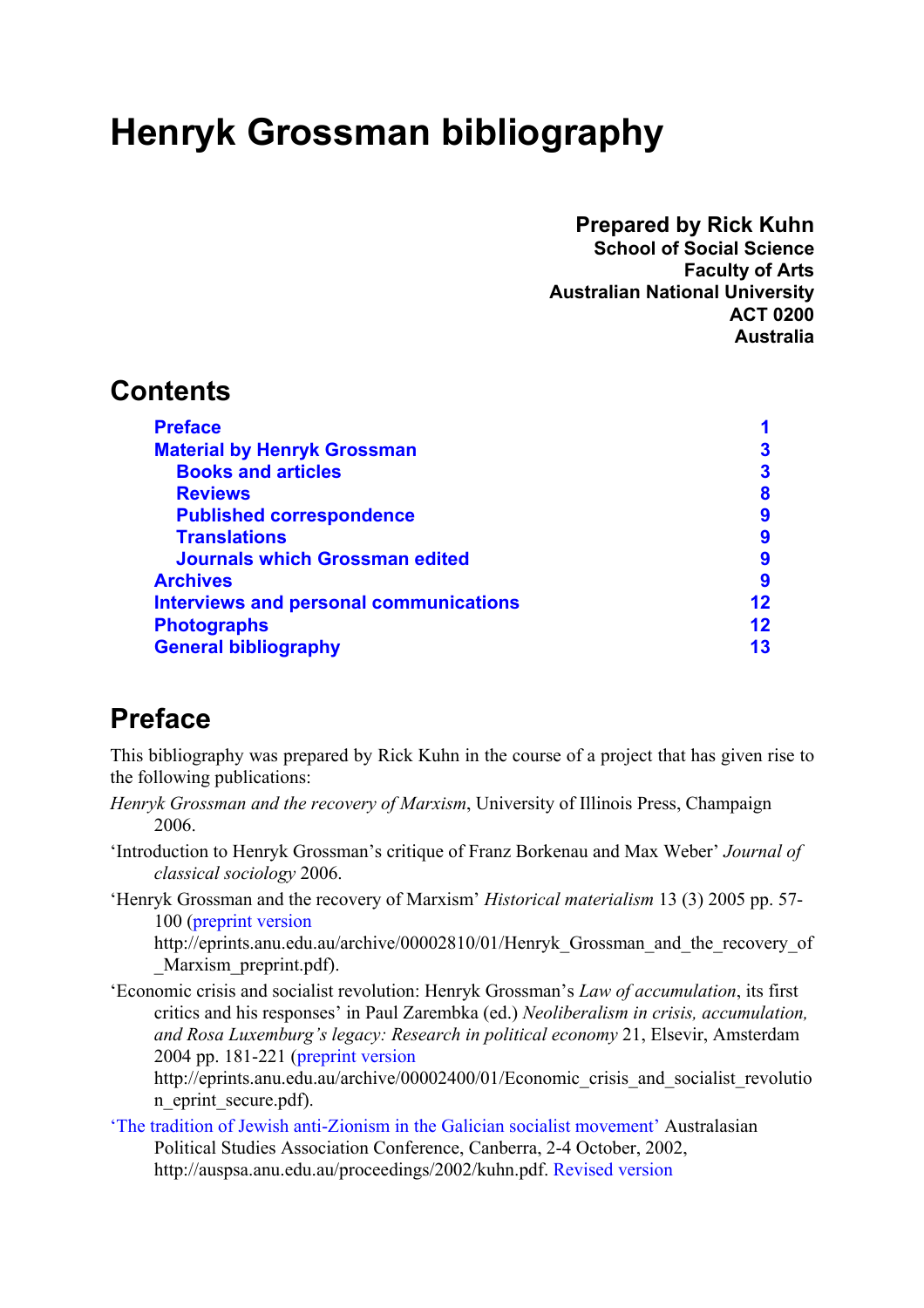http://eprints.anu.edu.au/archive/00002904/01/Tradition of Jewish anti-Zionism in the Galician socialist movement.pdf.

- 'The Jewish Social Democratic Party of Galicia and the Bund', in Jack Jacobs (ed.) *Jewish politics in Eastern Europe: the Bund at 100* Palgrave/New York University Press, London/New York 2001 pp. 133-154.
- 'Żydowska Partia Socjalno-Demokratyczna Galicji a Bund' in Feliks Tych and Jürgen Hensl *Bund 100 lat historii: 1897-1997* Fundacja im. Ericha Brosta przy Fundacji im Friedricha Erberta, Żydowski Instytut Historicyczny, Instytut Badawczo-Naukowy, Warsaw 2000 pp. 145-170.
- 'Henryk Grossman, a Marxist activist and theorist: on the 50th anniversary of his death' in Paul Zarembka and Susanne Soederberg (eds) *Value, capitalist dynamics, and money: Research in Political Economy* 18, Elsevir Science, New York 2000 pp. 111-170. [Postprint version](http://eprints.anu.edu.au/archive/00003297/01/RPE_1_postprint.pdf) http://eprints.anu.edu.au/archive/00003297/01/RPE\_1\_postprint.pdf.
- Preface to Henryk Grossman 'The theory of economic crisis' in Paul Zarembka and Susanne Soederberg (eds) *Value, capitalist dynamics, and money: Research in Political Economy* 18, Elsevir Science, New York 2000 pp. 172-174.
- ['Capital development'](http://www.anu.edu.au/polsci/rick/capitaldevelopment.htm) *Socialist Review* 245 October 2000 pp. 22-23, http://www.anu.edu.au/polsci/rick/capitaldevelopment.htm.
- 'Capitalist breakdown controversy' in Phillip O'Hara (ed.) *The encyclopedia of political economy* Routledge, London and New York 1999 pp. 69-72.
- ['Jewish socialists in Galicia and Marxist debates over the national question before World War](http://eprints.anu.edu.au/archive/00002598/01/Jewish_socialists_and_national_question.pdf)  [I'](http://eprints.anu.edu.au/archive/00002598/01/Jewish_socialists_and_national_question.pdf) paper presented to the Political Thought and Capitalism Seminar University of Newcastle 17-19 February 1998,

http://eprints.anu.edu.au/archive/00002598/01/Jewish\_socialists\_and\_national\_question .pdf.

- 'Henryk Grossman in Galicia' in Antoni Komendera, Roman Padola and Michal Sliwa (eds) *O czlowieku i wartosciach. Ksiega pamiatkowa poswiecona 35-leciu pracy naukowej i 40-leciu pracy nauczycielskiej Profesora Jana Szmyda* Wydawnictwo Naukowe WSP, Krakow, 1997 pp. 318-334.
- 'Grossmann on class struggle, beyond exegesis: a response to Lapides' *Science & society* 61 (2) Summer 1997 pp. 236-243.
- 'Capitalism's collapse: Henryk Grossmann's Marxism' *Science & society* 59 (2) Summer 1995, pp. 174-193.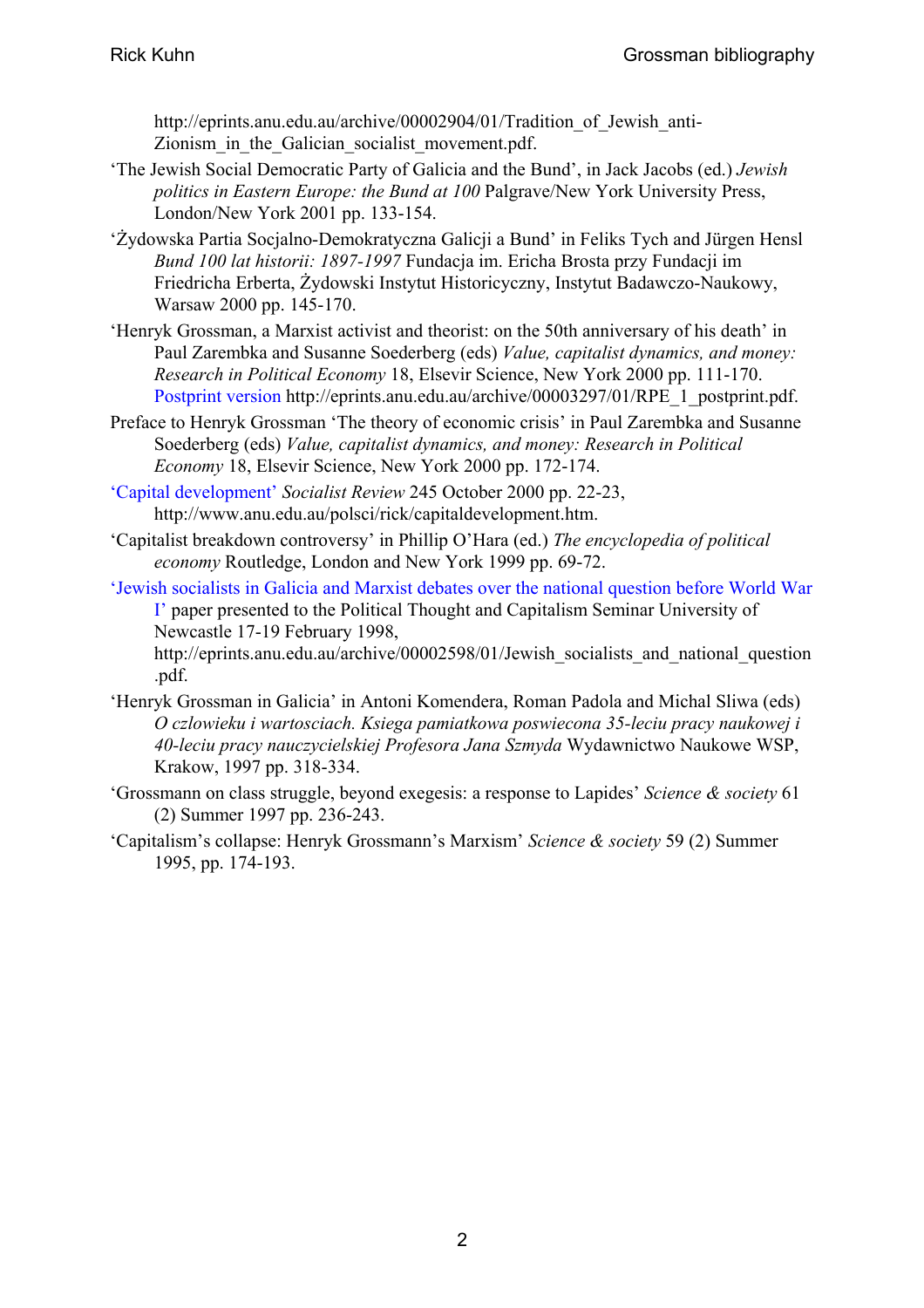# <span id="page-2-0"></span>**Material by Henryk Grossman**

Items are listed by their dates of publication. The author's name is that given in the item.

### **Books and articles**

- Grossman, Henryk *Proletariat wobec kwestii żydowskiej z powodu niedyskutowanej dyskusyi w 'Krytyce'* (*The proletariat and the Jewish question, arising from the undiscussed discussion in Krytyka*) Kraków, Drukani Wladyslawa Teodorczuka, January 1905 also in an edited Yiddish form, 'Dem proletariat benegeye tsu der yidenfrage' in Yidisher sotsial-demokrat 1, April 1905, pp. 6-13 and 3, June 1905, pp. 7-11.
- 'Od redakcyi' ('From the editor') *Zjednoczenie* 1, February 1905, pp. 1-3. Grossman edited this issue of *Zjednoczenie*.
- Komitet organizacyjny żydowskiej Partyi socyalno-demokraticyczney w Galicyi *Czego chcemy?* (*What do we want?*) Kraków April 30 1905, also in Yiddish, *'*Vos Viln Mir?' ('What do we want?') *Yidisher sotsial-demokrat* 2, May 1905, pp. 1-9. Grossman wrote this manifesto, according to Leon Feyner 'Di bundishe presse in Krake fun 1905 bis 1930' *Historisher samlbuch: materialn un dokumentn tsushtayer tsu der geshikhte fun algemainer yidishn arbeter-bund* Farlag 'Ringen', Warsaw 1948, p. 18. Solomon Reyzen indicated Grossman 'published' the manifesto *Leksikon fun der yidisher literatur, prese un filologie* Volume 1, Vilner Farlag fun B. Kletskin, 2nd edition, Vilno 192, 6 column 616.
- 'Odpowiedzi Polskiej Partyi Soc.-Dem. Galicyi' ('Reply to the Polish Social Democratic Party of Galicia') in Żydowska Partya socyalno-demokratyczna Galicyi *Przed Kongresem* Kraków, 2 June 1905, pp. 1-6. Probably written by Grossman, according to Henryk Piasecki *Sekcja Żydowska PPSD i Żydowska Partia Socjalno-Demokratyczna* Zakład Narodowy imienia Ossolińskich, Wrocław 1982, p. 126.
- Jüdische sozial-demokratische Partei in Galizien *Bericht zum Gesamt-Parteitage der Oesterreichischen Sozialdemokratie in Wien 1905 (1 Mai-23 Oktober 1905)*, (*Report to the Congress of the General Austrian Social Democratic Party in Vienna 1905 (1 May-23 October 1905*) 'Der Sozialdemokrat', Krakau 1905.
- Jüdische sozial-demokratische Partei in Galizien *An die Sozialdemokraten in Oesterreich!* (*To the Social Democrats of Austria*) 'Der Sozialdemokrat', Krakau 1905. Grossman wrote this appeal, according to Leon Feyner, 'Di bundishe presse in Krake fun 1905 bis 1930' *Historisher samlbuch: materialn un dockumentn tsushtayer tsu der geshikhte fun algemainer yidishn arbeter-bund*) Farlag 'Ringen', Warsaw 1948, p. 19.
- Grossmann, Jindřich 'Židovskă Strana Sociálnĕ Demokratickă v Haliči' ('The Jewish Social Democratic Party of Galicia') *Akademie: Socialistickă Revue* 1906. German translation 'Die Jüdische Sozialdemokratische Partei in Galizien' in Raimund Löw *Der Zerfall der 'Kleinen Internationale': Nationalitätenkonflikte in der Arbeiterbewegung des alten Österreich (1889-1914)* Europaverlag, Wien 1984, pp. 220-227.
- Grossman, Henryk *Der Bundizm in galitsien* (*Bundism in Galicia*) Ferlag der *Sotsialdemocrat*, Kraków 1907 (cover indicates 1908, title page 1907), dedicated to the 10th Anniversary of the Bund in Russia. Also published in *Der sotsial-demokrat* between September 13 1907 and November 29 1907.
- Grossmann, Henryk 'Eine Wiener Volkszählung im Jahre 1777' (A Viennese census in the year 1777) *Statistische Monatsschrift* new series 16, 1911, pp. 56-58.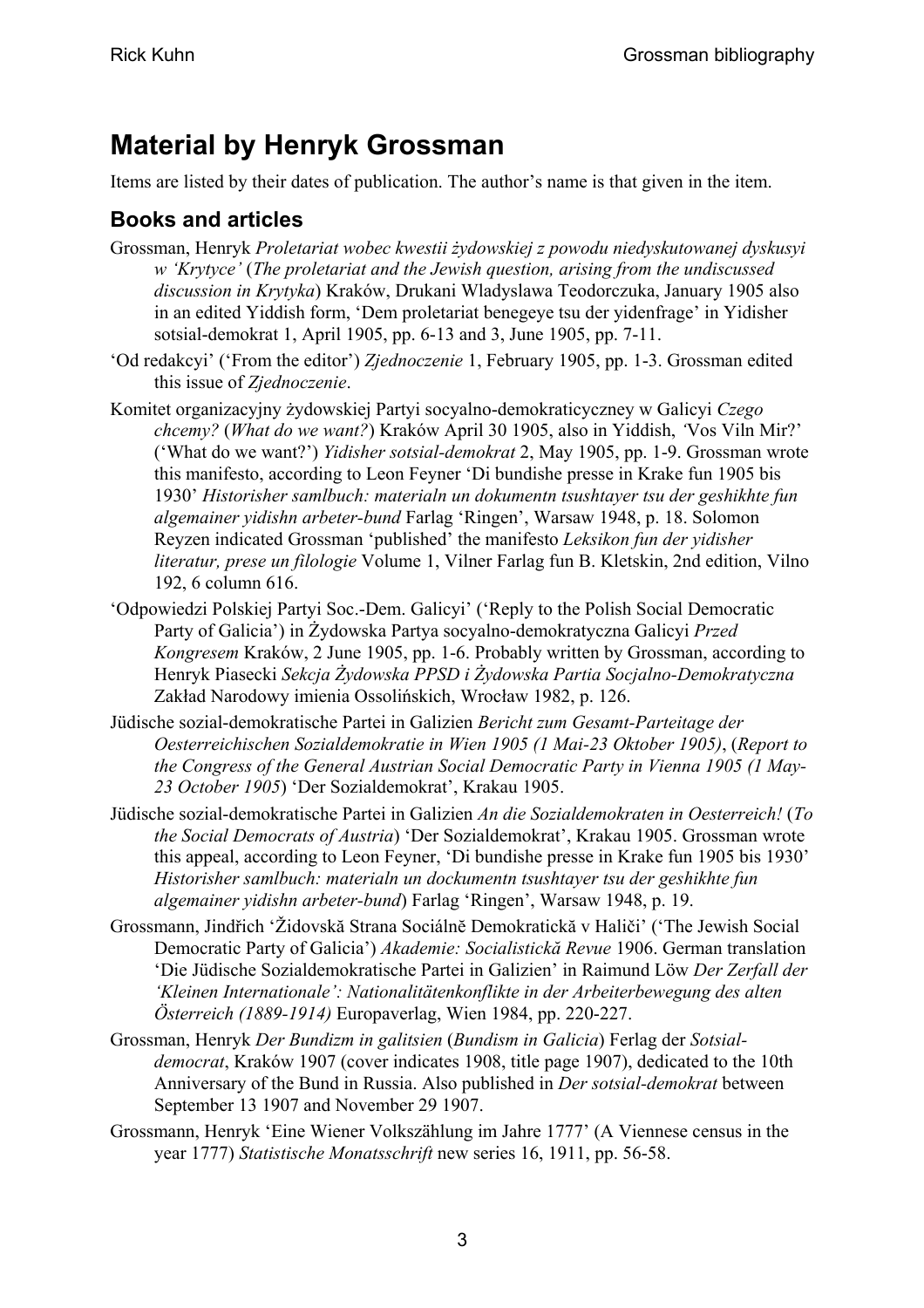- Grossman, Henryk 'Rozległość Galicyi po zajęciu jej przez Austrę' ('The size of Galicia after its occupation by Austria') *Kwartalnik Historyczny* 15, 1911, pp. 472-478.
- Grossman, Henryk 'Polityka przemysłowa i handlowa rządu Terezynansko-Józefińskiego w Galicyi 1772-1790: Referat na V. Zjazd prawnikow i ekonomistow polskich' ('The industrial and commercial policy of the Theresian-Josephine regime in Galicia 1772- 1790: Thesis for the V. Congress of Polish Economists') (Till's) *Przeglad prawa i administracyi*, 1912, pp. 1-43.
- Grossmann, Henryk 'Die amtliche Statistik des galizischen Aussenhandels 1772-1792' ('The Official Statistics of Galician Foreign Trade 1772-1792') *Statistische Monatszeitschrift*, new series 18, 1913, pp. 222-233.
- Grossmann, Henryk *Österreichs Handelspolitik mit Bezug auf Galizien in der Reformperiode 1772-1790* (Austria's trade policy with regard to Galicia in the reform period 1772- 1790) appeared as *Studien zur Soziale-, Wirtschafts- und Verwaltungsgeschichte, herausgegeben von Carl Grünberg, 10. Heft* Konegen, Wien 1914, pp. xvii, 510.
- Grossmann, Henryk 'Die Anfänge und geschichtlich Entwicklung der amtlichen Statistik in Österreich' ('The beginnings and historical development of official statistics in Austria') *Statistische Monatsschrift*, new series 21, 1916, pp. 331-423. Also appeared as 'Sonderdruck aus dem Juni-Juli-Heft der Statistichen Monatschrift', new series 21, 1916, pp. 93.
- Grossmann, Henryk 'Erwiderung' ('Reply') *Statistichen Monatschrift* 21, 1916, pp. 676-677.
- Grossmann, Henryk 'Die Kreditorganisation des Königreiches Polen vor dem Kriege' (The organisation of credit in the Kindom of Poland before the War'), in Ludwig Ćwikliński (ed.) *Das Königreich Polen vor dem Kriege (1815-1914): Zehn Vorträge, gehalten in Wien im März 1917* Deuticke, Leipzig and Wien 1917, pp. 180-209.
- Grossman, Henryk 'Znaczenie i zadania pierwszego proszechnego ludności w Polsce' ('Significance and tasks of the first general census in Poland') *Miesięcznik Statysticzny* 1, 1920, pp. 88-106.
- Grossman, Henryk 'Statystyka ruchu towaronego na kolejach zelaznych' ('The statistics of railway freight and goods transport'), *Miesięcznik Statysticzny* 3, 1921, pp. 1-28.
- Grossman, Henryk 'Majątek społeczny Królestwa Polskiego' ('The social wealth of the Kingdom of Poland') *Miesięcznik Statysticzny* 5, 1922, pp. 255-277.
- Grossman, Henryk 'Teorja kryzysów gospodarczych (The theory of economic crises)', *Bulletin International de l'Académie Polonaise des Sciences et des Lettres. Classe de Philologie. Classe d'Histoire et de Philosophie. Les Années 1919, 1920* (presented June 16 1919) 1922, pp. 285-290. Reprinted, with a preface by Rick Kuhn, in Paul Zarembka and Susanne Soederberg (eds) *Value, capitalist dynamics, and money: Research in political economy* 18, Elsevir Science, New York, 2000, pp. 171-180.
- Grossman, Henryk 'Przycznek do historji socjalizmu w Polsce przed laty czterdziestu' ('Some historical notes on socialism in Poland forty years ago') introduction to *Karol Marks: Pisma niewydane, 1 Listy Marksa do Kugelmana, 2 Przyczynek do Krytyki socjaldemokratycznego programu partyjnego. Przełożył, wstępem i uwagami zaopatrzył Prof. Dr. H. Grossman* (*Karl Marx: Unpublished Works, 1 Letter to Kugelmann, 2 Introduction to the Critique of the Social Democratic Party Program. Translated, introduced and annotated by Prof. Dr H. Grossman*) Książka, Warsaw, 1923, pp. iiixxvii.
- Grossman, Henryk 'Ekonomiczny system Karola Marksa' ('The economic system of Karl Marx') *Kultura Robotnicza* 2 (10) number 32, 17 March 1923, pp. 295-299.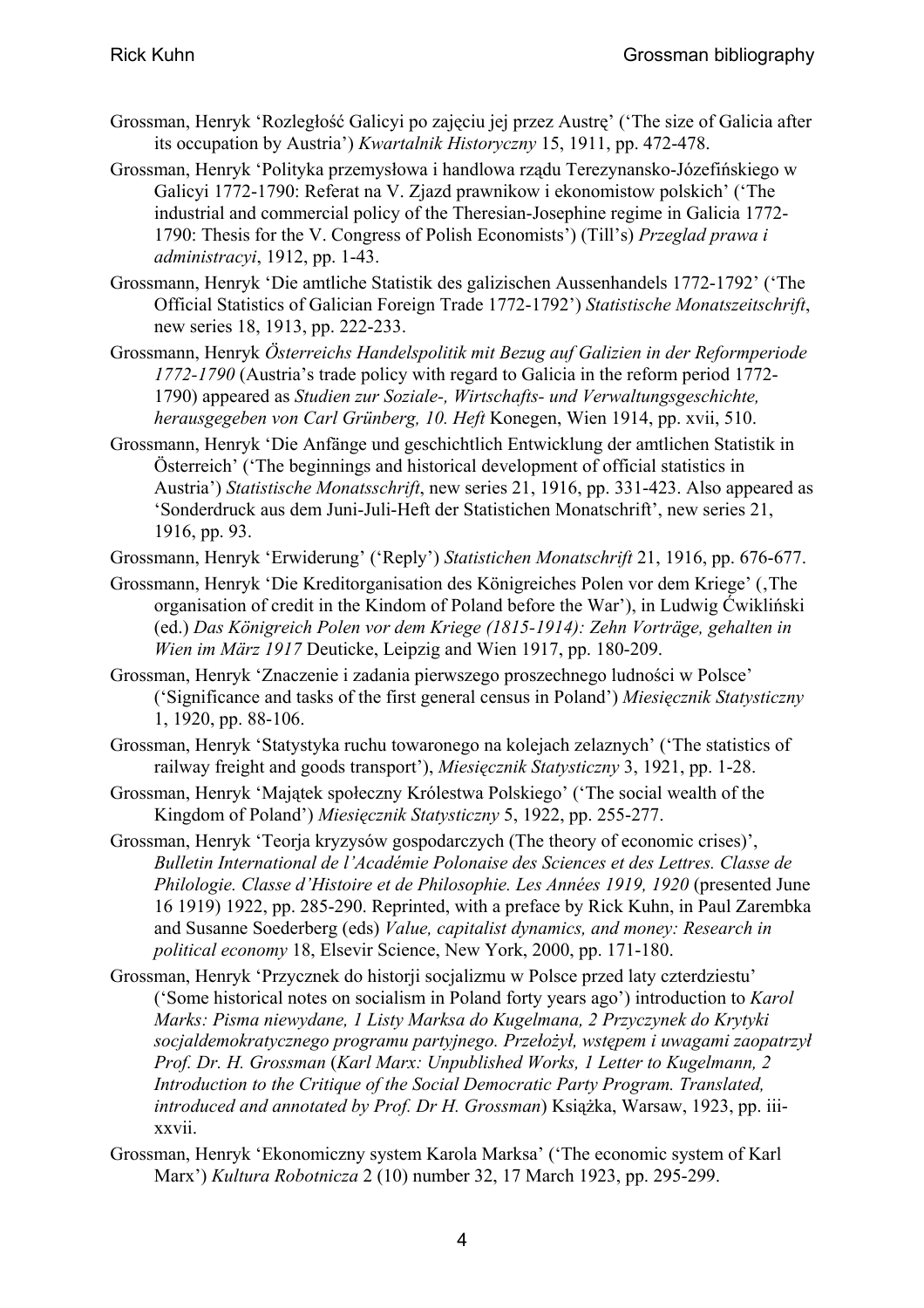- Grossman, Henryk *Simonde de Sismondi et ses théories économiques. Une nouvelle interprétation de sa pensée* (*Simonde de Sismondi and his economic theories: a new interpretation of his thought*) Bibliotheca Universitatis Liberae Polniae fasc. 11, Warszawa 1924, pp. 77. Italian translation 'Sismondi e la critica del capitalismo' as an appendix to Aldo G. Ricci (ed.) *Chiarimenti sull'equilibrio tra produzione e consumo, di Simonde de Sismondi* Laterza, Bari, 1972.
- Grossman, Henryk 'Struktura społeczna i gospodarcza Księstwa Warszawskiego na podstawie spisow ludnosci 1808-1810 roku' ('The social and economic structure of the Duchy of Warsaw on the basis of the results of the censes of 1808 and 1810') *Kwartalnik Statystyczny* 2, 1925, Warsaw, pp. 1-108. (With a French abstract, Henri Grossman 'La structure social et économique du Duché de Varsovie' *Revue trimenstrielle de statistique* 2 (1), 1925).
- Grossmann, Henryk 'Eine neue Theorie über Imperialismus und die soziale Revolution' ('A new theory of imperialism and the social revolution'), (Grünbergs) *Archiv für die Geschichte des Sozialismus und der Arbeiterbewegung* 13, 1928, pp. 141-192.
- Grossmann, Henryk *Das Akkumulations- und Zusammenbruchsgetz des kapitalistischen Systems (zugleich eine Krisentheorie)* (*The law of accumulation and collapse of the capitalist system (also a theory of crisis)*) Schriften des Instituts für Sozialforschung an der Universitität Frankfurt am Main, edited by Carl Grünberg, volume 1, C. L. Hirschfeld Verlag, Leipzig, 1929, pp. xvi+628. Republished in 1967 (with an introduction by Wolf Rosenbaum and a biographical note by Klaus H. Hennings) and 1970 (without Rosenbaum's introduction) by Verlag Neue Kritik, Frankfurt am Main. Japanese edition with a preface by Grossman *Shihon no chikuseki narabi ni hokai no riron* translated by Hiromi Arisawa and Katsumi Moritani, Kaizosha, Tokyo, 1932, pp. 832. Italian edition *Il crollo del capitalismo: La legge dell'accumulazione e del crollo del sistema capitalista* translated by L. Gianninazzi, preface by Rocco Buttiglione, Jaca Book, Milano, 1977. Spanish edition *La ley de la acumulación y del derrumbe del sistema capitalista: una teoría de la crisis* introduced and edited by Jorge Tula, Siglo Veintiuno Editores, México, 1979. Serbo-Croat edition *Zakon akumulacije i sloma kapitalistickog sistema (ujedno i teorija kriza)* Prosveta, Beograd, 1983, translated by Mara Fran with an appendix by Mara Fran 'Beleska o piscu i delu' ('A comment on the writer and his work') pp. 477-481. English edition, *The law of accumulation and breakdown of the capitalist system: being also a theory of crises* translated and abridged by Jairus Banaji, introduced by Tony Kennedy, Pluto Press, London, 1992. This lacks the final part of the German editions. A section of this part, on wages and class struggle, can be found in Kenneth Lapides 'Henryk Grossmann on Marx's wage theory and the "increasing misery" controversy' *History of political economy* 26 (2), Summer, 1994, pp. 247-266.
- Grossmann, Henryk 'Die Änderung des ursprunglichen Aufbauplans des Marxschen "Kapital" und ihre Ursachen' ('The change to the original plan of Marx's *Capital* and its causes') (Grünbergs) *Archiv für die Geschichte des Sozialismus und der Arbeiterbewegung* 14, 1929, pp. 305-338. Czech translation (with some changes) 'Plán Marxova: "Kapitálu"' *Dĕlnická Osvĕta: Socialistická Revue* Dĕlnická Akademie v Praze, Praha, 23, 1937, pp. 168-174. Serbo-Croatian translation by Mara Fran, 'Plan i metod "Kapitala"' Graficki zavod 'Rotacija', Zemun, 1938, (reprinted from *Pravna misao: Časopis za pravo i sociologiju* Beograd 1938), pp. 32. A section of the article is translated into English in Kenneth Lapides 'Henryk Grossmann and the debate on the theoretical status of Marx's *Capital*' *Science & society* 56 (2), Summer 1992, pp. 144- 150.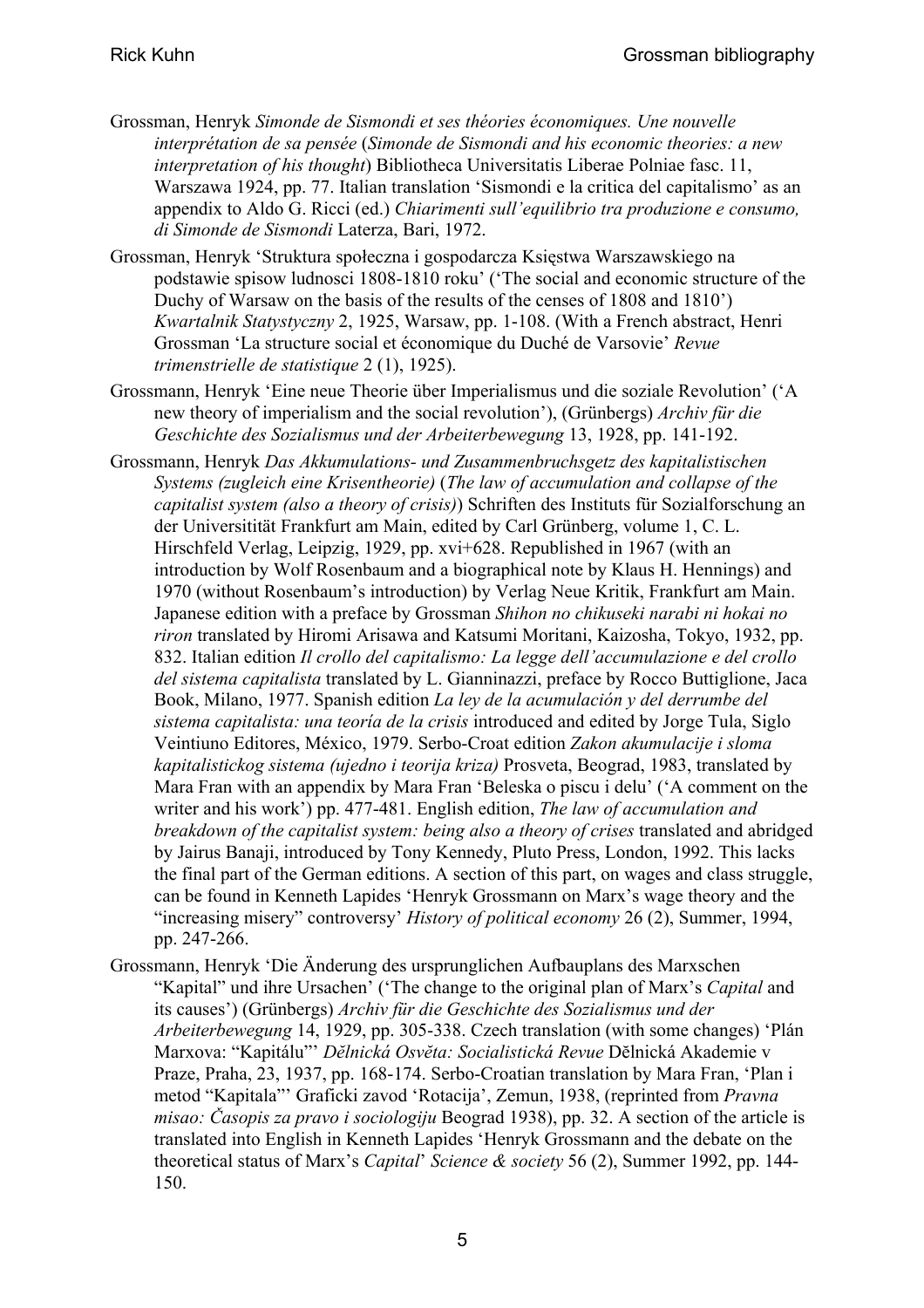- Grossmann, Henryk items in Ludwig Elster (ed.) *Wörterbuch der Volkswirtschaft, Erster Band* fourth edition, Fischer, Jena, 1931:
	- 'Adler, Victor', pp. 21-22.
	- \* 'Anarchismus' ('Anarchism'), pp. 97-109.
	- 'Bebel, August', pp. 301-302.
	- \* 'Bolschewismus' ('Bolshevism'), pp. 421-444.
	- \* 'Christlicher und religiöser Sozialismus' ('Christian and religious Socialism'), with Carl Grünberg, pp. 538-559.
	- 'Debs, Eugene', p. 564.
	- 'Leon, Daniel de', p. 564-565.
- Grossmann, Henryk items in Ludwig Elster (ed.) *Wörterbuch der Volkswirtschaft, Zweiter Band* fourth edition, Fischer, Jena, 1932:
	- 'Guesde, Jules', pp. 256-258.
	- 'Herzen, Alexander', pp. 350-361.
	- 'Hydman, Henry Mayers', pp. 369-370.
	- \* 'Internationale: Die Zweite Internationale' ('International: the Second International'), pp. 432-439.
	- \* 'Internationale: Die dritte Internationale' ('International: the Third International'), pp. 439-449.
	- 'Jaurès, Jean', pp. 382-383.
	- 'Kropotkin, Peter', pp. 696-697.
	- 'Lenin, Wladimir Iljitsch' (Lenin, Vladimir Ilyich), pp. 828-831.
	- 'Plechanow, Georg' ('Plekhanov, Georgii), pp. 1149-1142.
- Grossmann, Henryk 'Die Wert-Preis-Transformation bei Marx und das Krisenproblem' ('The value-price transformation in Marx and the problem of crises') *Zeitschrift für Sozialforschung* 1, 1932, pp. 55-84.
- Grossmann, Henryk 'Die Goldproduktion im Reproduktionsschema von Marx und Rosa Luxemburg' ('Gold production in the reproduction schemes of Marx and Luxemburg') in *Festschrift für Carl Grünberg zum 70. Geburtstag*, Leipzig, Hirschfeld, 1932, pp. 152-184.
- Grossmann, Henryk items in Ludwig Elster (ed.) *Wörterbuch der Volkswirtschaft, Dritte Band* fourth edition, Fischer, Jena, 1933:
	- 'Olinde Rodrigues', p. 99.
	- 'Georges Sorel', pp. 236-238.
	- \* 'Sozialistische und kommunistische Parteien' ('Socialist and Communist Parties'), with Carl Grünberg, pp. 238-257.
	- \* 'Die Fortentwicklung des Marxismus bis zur Gegenwart' ('Further Developments in Marxism to the Present'), pp. 313-341. Appeared as a separate publication Fünfzig Jahre Kampf um den Marxismus 1883-1932 (Fifty Years of Struggle over Marxism 1883-1932) Fischer, Jena, 1932. Japanese translation by Professor Yoshitaro Hirano of Tokyo Maruki shizumu notameno toso gojunen in Chuo Koron 48 (543), 1933, and as a pamphlet. Serbo-Croation translation by Mara Fran, 'Pedeset godina naucnog socijalizma' with a German abstract, Graficki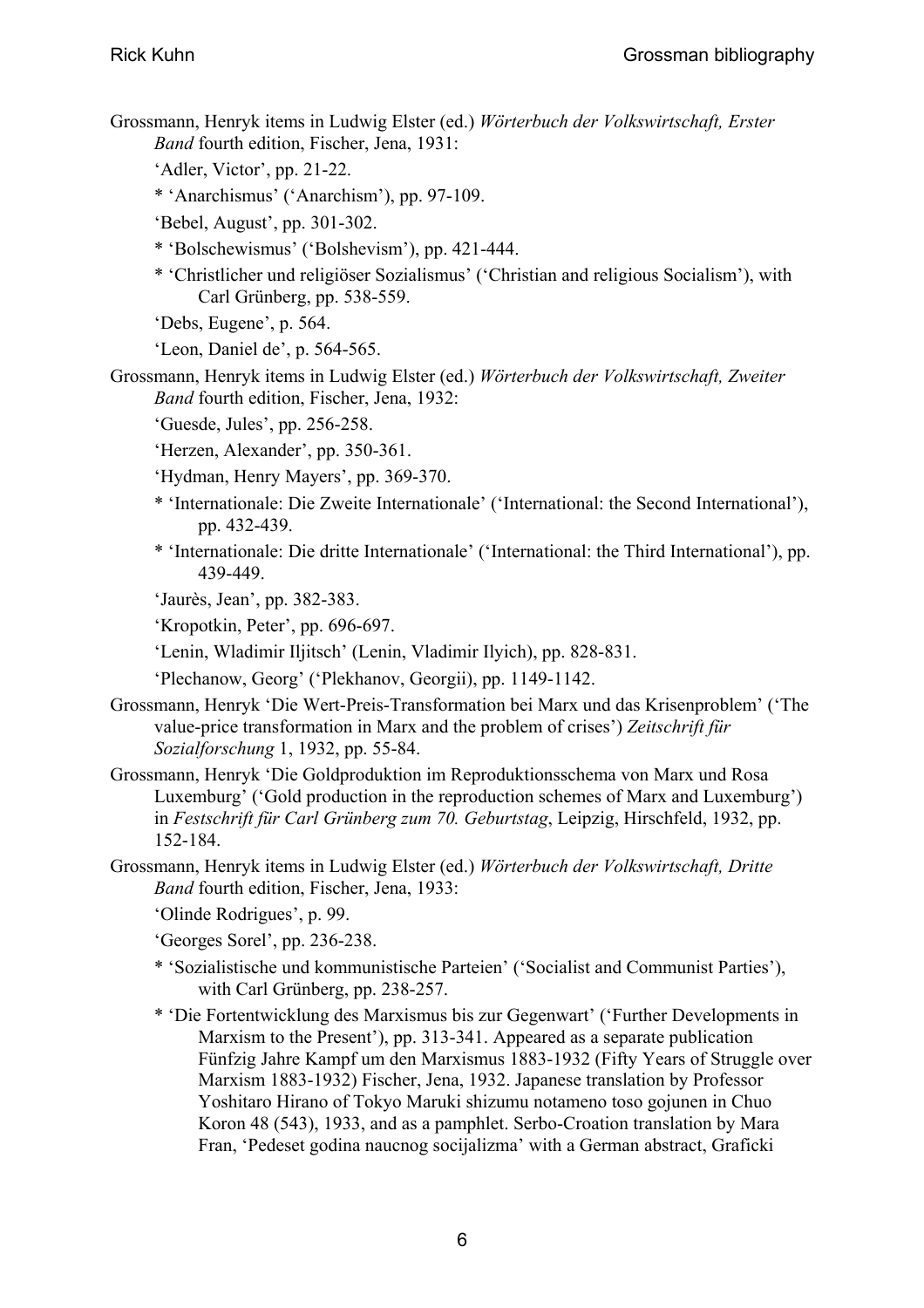zavod 'Rotacija', Zemun, 1938 (reprinted from Pravna misao: Časopis za pravo i sociologiju, 1938), pp. 56.

- Grossman, Henryk 'Die Anfänge des Kapitalismus und die neue Massenmoral' original Folder 38, 'Henryk Grossman', III-155, Archiwum Polskiej Akademii Nauk written 1934. English translation 'The beginnings of the capitalism and the new mass morality' *Journal of Classical Sociology* 6 (3) 2006
- Grossman, Henryk 'Sismondi, Jean Charles Léonard Simonde de' in Edwin R. A. Seligman (ed.) *Encyclopaedia of the Social Sciences: Volume Fourteen, Servitudes-Trade Associations* Macmillan, New York, 1934, pp. 69-71.
- Grossmann, Henryk 'Die gesellschaftlichen Grundlagen der mechanistischen Philosophie und die Manufaktur' ('The social foundations of mechanical philosophy and manufacture') *Zeitschrift für Sozialforschung* 4 (2), 1935, pp. 161-231. Also as an appendix to Franz Borkenau *Der Übergang vom feudalen zum bürgerlichen Weltbild* Junius, Gelsenkirchen 1970. Italian translation, in Franz Borkenau, Henryk Grossmann and Antonio Negri *Manifattura, societa borghese, ideologia* Savelli, Rome 1978. An English translation by Gabriella Shalit 'The Social foundations of mechanistic philosophy and manufacture' appeared in *Science in context* 1 (1), 1987, pp. 129-180.
- Grossmann, Henryk 'Diskussionen aus einem Seminar über Monopkapitalismus (1937)' ('Discussions at a seminar on monopoly capitalism') in Max Horkheimer *Gesammelte Schriften, Band 12: Nachgelassene Schriften 1931-1949* edited by Gunzelin Schmid Noerr, Fischer Verlag, Frankfurt am Main, 1985, pp. 418-420.
- Grossmann, Henryk *Marx, die klassische Nationalökonomie und das Problem der Dynamik* (*Marx, classical political economy and the problem of dynamics*) Institut für Sozialforschung, mimeographed, New York, 1941; then Europäische Verlagsanstalt, Frankfurt am Main 1969, pp. 133, with appendix 'Briefe Henryk Grossmanns an Paul Mattick über Akkumulation' ('Henryk Grossmann's letters to Paul Mattick on Accumulation') and afterword by Paul Mattick. Italian translation by Giogio Backhaus *Marx, l'economia politica classica e il problema della dinamica*, Laterza, Bari, 1971. French translation *Marx, l'économie politique classique et le probleme de la dynamique* Champ Libre, Paris 1975. English translation by Pete Burgess 'Marx, classical political economy and the problem of dynamics' *Capital and class* 2, Summer 1977, pp. 32-55 and 3, Autumn 1977, pp. 67-99.
- Grossman, Henryk 'The evolutionist revolt against classical economics. I. In France Condorcet, Saint-Simon, Simonde de Sismondi' *The Journal of political economy* 51 (5), October 1943, pp. 381-396
- Grossman, Henryk 'The evolutionist revolt against classical economics. II In England James Steuart, Richard Jones, Karl Marx' *The journal of political economy* 51 (6), December 1943, pp. 506-522. Parts of these essays appeared in an authorized translation into Czech by Jiří Stolz, 'Co vlastnĕ učí Marx o dĕjinách a hospodářství' ('What Marx really taught about history and political economy') *CÍL: Socialistický Týdeník pro Kulturu a Politiku* 2 (23), June 14 1946, pp. 356-358. Reprinted in Mark Blaug (ed.) *Thomas Tooke (1774-1858), Mountifort Longfield (1802-1884), Richard Jones (1790-1855)* Elgar, Aldershot, 1991, pp. 1-16; and Bob Jessop (ed.) *Karl Marx's social and political thought: critical assessments* volume 1, Routledge, London and New York, 1990, pp. 253-74.
- Grossman, Henryk 'Descartes' new ideal of science: universal science vs. science of an elite' originally in Folder 31, 'Henryk Grossman', III-155, Archiwum Polskiej Akademii Nauk written 194?, published as 'Universal science vs. science of an elite: Descartes'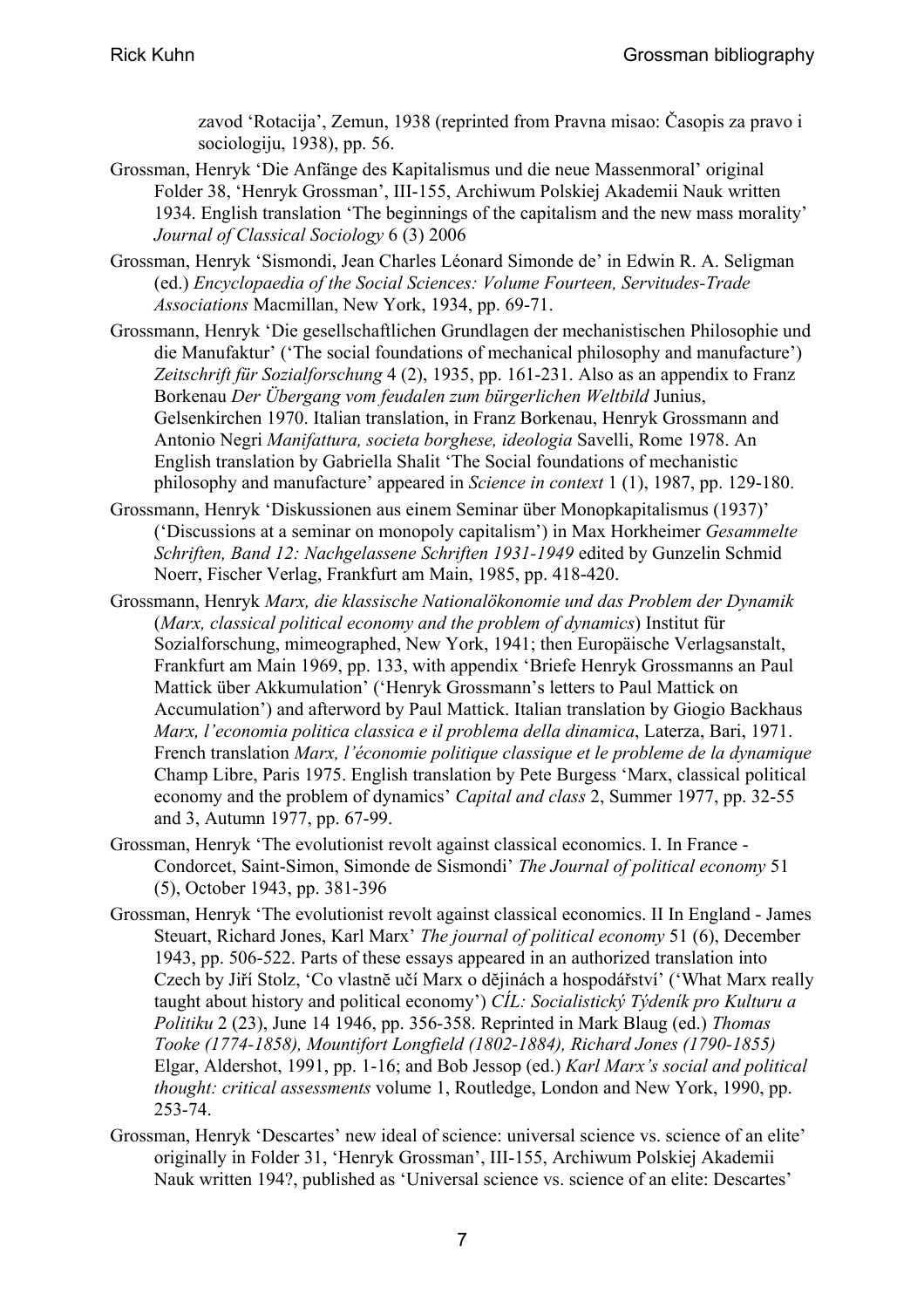<span id="page-7-0"></span>new ideal of science'in Gideon Freudenthal and Peter McLaughlin (eds) *Marxist historiography of science: the Hessen-Grossman thesis*, forthcoming

- Grossman, Henryk 'William Playfair, the earliest theorist of capitalist development' *The economic history review* 18 (1-2), 1948, pp. 65-83.
- Grossmann, Henryk *Aufsätze zur Krisentheorie* Verlag Neue Kritik, Frankfurt am Main, 1971, includes 'Eine neue Theorie über Imperialismus… ', pp. 113-164; 'Die Änderung des ursprünglichen Aufbauplans…', pp. 9-42; 'Die Wert-Preis-Transformation…', pp. 45-74; 'Die Goldproduktion im Reproduktionsschema von Marx und Rosa Luxemburg', pp. 77-109; and 'The evolutionist revolt…', pp. 167-213. Spanish edition *Ensayos sobre la teoría de la crisis: Dialéctica y metodología en 'El capital'* translated by Alfonso García Ruiz, Pasado y Presente, México, 1979.
- Grossmann, Henryk and Carl Grünberg *Anarchismus, Bolschevismus, Sozialismus: Aufsätze aus dem Wörterbuch der Volkswirtschaft* Frankfurt am Main, Europäische Verlagsanstalt, 1971, edited by Claudio Pozzoli, includes Grossmann's and Grünberg's contributions to the *Dictionary* asterisked (\*) above.

#### **Reviews**

- Grossmann, Henryk review of Othmar Spann *Die Haupttheorien der Volkswirtschaftslehre*. 12. bis 15. Auflage (*Principle theories of political economy*) Leipzig, 1923, (Grünbergs) *Archiv für die Geschichte des Sozialismus und der Arbeiterbewegung* 13, 1928, pp. 341- 344.
- Grossmann, Henryk review of Maurice Bourgin *Les systemes socialistes et l'évolution économique* (*Socialist systems and economic evolution*) third edition, Paris, 1925, (Grünbergs) *Archiv für die Geschichte des Sozialismus und der Arbeiterbewegung* 13, 1928, pp. 344-345.
- Grossmann, Henryk review of Elie Halevy *Sismondi* Paris, 1925, in *Zeitschrift für Sozialforschung* 3 (2), 1934, p. 291.
- Grossmann, Henryk review of Robert Bordaz *La loi de Marx sur les capitaux a la lumiere des événements contemporains* (*Marx's Law of capital in the light of contemporary events*) Paris, 1933, *Zeitschrift für Sozialforschung* 3 (2), 1934, pp. 314-315.
- Grossmann, Henryk review of G. N. Clark *Science and social welfare in the age of Newton* New York and London, 1937; and G. Sarton *The History of Science and the new humanism* London, 1937, *Zeitschrift für Sozialforschung* 7 (1/2), 1938, pp. 233-237. A section of this review, dealing with Boris Hessen, is translated in Gideon Freudenthal 'Introductory note' to 'Controversy: The emergence of modern science out of the production process', *Science in context* 1 (1), 1987, pp. 106-107.
- Grossmann, Henryk review of Karl Marx and Friedrich Engels *The Civil War in the United States* New York, 1937, *Zeitschrift für Sozialforschung* 7 (1/2), 1938, pp. 259-263.
- Grossmann, Henryk review of F. Grandeau *Theorie des Crises* (*Crisis theory*) Paris, 1937, *Zeitschrift für Sozialforschung* 8 (1/2), 1939, pp. 300-301.
- Grossmann, Henryk review of Cleona Lewis *America's stake in international investments* London, 1938, *Zeitschrift für Sozialforschung* 8 (1/2), 1939, pp. 304-306.
- Grossmann, Henryk review of Jürgen Kuczynski *Hunger and work* New York and London, 1938 *Zeitschrift für Sozialforschung* 8 (1/2), 1939, pp. 318-320.
- Grossmann, Henryk review of L. P. Ayres *Turning points in business cycles* New York 1939, *Zeitschrift für Sozialforschung (Studies in Philosophy and Social Science)* 8 (3), 1939, pp. 490-492.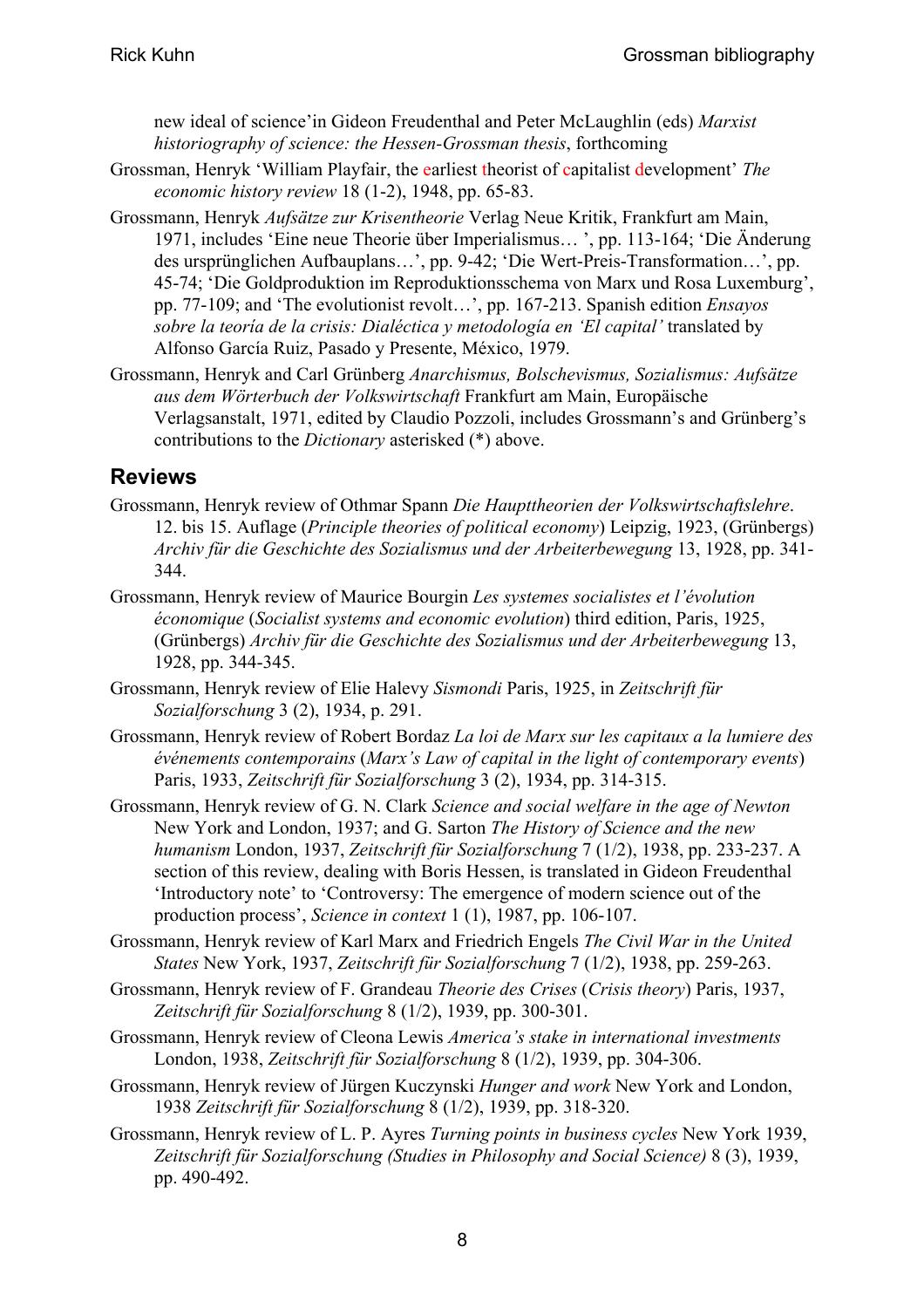- <span id="page-8-0"></span>Grossman, Henryk review of Joseph Schumpeter *Business cycles* New York, 1939 *Studies in philosophy and social science* 9 (1), 1941, pp. 514-519.
- Grossman, Henryk review of Salomon Fabricant and Julius Shirkin *The output of manufacturing industries* 1899-1937 New York, 1940, *Studies in philosophy and social science* 9 (2), 1941, pp. 352-354.
- Grossman, Henryk review of Lynn Thorndike *A history of magic and experimental science volumes 5 and 6*, New York, 1941, *Studies in philosophy and social science* 9 (3), 1942, pp. 514-519.

#### **Published correspondence**

- 'Briefe Henryk Grossmans an Paul Mattick über die Akkumulation' (1931-1937) in Henryk Grossmann *Marx, die klassische Nationalökonomie und das Problem der Dynamik* Europäische Verlagsanstalt Frankfurt am Main, 1969, pp. 85-113.
- 'Briefe Henryk Grossmanns an Walter und Leni Braeuer (1947-1949)' in Jürgen Scheele *Zwischen Zusammenbruchsprognose und Positivismusverdikt: Studien zur politischen und intellektuellen Biographie Henryk Grossmanns (1881-1950)* Lang, Frankfurt am Main, 1999, pp. 244-265.
- Letters to and from Max Horkheimer and others in Max Horkheimer *Gesammelte Schiften Band 15: Briefwechsel 1913-1936* Fischer, Frankfurt am Main, 1995.
- Letters to and from Max Horkheimer in Max Horkheimer *Gesammelte Schiften Band 16: Briefwechsel 1937-1940* Fischer, Frankfurt am Main, 1995.
- Letters to and from Max Horkheimer in Max Horkheimer *Gesammelte Schiften Band 15: Briefwechsel 1941-1948* Fischer, Frankfurt am Main, 1996.

#### **Translations**

'Die Internationale und der Weltkrieg: 6. Die polnische Sozialdemokratie' translations from Polish into German of three reports from *Naprzód* of August 2 1914, August 7 1914 and August 17 1914, in *Archiv für die Geschichte des Sozialismus und der Arbeiterbewegung*, 6, 1916 pp. 479-487.

#### **Journals which Grossman edited**

- *Promień* (*Ray*), Lemburg/Lwów, Grossman headed the Kraków branch of the editorial board established 16 December 1903 until 1904
- *Der sotsial-demokrat* (*The Social-democrat*), Kraków, Grossman was a contributor and was responsible editor and publisher from October 1905 until October 1906
- *Zjednoczenie* (*Unification*), Kraków, in 1905 Grossman was the founding editor and publisher of the initial double number, 1-2, of this magazine which was the organ of the Zwiazek Mlodziezy Socjalistycnej (Union of Socialist Youth)

### **Archives**

#### **Australia**

National Library of Australia, Canberra

Christina Stead Collection MS 4967.

Heather Rowley Collection MS 9244.

#### **Austria**

Archiv der Bundespolizeidirektion Wien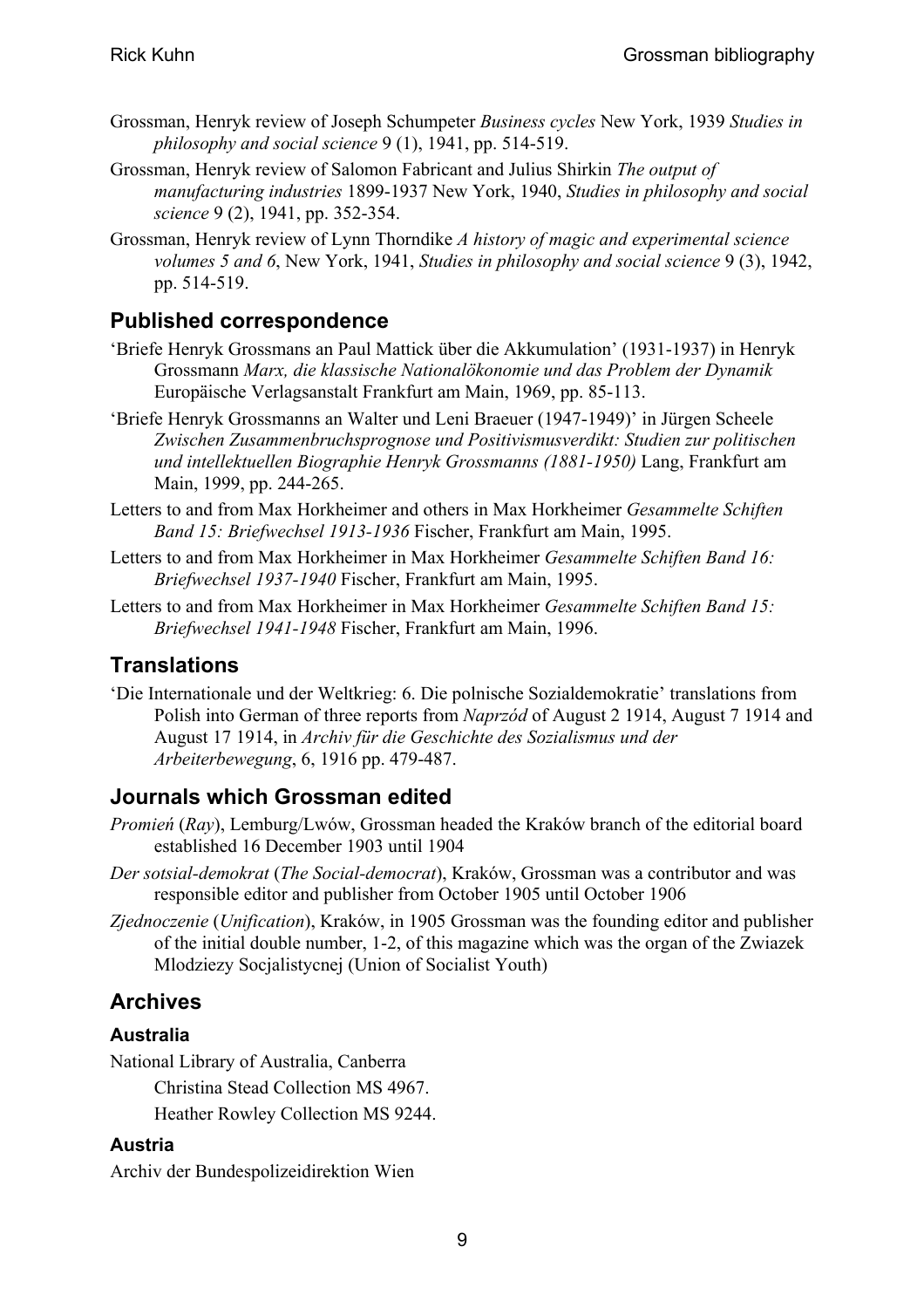| Jahrbuch der Sozialdemokratischen und Anarchistischen Bewegung des Jahres 1901 to<br>1918 C 1021                                                                 |
|------------------------------------------------------------------------------------------------------------------------------------------------------------------|
| Verein für Geschichte der Arbeiterbewegung, Wien                                                                                                                 |
| Letter from Grossman in Kraków to Viktor Adler, October 23 1905, Adler-Archiv,<br>Mappe 176.                                                                     |
| Alte partei Archiv, Sitzungsprotokolle, Parteivertretung, Exekutive Handprotokolle<br>12.1.1905 bis 16.8.1905 Heft 3.                                            |
| Israelitische Kultusgemeinde Wien, Matrikelamt                                                                                                                   |
| Kurz Birth certificate, 385/1885                                                                                                                                 |
| Grossmann Marriage certificate, 341/I/1908                                                                                                                       |
| Stanislaus Eugen Grossmann Birth certificate, 691/1914                                                                                                           |
| Österreichisches Staatsarchiv, Kriegsarchiv, Wien (ÖSK)                                                                                                          |
| Dr. Heinrich Grossmann                                                                                                                                           |
| Vermerkblatt für die Qualifikationsbeschreibung (Quall. Kart. 874).                                                                                              |
| Abt 10KW: Personalblatt, k. u. k. Kreigsministerium.                                                                                                             |
| 1916 1. Abt. 45-1/468, k. u. k. Kreigsministerium.                                                                                                               |
| 1917 1. Abt. 92-1026, k. u. k. Kreigsministerium.                                                                                                                |
| Präsidialbüro 1918 5-16/12-2, k. u. k. Kreigsministerium.                                                                                                        |
| Dr. Oskar Kurz                                                                                                                                                   |
| Landsturmevidenzblatt (mit Beilage), Grundbuchsblätter Wien 1885.                                                                                                |
| Personalnachweis, Grundbuchsblätter Wien 1885.                                                                                                                   |
| Germany                                                                                                                                                          |
| Archiv der sozialen Demokratie der Friedrich-Ebert-Stiftung, Bonn                                                                                                |
| Henke Nachlass, Declaration by Henryk Grossmann on the Radek Affair, September 17<br>1912.                                                                       |
| Nachlaß Max Beer, Box 1, letters from Henryk Grossman to Max Beer, January 19<br>1935 and May 25 1935 (Beer Collection).                                         |
| <b>Bundesarchiv Berlin</b>                                                                                                                                       |
| Albert Schreiner Nachlaß, NY 4198/70, Stiftung Archiv der Parteien und<br>Massenorganisationen der DDR (Schreiner Collection).                                   |
| Reichsicherheitshauptamt Abteilung IV, R58, 3443a.                                                                                                               |
| Reichssicherheitshauptamt Abteilung IV, R59, 3443 I.                                                                                                             |
| Germanisches Nationalmuseum, Nürnberg                                                                                                                            |
| Letter from Henryk Grossman to Max Raphael, September 7 1941, Max Raphael<br>Nachlaß I, C-210.                                                                   |
| Institut für Zeitgeschichte München, Archiv                                                                                                                      |
| 'The collapse of German democracy and the expansion of National Socialism: a<br>research project opf the Institute of Social Research' 15 September 1940 pp. 38, |
| 43, 66, MS 175.                                                                                                                                                  |
| Johann Wolfgang Goethe Universität, Frankfurt am Main, Archiv (UFM)                                                                                              |
| 'Grossmann, Heinrich 1927-1967' Akten des Rektors Abt 1 Nr 15.                                                                                                   |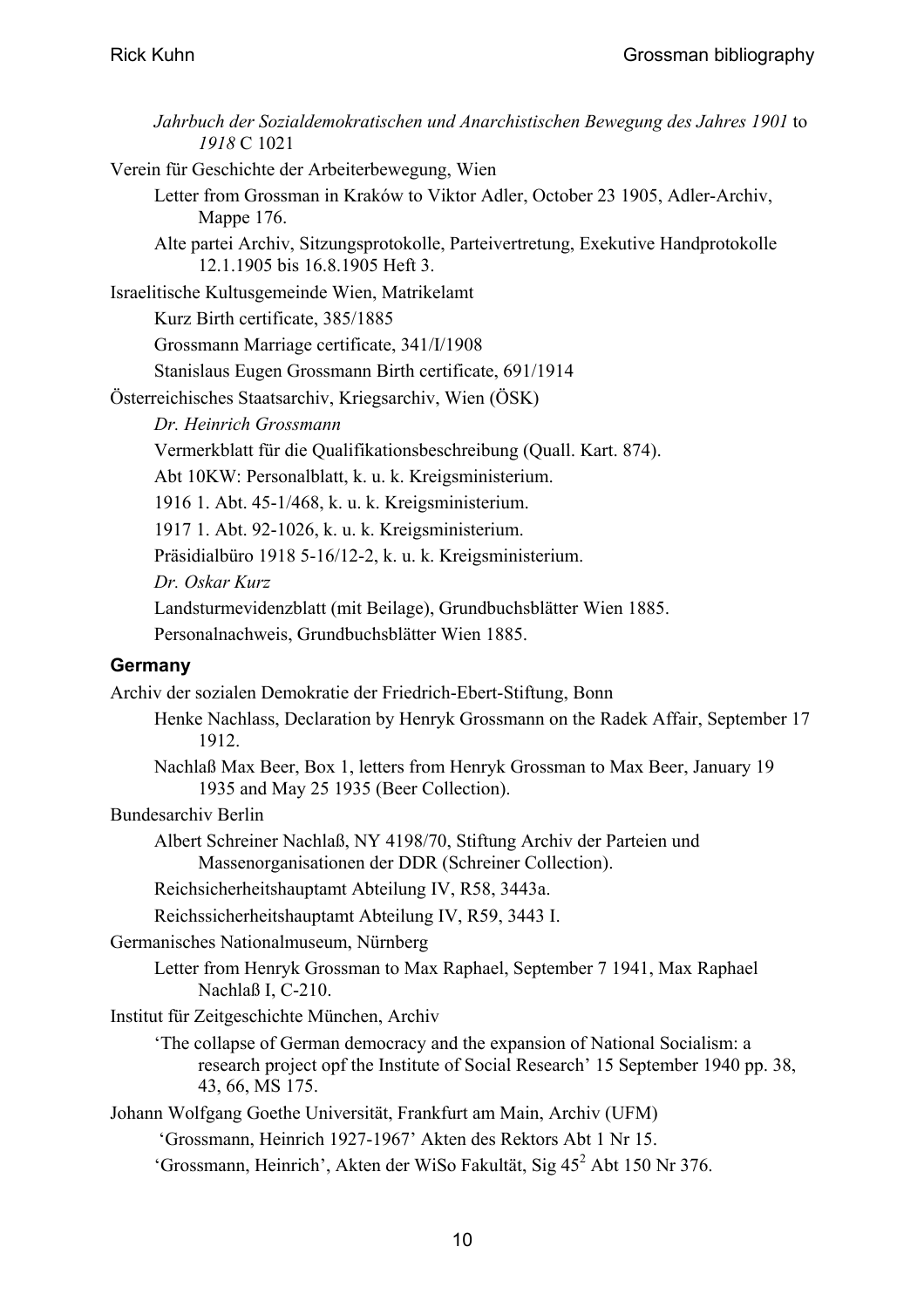'Grünberg, Carl', Akten der WiSo FAK, Sig 45<sup>2</sup> Abt.150 Nr 376. Lange, Karl Heinz, Leipzig, private possession Letter from Henryk Grossman to Heinz Lange 17 November 1949, copy held by Rick Kuhn. Leo-Löwenthal-Archiv, Universitäts- und Stadtarchiv Frankfurt am Main (LLA) A 325. Max-Horkheimer-Archiv, Universitäts- und Stadtarchiv Frankfurt am Main (MHA) IV 10.1-94, VI 9, VI 10, IX 58, IX 59.3. Sächsiges Staatsarchiv Leipzig (SSAL) Bezirksrat Leipzig, VdN-Akte, Henryk Großmann 13630. Universitätsarchiv Leipzig (UL) 'Henryk Grossmann', PA 40. von Thünen Museum, Teltow Meklenberg-Vorpommern Braeuer Nachlaß (Braeuer Collection). **Netherlands**  Mattick Collection, Internationaal Instituut voor Sociale Geschiedenis, Amsterdam (IISG). **Poland**  Archiwum Akt Nowych, Warszawa 'Sprawa Grossmana' sygn 305/V/11 podt. 3, Archiwum Londyńskie Polskiej Partii Socjalistycznej (Sprawa Grossmana).

Centralna Biblioteka Statystyczna, Glowny Urzad Statystyczny, Warszawa

Akta Osobowe Henryka Grossmana (GUS).

Polskiej Akademii Nauk, Archiwum, Warszawa (APAN)

Materiały Henryka Grossmanna, III-155, due to ongoing reorganization and recataloging, references to this collection may have been superseded (APAN).

Materiały Rafała Taubenschlaga, III-98 (Taubenschlag Collection).

- Uniwersytetu Jagielońskiego, Archiwum, Kraków (AUJ)
	- Chaskel Grossman(n) Winter Semester 1900/1901 to Summer Semester 1903/1904, S II 503 to 510.

J. Rotter and K. Subecki 'Protokoł r wiecu ogólno-akadem. odbytego dniu 28 November 1901 w Coll. Novum w Krakowie', Wiece opolakademickie, SII 738.

*Liber Promotionum Universitas Jagellonicae Ab Anno 1893*, Nr 3407, S II 520.

*Liber Rigorosum C. R. Facultatis Juridico Politicae*, WP II 524

Archiwum Państwowe w Krakowie (APK)

Spisy Ludnosci Miasta Krakowa, r. 1900: Grossman; Kurz, Oskar and Markus.

Akta metrykalne Izraelitow w Krakowie.

Ksiege protokolow z zebran PPS-D.

Starostwo Grodzkie Krakowskie, Dyrekcja Policji, akta dot. ruchu rob. 1908-1918, m. in. Sprawozdanie Kom. Wykon. ZPSD za czs od 1 VI 1908 do 30 IX 1911 r. na VI Kongres ZPSD w X 1911 r., 27.

Starostwo Grodzkie Krakowskie, Założenie i działalnść zydowskiej partii socjalnodemokratiycznej 'separatystów' in Galicji w 1905 r., 80.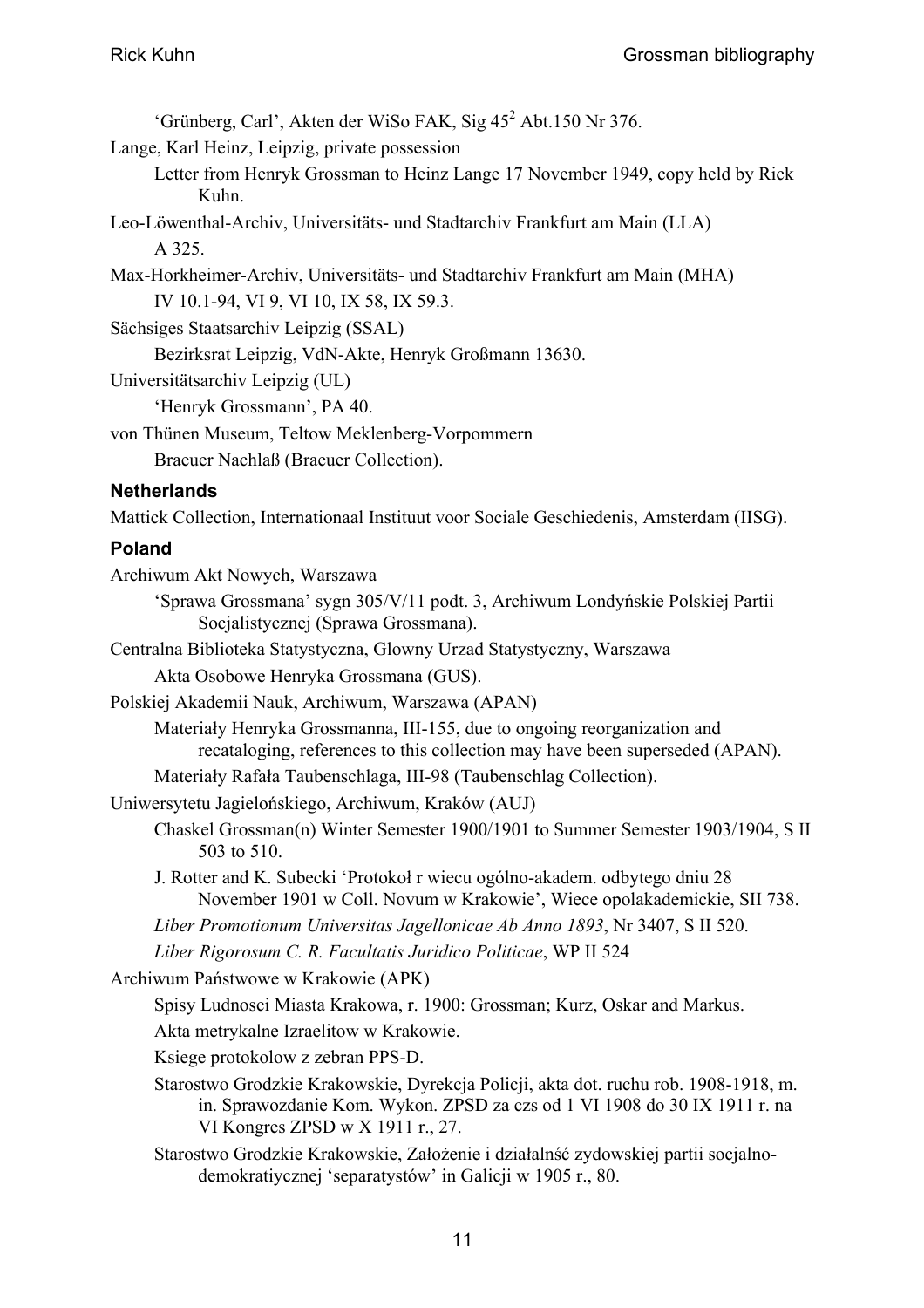Starostwo Grodzkie Krakowskie, Relacja z zebrani młodzieży akademicki, 283.

#### <span id="page-11-0"></span>**United Kingdom**

Society for the Protection of Science and Learning/Academic Asistance Council Files, Bodleian Library, Department of Western Manuscripts (SPSL).

#### **United States of America**

Bund Archive, Yidisher visnshaftlikher institut/Institute for Jewish Research Archive, New York (Bund Archive).

Federal Bureau of Investigations

Henryk Grossman file (FBI file).

Immigration and Naturalization Service

Henryk Grossman, Alien Registration Form, 31 October 1941.

Henryk Grossman, Report of Departure of Alien, 1949.

Leo Lowenthal Collection, bMS Ger 185, Houghton Library, Harvard University, Boston

#### **Interviews and personal communications**

- Abramsky, Chimen letter to Rick Kuhn 12 January 1996, met Grossman in New York in December 1948.
- Bajkowski, Eugene personal communication to Rick Kuhn, 29 February 2000 in Canberra, a friend of Grossman's Warszawa lawyer Janusz Buki, in Shanghai in 1948-1952.
- Kowalik, Tadeusz interview, with Rick Kuhn, 12 July 1995, in Warsaw, had discussions with Oscar Lange and Oskar Kurz.
- Lange, Karl-Heinz 'Versuch einer Erinnerung an Henryk Grossmann' October 2002, a former student of Grossman in Leipzig, held by Rick Kuhn.
- Mattick, Ilse telephone interview, with Rick Kuhn 24 November 1993, Boston/Vermont, knew Grossman in the late 1930s and early 1940s.
- Scheele, Jürgen personal communication to Rick Kuhn, 7 December 1993 in Frankfurt am Main, had discussions with Walter Braeuer.

### **Photographs**

*Tägliche Rundschau* Berlin Deutschland Ausgabe 10 March 1949.

*Landes-Zeitung* Rostock 16 March 1949.

Henryk Großmann, VdN-Akte 13630, Bezirksrat Leipzig, Sächsiges Staatsarchiv Leipzig.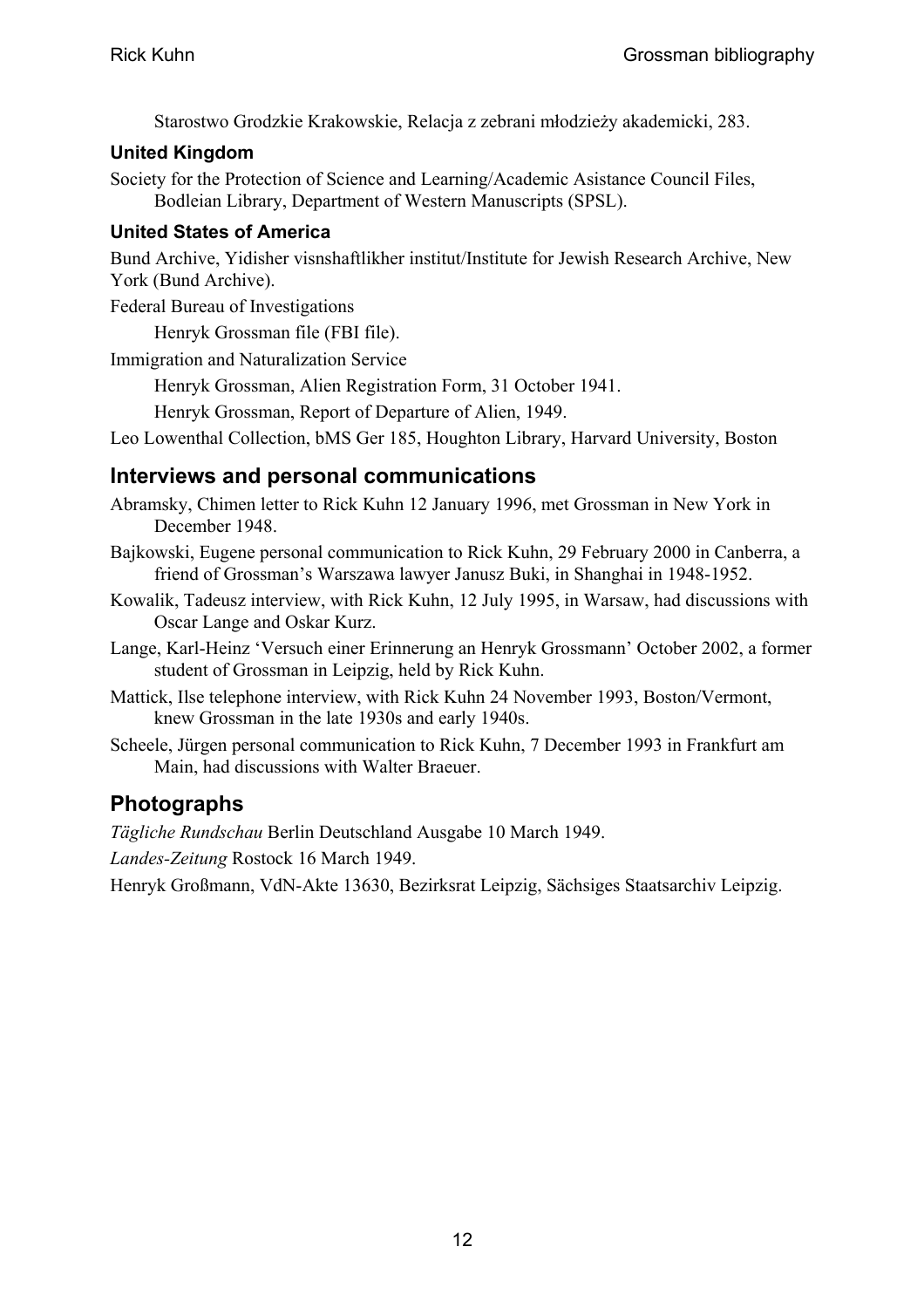# <span id="page-12-0"></span>**General bibliography**

Anonymous material is listed by title.

- 'Der 9. Parteitag der Polnischen Sozialdemokratie Österreichs' (1904), *Sozialistische Monatshefte*, 8 (12), December, p. 1002.
- Abendroth, Wolfgang (1976) *Ein Leben in der Arbeiterbewegung*, Frankfurt am Main, Suhrkamp.
- Abramovitch, Raphael R. (1955) 'The Jewish socialist movement in Russia and Poland (1897-1919)', in Central Yiddish Culture Organization (ed.) *The Jewish people past and present volume II*, New York, Jewish Encyclopedic Handbooks, pp. 369-398.
- Abramsky, Chimen (1996) letter, London, 12 January, held by Rick Kuhn.

Adler, Victor (1905) 'Eine jüdische Gründung', *Arbeiter-Zeitung (Wien)*, 135, 17 May.

- Adorno, Theodor and Max Horkheimer (1979) *Dialectic of enlightenment*, London, Verso.
- Alberro-Semerena, Jose Luis and Maria Dolores Nieto-Ituarte (1986) 'Empirical estimates of Marxian categories in Mexico: 1970-1975', *Review of radical political economics*, 18 (4), pp. 32-46.
- Alberti, Mario (1914) review of Henryk Grossmann *Österreichs Handelspolitik mit Bezug auf Galizien in der Reformperiode 1772-1790*, 1914, *Giornale degli Economisti*, November, pp. 343-344.
- Albrecht, Clemens (1999) 'Vom Konsens der 50er zur Lagerbildung der 60er Jahre: Horkheimers Institutspolitik', in Clemens Albrecht, Günter C Behrmann, Michael Bock, and others *Die intellektuelle Gründung der Bundesrepublik: Eine Wirkungsgeschichte der Frankfurter Schule*, Frankfurt am Main, Campus, pp. 132-168.
- Albrecht, Clemens, Günter C. Behrmann, Michael Bock, and others (1999) *Die intellektuelle Gründung der Bundesrepublik: Eine Wirkungsgeschichte der Frankfurter Schule*, Frankfurt am Main, Campus.
- Alexandrovitch, M. (1956) 'Dr Jakob Bross', in Jakob S. Herts (ed.) *Doyres Bundisten ershter band*, New York, Farlag Unser Tsait, pp. 184-187.
	- ——— (1956) 'Dr. Henryk Shrayber', in Jakob S. Herts (ed.) *Doyres Bundisten ershter band*, New York, Farlag Unser Tsait, pp. 192-193.
- ——— (1956) 'Peysekh Dembitser', in Jakob S. Herts (ed.) *Doyres Bundisten tveyter band*, New York, Farlag Unser Tsait, pp. 200-201.
- Alley, Ronald (1996) 'Kisling, Moïse', in Jane Turner (ed.) *The dictionary of art: volume 18 Kettle to Leathart*, London, Grove/Macmillan, p. 88.
- Allgemeine Jüdische Arbeiterbund in Litauen, Polen und Rußland (1904) 'Auszug aus dem Bericht der Delegation für den zweiten Parteitag der Sozialdemokratischen Arbeiterpartei Rußlands über die Tätigkeit des Bundes nach seinem vierten Parteitag', *Neue Zeit*, 22 (2 number 43), 20 July, pp. 536-540.
- Altner, Manfred (1997) *Hermynia Zur Mühlen Eine Biographie*, Bern, Lang.
- Anderson, Benedict (1991) *Imagined communities*, London, Verso.
- Anderson, Perry (1976) *Considerations on Western Marxism*, London, New Left Books.
- Anin, Maxim (1914) 'Der Judenboykott in Polen', *Sozialistische Monatshefte*, 1, pp. 350-355.
- Appelbaum, Richard P. (1978) 'Marx's Theory of the Falling Rate of Profit: Towards a Dialectical Analysis of Structural Social Change', *Americal Sociological Review*, 43, February, pp. 67-80.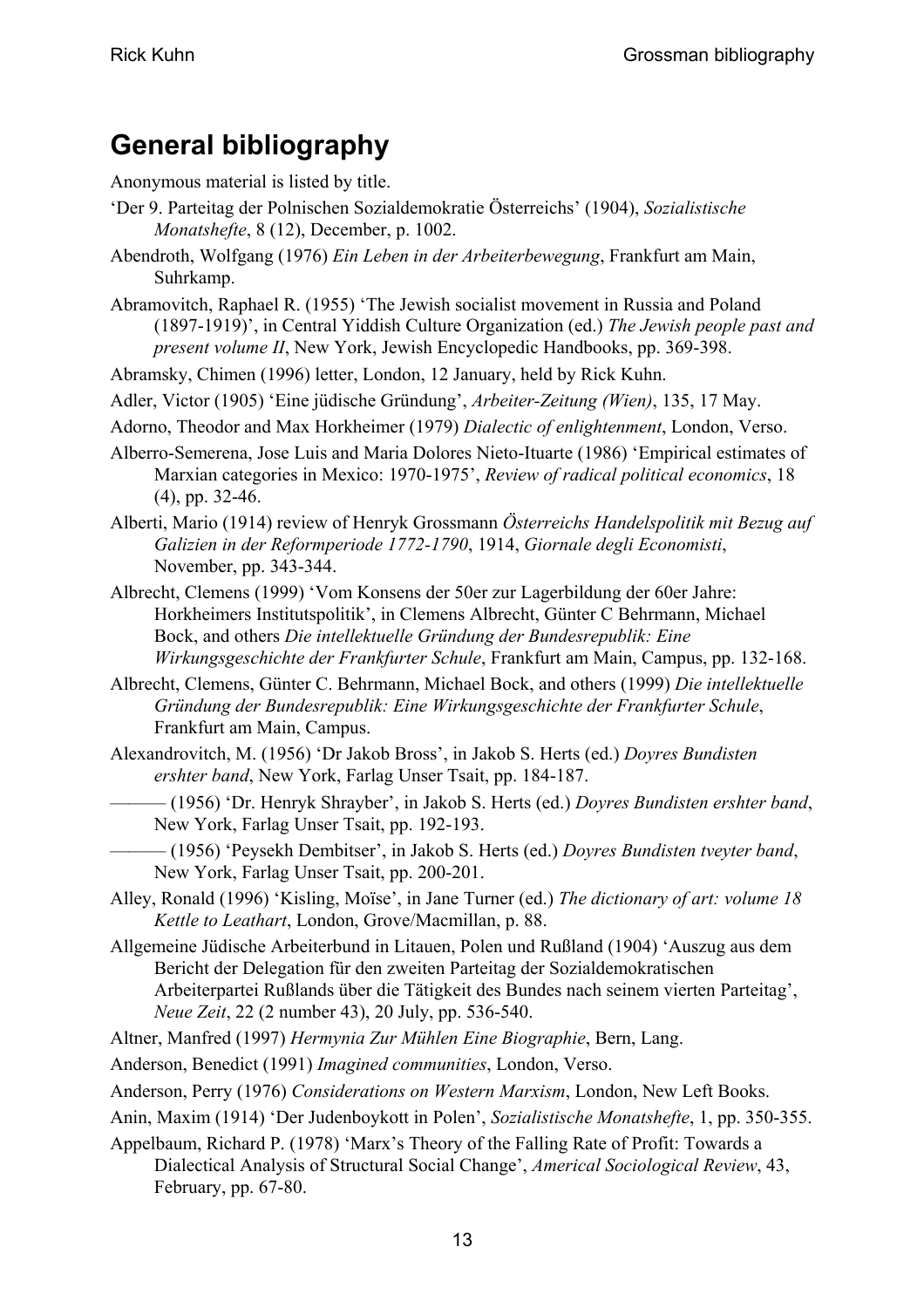- Arato, Andrew and Eike Gebhardt (1993) *The essential Frankfurt School reader*, New York, Continuum.
- Ardelt, Rudolf (1985) 'Die Krise des Reformismus unter den Regierung Bienerth und Stürgkh', in Konrad Helmut (ed.) *Imperialismus und Arbeiterbewegung in Deutschland und Osterreich: Protokoll des 4. Bilateralen Symposions DDR-Österreich vom 3. bis 7. Juni 1985 in Graz*, Wien, Materialien zur Arbeiterbewegung Nr 41, Europa Verlag, pp. 65-87.
- Armstrong, Philip (1975) 'Accumulation of capital, the rate of profit, and crisis', *Bulletin of the conference of socialist economists*, 4 (2), June.
- Aronson, G., S. Dubnov-Erlikh, J. S. Herts, and others (eds) (1962) *Di geshikhte fun Bund: tsveyter band*, New York, Farlag Unser Tsait.
- ——— (eds) (1966) *Di geshikhte fun Bund: drite band*, New York, Farlag Unser Tsait.
- Bajkowski, Eugene (2000) personal communication, Canberra, 29 February, held by Rick Kuhn.
- Balakan, David (1905) *Die Sozialdemokratie und das jüdische Proletariat*, Czernowitz, H. Pardinni k. k. Universitäts-Buchhandlung (Engel & Suchanka).
- Banaji, Jairus (1974) 'Nationalism and socialism', *Economic and political weekly*, September.
- Barghoorn, Frederick (1948) 'The Varga Discussion and Its Significance', *American slavic and East European review*, 7 (3), October, pp. 214-236.
- Barkai, Avram (1970) 'The Austrian Social Democrats and the Jews', *Wiener Library Bulletin*, 18 and 19, pp. 31-40 and 16-21.
- Barth, Bernd-Rainer and others (ed.) (1996) *Wer war wer in der DDR*, Frankfurt am Main, Fischer.
- Batowski, Henryk (1993) 'Die Polen', in Adam Wandruszka and Peter Urbanitsch (eds) *Die Habsburger Monarchie 1848-1918*, Wien, Verlag der Osterreichischen Akademie der Wissenschaften.
- Bauer, Helene (1929) 'Ein neuer Zusammenbruchstheoretiker', *Kampf*, 22 (6), June, pp. 270- 280.
- Bauer, Otto (1905) 'Marx' Theorie der Wirtschaftskrisen', *Neue Zeit*, 23 (1 numbers 5 and 6), 26 October and 2 November, pp. 133-138 and 164-170.
- ——— (1908) 'Bemerkungen zur Nationalitätenfrage', *Neue Zeit*, 26 (1 number 23), 6 March.
- ——— (1965) *Die Österreichische Revolution*, Wien, Verlag der Wiener Volksbuchhunadlung, (1923).
- ——— (1980) 'Der Arbeiter und die Nation', in Otto Bauer *Werkausgabe 8*, Wien, Europa Verlag, pp. 646-655 (1912).
- ——— (1980) 'Die Bedingungen der nationalen Assimilation', in Otto Bauer *Werkausgabe 8*, Wien, Europa Verlag, pp. 596-624 (1912).
- ——— (1980) 'Galizische Parteitage', in Otto Bauer *Werkausgabe 8*, Wien, Europa Verlag, pp. 582-596 (1911).
- ——— (1980) 'Nationale Minderheitschulen', in Otto Bauer *Werkausgabe 8*, Wien, Europa Verlag, pp. 271-490 (1911).
	- ——— (1980) 'Schlusswort zur Minoritätenfrage', in Otto Bauer *Werkausgabe 8*, Wien, Europa Verlag, pp. 476-490 (1911).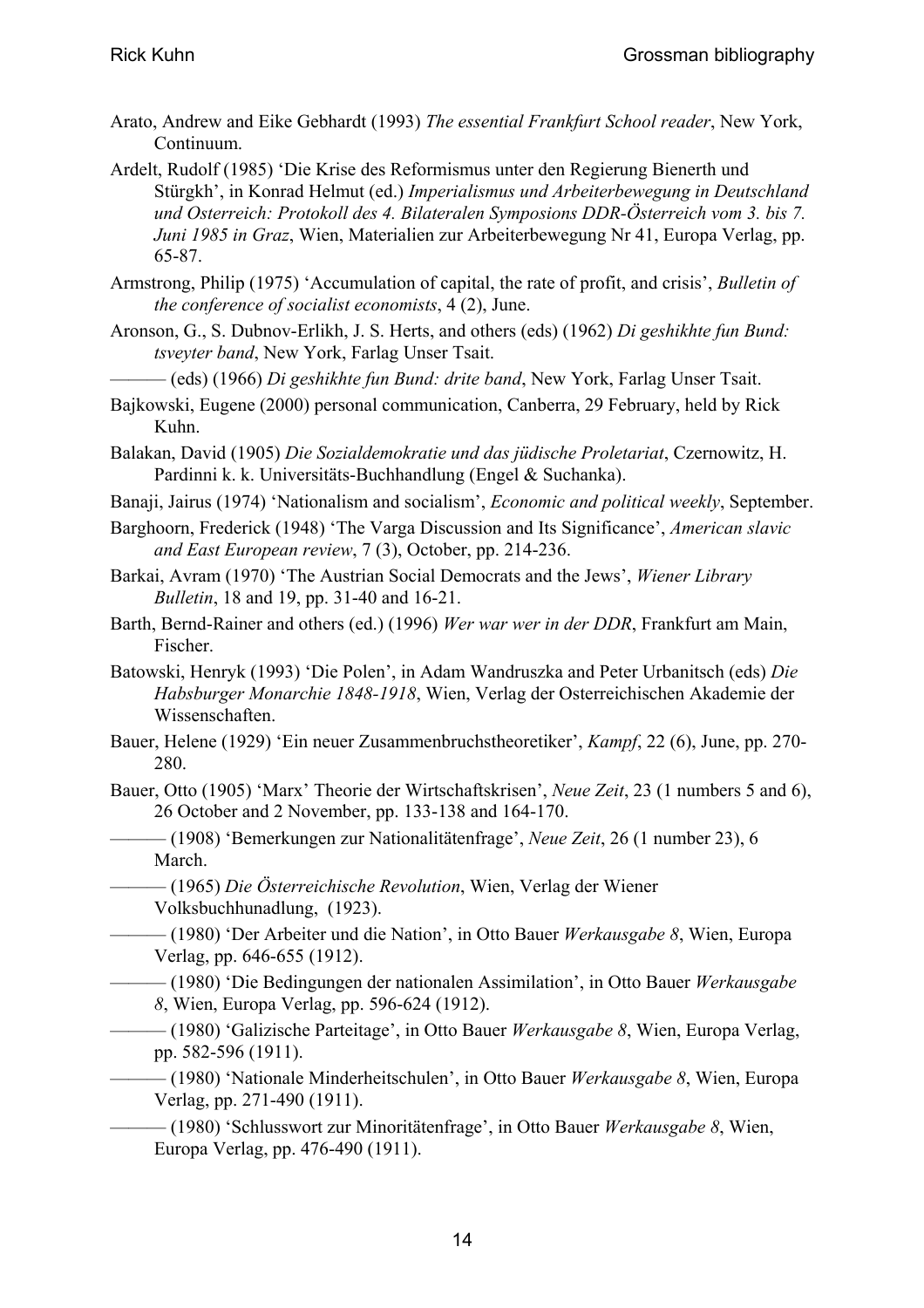- ——— (1986) 'The accumulation of capital', *History of political economy*, 18 (1), Spring, pp. 88-110, (1913).
- ——— (2000) *The question of nationalities*, Minneapolis, University of Minnesota Press, (1907).
- Bauer, Stefan (1927) review of Henryk Großmann *Simonde de Sismondi et ses theories economiques*, 1924, *Archiv für die Geschichte des Sozialismus und der Arbeiterbewegung*, 12, pp. 428-432.
- 'Bauer, Helene' (1971), in Yvon Bourdet and others (eds) *Dictionnaire biographique du mouvement ouvrier international: 1 Austriche*, Paris, Editions Ouvrières.
- Bebel, August (1974) 'Protokoll über der Verhandlungen des Parteitages des Sozialdemokratischen Partei Deutschlands, abgehalten zu Köln a. Rh. v. 22. bis 28. Okt. 1893', in Iring Fetscher (ed.) *Marxisten gegen Antisemitismus*, Hamburg, Hoffmann und Campe, pp. 58-76 (1893).
- Beer, Max (1935) *Fifty years of international socialism*, London, George Allen and Unwin.
- Behrens, Fritz (1952) *Zur Methode der politischen Ökonomie*, Akademie Verlag, Berlin. ——— (1976) *Die Marxsche politische Ökonomie*, Berlin, Akademie Verlag.
- Ben-Sasson, H. H. (1976) 'The Middle Ages', in H. H. Ben-Sasson (ed.) *A history of the Jewish people*, London, Weidenfeld and Nicolson, pp. 385-723.
- Benedikt, Heinrich (1958) *Die wirtschaftliche Entwicklung der Franz-Joseph-Zeit*, Wien, Herold.
- Benedikt, Otto (1929) 'Die Akkumulation des Kapitals bei wachsender organische Zusammensetzung', *Unter dem Banner des Marxismus*, 3 (6), pp. 869-911.
- Benjamin, Walter (1978) *Walter Benjamin Briefe 2 1929-1940*, Frankfurt am Main, Suhrkamp.
	- $-(1989)$  'Theses on the philosophy of history', in Stephen Bronner and Douglas Kellner (eds) *Critical theory and society*, New York, Routledge, pp. 260-261 (1942).
- Bensussan, Gerard (1985) 'Rosa Luxemburg et la question juive', *Les temps modernes*, 472.
- Berchtold, Klaus (ed.) (1967) *Österreichische Partei Programme 1868-1966*, München, Oldenbourg.
- Berger, Adolf (1958) 'Rafal Taubenschlag', *Polish review*, 3 (3), Summer, pp. 3-11.
- Bernardelli, Harro (1933) *Grundlagen der ökonomischen theorie: Eine Einführung*, Tubingen, Mohr.
- Bernstein, Eduard (1892-93) 'Das Schlagwort und der Antisemitismus', *Neue Zeit*, 11 (2 number 35), pp. 228-237.
- Birnbaum, Nathan (1910) 'Das Stiefkind der Sozialdemokratie', in N. Birnbaum (ed.) *Ausgewahlte Schriften zur judischen Frage*, Czernowitz, Birnbaum & Kohut, pp. 284- 300 (1905).
- Blake, William J. *A guide to the study of Karl Marx (the economic theory)*, Stead Collection, National Library of Australia, Canberra, unpublished manuscript.
- ——— (1939) *Marxian economic theory and its criticism*, New York, Cordon Company.
	- ——— (1948), 'Imperialism, the last phase', Stead Collection, National Library of Australia, Canberra.
- Blejwas, Stanislaus (1973) *Warsaw positivism 1864-1890: organic work as an expression of national survival in nineteenth Century Poland*, Columbia University, New York.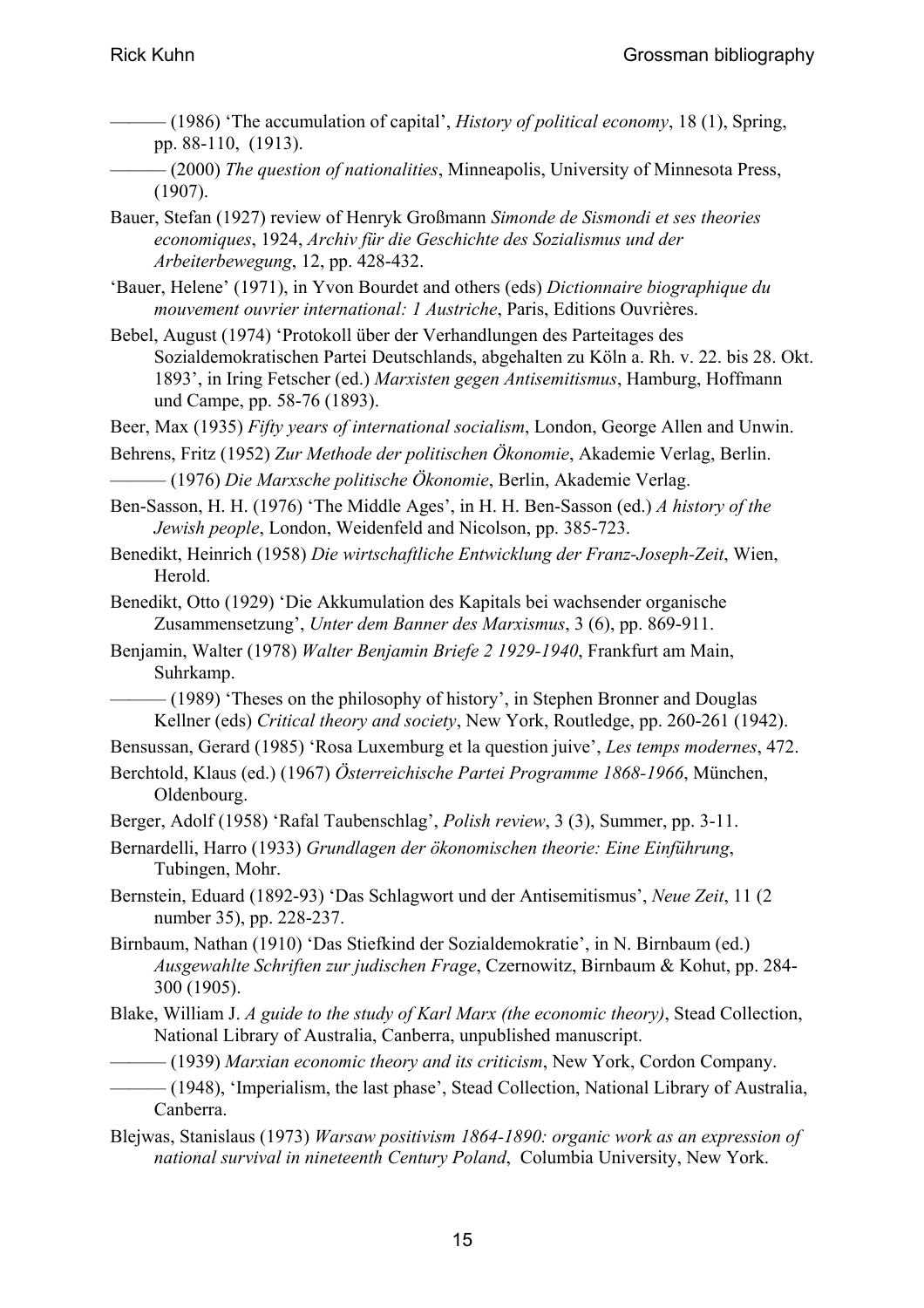Blobaum, Robert (1984) *Feliks Dzierżyński and the SDKPiL: a study of the origins of Polish communism*, New York, East European monographs (Columbia University Press).

 $(1992)$  'The SDKPiL and the Polish question (revisited)', in John Morison (ed.) *Eastern Europe and the West: selected papers from the Fourth World Congress for Soviet and East European Studies, Harrogate, 1990*, Basingstoke, Macmillan, pp. 207- 218.

——— (1995) *Rewolucja: Russian Poland, 1904-1907*, Ithaca, Cornell University Press.

- Blum, Jonas Shmuel (1939) 'Der yidisher arbeter und di Poylishe Sotsial-Dem Partey in Galitsie', in A Tsherikover, A. Menes, F. Kurski, and others (eds) *Di Yidishe sotsialistishe bevegung biz der grindung fun "Bund"*, Vilno/Paris, YIVO, pp. 520-526.
- Boersner, Demetrio (1957) *The Bolsheviks and the national and colonial question (1917- 1928)*, Geneve, Librairie E.Droz.
- Böhm-Bawerk, Eugen von (1975) 'Karl Marx and the close of his system', in Paul Sweezy (ed.) *Karl Marx and the close of his system Eugen von Böhm-Bawerk & Rudolf Hilferding Böhm-Bawerk's criticism of Marx*, London, Merlin, pp. 1-118 (1896).
- Böhm, Adolf (1935) *Die Zionistische Bewegung bis zum Ende des Weltkrieges*, Tel Aviv, Hazaah Ivrith, second edition.
- Bonacchi, Gabriella M. (1976) 'Marxistische Theorie und Krise: Die "Rätekommunisten" zwischen New Deal und Faschismus', in Claudio Pozzoli (ed.) *Jahrbuch Arbeiterbewegung Band 4: Faschismus und Kapitalismus*, Frankfurt am Main, Fischer, pp. 109-138.
- 'Books received' (1914), *Quarterly journal of economics*, 28 (4), August.
- Borkenau, Franz (1932) 'Zur Soziologie des mechanistischen Weltbildes', *Zeitschrift für Sozialforschung*, 1 (3), pp. 311-335.

– (1937) 'State and revolution in the Paris Commune, the Russian Revolution and the Spanish Civil War', *Sociological Review*, 29 (1), January, pp. 41-75.

- ——— (1971) *Der Übergang vom feudalen zum burgerlichen Weltbild: Studien zur Geschichte der Philosophie der Manufakturperiode*, Darmstadt, Wissenschaftliche Buchgesellschaft, (1934).
- Borochov, Ber (1984) *Class struggle and the Jewish nation: selected essays in Marxist Zionism*, New Brunswick, Transaction Books.
- Borsi, Franco and Ezio Godoli (1986) *Vienna 1900: architecture and design*, London, Lund Humphries.
- Bottomore, Tom and Patrick Goode (eds) (1978) *Austro-Marxism*, Oxford, Clarendon Press.

Boudin, Louis (1915) *The theoretical system of Karl Marx*, Chicago, Kerr.

- Braeuer, Walter (1934) *Kartell und Konjunktur: Der Meinungsstreit in funf Jahrzehnten*, Berlin, Carl Heymanns.
	- ——— (1936/37) 'Le schéma de l'accumulation du capital', *Revue d'histoire economique et sociale*, pp. 133-142.
	- ——— (1939) 'Autour du deuxiéme livre du capital: une définition mathematique du fonds social de consommation', *Revue d'histoire economique et sociale*, pp. 5-11.

——— (1952) *Handbuch zur Geschichte der Volkswirtschaftslehre*, Frankfurt am Main, Vittorio Klostermann.

——— (1954) 'Henryk Grossmann als Nationalökonom', *Arbeit und Wirtschaft*, 8 (5), pp. 149-151.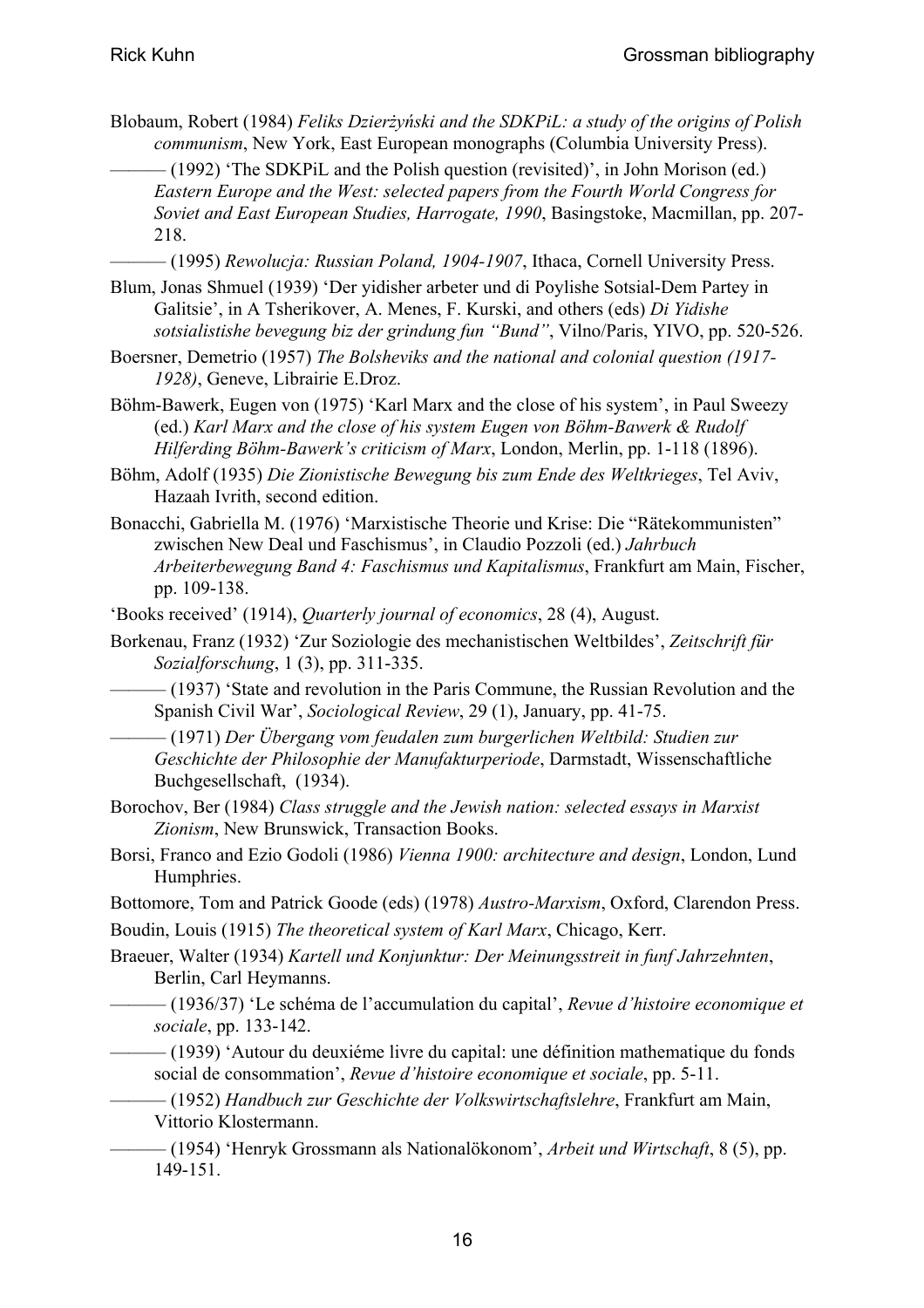——— (1966) 'Henryk Grossmann', in Historishe Kommission bei der Bayerischen Akademie der Wissenschaft (ed.) *Neue Deutsche Biographie volume 7*, Berlin, Duncker & Humblot, pp. 158-159.

'Braeuer, Walter' (1983), in Werner Röder and Herbert Strauss (eds) *Biographisches Handbuch der deutschsprachigen Emigration nach 1933: Politik, Wirtschaft, Öffentliches Leben*, München, K. G. Saur, p. 139.

Brauer, Theodor (1929) review of Henryk Grossmann *Das Akkumulations- und Zusammenbruchsgetz des kapitalistischen Systems*, Leipzig, 1929, *Literarischer Handweiser: Kritische Monatsschrift*, 65, July, pp. 766-767.

Braunthal, Alfred (1929) 'Der Zusammenbruch der Zusammenbruchstheorie', *Die Gesellschaft: Internationale Revue für Socialismus und Politik*, 6 (2 number 10), pp. 280-304.

——— (1930) *Die Wirtschaft der Gegenwart und ihre Gesetze: Eine sozialistisches Lehrbuch der Nationalökonomie*, Berlin, Laubshce Verlagsbuchhandlung.

- Braunthal, Julius (ed.) (1961) *Otto Bauer: eine Auswahl aus seinem Lebenswerk. Mit einem Lebensbild Otto Bauers von Julius Braunthal*, Wien, Verlag der Wiener, Volksbuchhandlung.
- Brecht, Bertold (1993) *Bertolt Brecht journals*, London, Methuen.
- Brendel, Cajo (1974) 'Die "Gruppe Internationale Kommunisten" in Holland: Persönliche Erinnerungen in den Jahren 1934-1939', in Claudio Pozzoli (ed.) *Jahrbuch Arbeiterbewegung Band 2: Marxistische Revolutionstheorien*, Frankfurt am Main, Fischer, pp. 253-263.
- Brick, Barbara and Moishe Postone (1976) 'Friedrich Pollock and the primacy of the political: a critical examination', *International journal of politics*, 6 (3), Fall, pp. 3-28.

——— (1982) 'Critical pessimism and the limits of traditional Marxism', *Theory and society*, 11 (5), September, pp. 617-658.

- British General Staff (1994) *Handbook of the Austro-Hungarian army in war: June, 1918*, London, Imperial War Museum, Department of Printed Books, (1918).
- Brix, Emil (1982) *Die Umgangssprachen in Altoesterreich zwischen Agitation und Assimilation: Die Sprachenstatistik in den zisleithanischen Volkszählungen 1880 bis 1910*, Graz, Veröffentlichungen der Kommission für Neuere Geschichte Österreichs Band 72, Herman Böhlaus.
- Brock, Peter (1954) 'The early years of the Polish Peasant Party, 1895-1907', *Journal of Central European affairs*, 14 (3), p. 222.
- Bronner, Stephen and Douglas Kellner (eds) (1989) *Critical theory and society: a reader*, New York, Routledge.
- Bros, Jakob (1924) 'Tsu der geshikhte fun der y. s. d. in galitsien', in *Royter Pinkes tveyter samlbund*, Warsaw, Verlag Kultur Lige, pp. 22-48.

——— (1968) 'Dr. Anzelm Mosler', in Jakob S. Herts (ed.) *Doyres Bundisten driter band*, New York, Farlag Unser Tsait, pp. 88-90.

- Bross, Jakob (1950) 'The Beginning of the Jewish Labour Movement in Galicia', *YIVO Annual*, 5, pp. 55-85, (1939).
- Broué, Pierre and Emile Témime (1972) *The revolution and the civil war in Spain*, London, Faber and Faber.

Brumberg, Abraham (1997) 'The Bund: history of a schism', paper presented to *100 years of Bund Conference*, Warsaw, 28-29 November.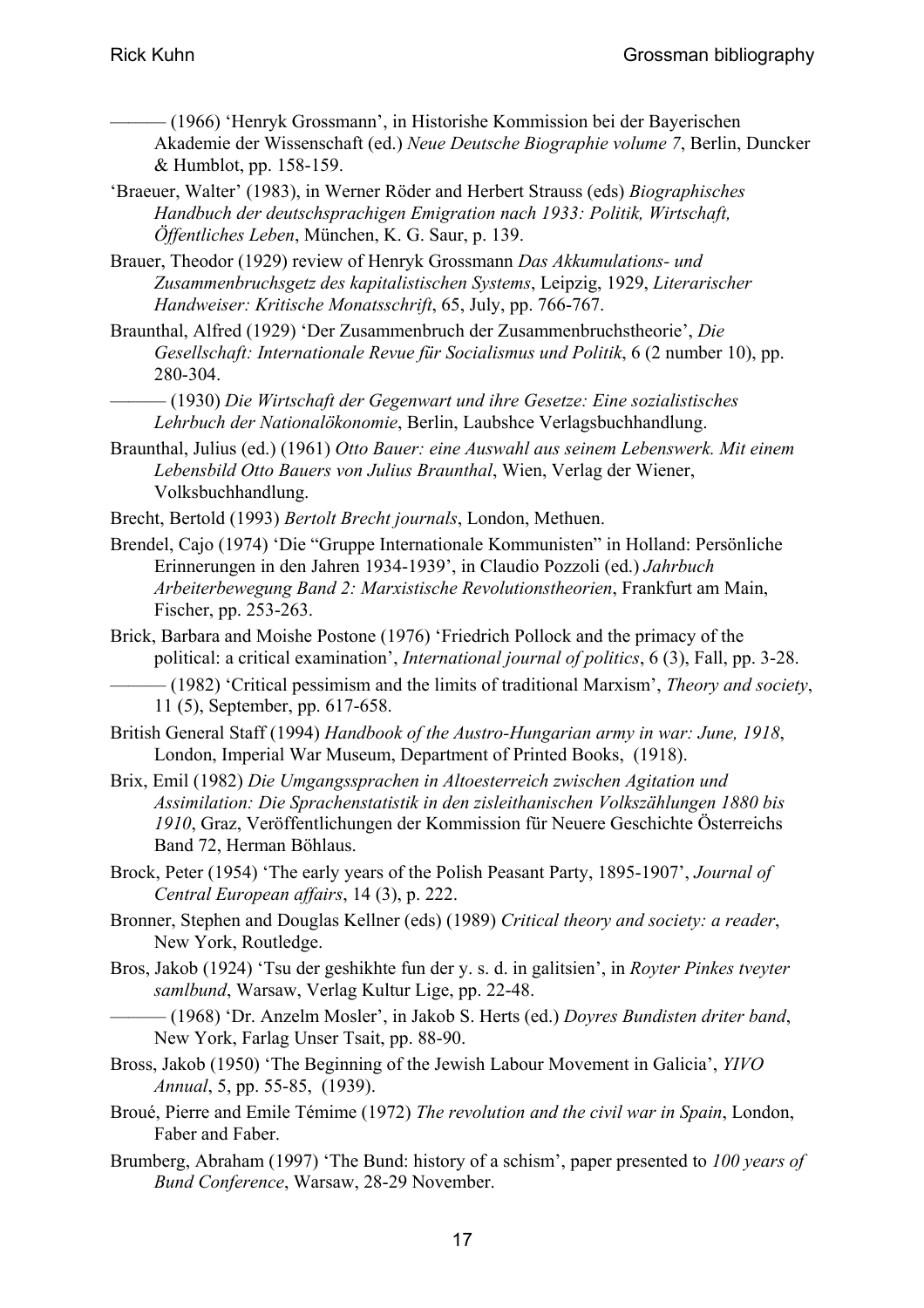- Brun-Zejmis, Julia (1994) 'National self-denial and Marxist ideology: the origin of the Communist movement in Poland and the Jewish question, 1918-1923', *Nationalities papers*, 22 (1), Summer, pp. 29-54.
- Buchstein, Hubertus, Dieter Emig and Rüdiger Zimmermann (1991) 'Zur Einführung', in Arcadius Rudolph Lang Gurland (ed.) *Sozialdemokratische Kampfpositionen 1925-53*, Baden-Baden, Nomos, pp. 9-42.
- Buck-Morss, Susan (1977) *The origin of negative dialectics: Theodor W. Adorno, Walter Benjamin and the Frankfurt Institute*, Hassocks, Harvester Press.
- Bukharin, Nikolai Ivanovich (1971) 'Theory and practice from the standpoint of dialectical materialism', in Nikolai Ivanovich Bukharin and others (eds) *Science at the cross roads: papers presented to the International Congress of the History of Science and Technology held in London from June 29th to July 3rd, 1931 by the Delegates of the USSR*, London, Frank Cass, pp. 11-33 (1931).
- $-$  (1972) 'Imperialism and the accumulation of capital', in Rosa Luxemburg and Nikolai Ivanovich *Imperialism and the accumulation of capital*, London, Allen Lane, pp. 153-270 (1925).
- Buksboym, G. (1928) 'Poyle-tsien in estreykh (fragmmentn)', in *Yidisher arbeter pinkes: tsu der geshikhte fun der Poyle-Tsien ershter band*, Warsaw, Farlog Neye Kultur, second edition, pp. 280-305.
- Bund (1913) 'Der "Allgemeine Jüdische Arbeiterbund" zur Zeit der russischen Revolution (1904-1907)', *Archiv für Sozialwissenschaft und Sozialpoitik*, 36, pp. 823-860.
- ——— (1913) 'Der "Allgemeine Jüdische Arbeiterbund" zur Zeit der russischen Revolution (1904-1907)', *Archiv für Sozialwissenschaft und Sozialpoitik*, 37, pp. 215-250.
- Bundesministerium für Gesamtdeutsche Fragen (1964) *SBZ-Biographie*, Bonn-Berlin.
- Bunzl, John (1975) *Klassenkampf in der Diaspora: Zur Geschichte der jüdischen Arbeiterbewegung in Österreich*, Wien, Europa Verlag.
	- ——— (1980) 'Le Bund et le sionisme', *Combat pur la diaspora*, 4, pp. 43-50.
	- ——— (1990) 'Juden und Arbeiterbewegung', in Erich Fröschl, Maria Mesner and Helge Zoitl (eds) *Die Bewegung: Hundert Jahre Sozialdemokratie in Österreich*, Wien, Passagen, pp. 287-299.
- Buselmeier, Karin (1979) 'Vorwort', in Emil Julius Gumbel (ed.) *Verschwörer: Zur Geschichte und Soziologie der deutschen nationalsozialisten Geheimbünde 1918-1924, mit einem Vorwort zur Neuauflage von Karin Buselmeier und zwei Dokumenten zum Fall Gumbel*, Heidelberg, Verlag Das Wunderhorn, pp. 7-31.
- Buszko, Jósef (1961) *Ruch socjalistyczny w Krakówie 1890-1914: Na tle ruchu robotniczego w zachodniej Galicji*, Kraków, Wydawnictwo Literackie.
	- ——— (1964) 'Studenci Krakówscy wobec ruchu socjalistycznego i ludowego (1880-1904)', in Celina Bobińska (ed.) *Studia z dzeijów młodzieży Uniwersytetu Krakówskiego od oświencenia do Połowy XX wieku Tom I*, Kraków, Ścisły komitet wydawnictw jubileuszowych Uniwersytetu Jagiellońskiego, pp. 193-218.
		- ——— (1978) *Zum Wandel der Gesellschaftsstructur in Galizien und der Bukowina*, Wien, Österreichische Akademie der Wissenschaften. Phil. hist. Klasse. Sitzungsberichte Bd. 343.
	- ——— (1993) 'Die Nationalitätenfrage in die Donau Monarchie und die Polnische Sozialdemokratische Partei Galiziens und Schlesiens', in Walter Leitsch and Stanislaw Trawkoski (eds) *Polen in alten Osterreich*, Wien, Böhlau, pp. 22-32.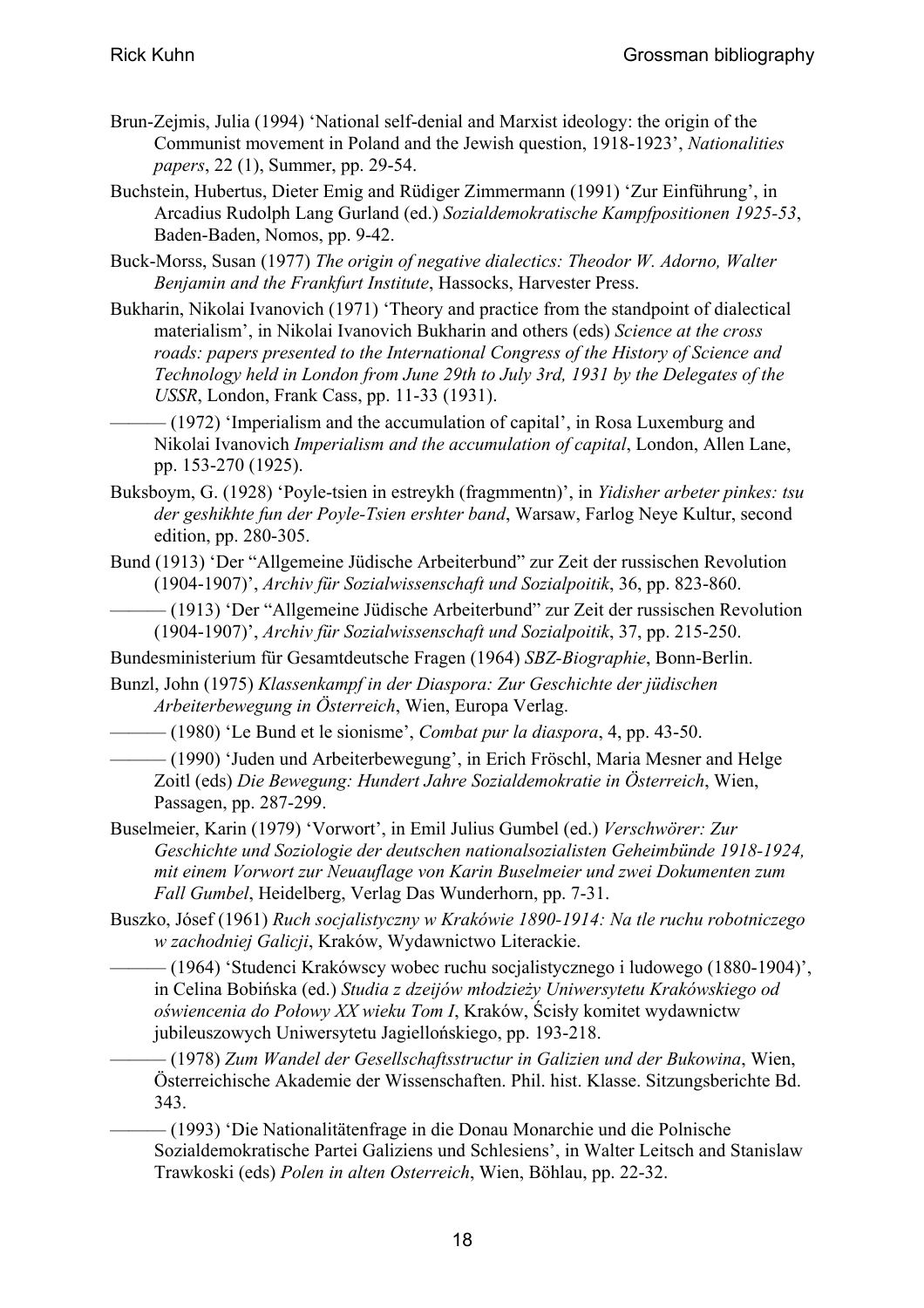- Buszko, Jósef and Henryk Dobrowolski (1957) *Udział Galicji w rewolucji 1905-1907*, Kraków, Wydawnictwo Literackie.
- Butler, Eamonn (1988) *Ludwig von Mises: fountainhead of the modern microeconomic revolution*, Aldershot, Gower.
- Carlebach, Julius (1978) *Karl Marx and the radical critique of Judaism*, London, Routledge & Kegan Paul.
- Carsten, F. L. (1986) *The First Austrian Republic 1918-1938: a study based on British and Austrian documents*, Aldershot, Gower.
- Caspary, Adolf (1930) review of Henryk Grossmann *Das Akkumulations- und Zusammenbruchsgetz des kapitalistischen Systems*, 1929, *Weltwirtschaftliches Archiv*, 32 (2), pp. 80-84.
- Caute, David (1973) *The fellow-travellers: a postscript to the Enlightenment*, Macmillan, New York.
	- ——— (1978) *The great fear: the anti-Communist purge under Truman and Eisenhower*, London, Secker & Warburg.
- Census, United States Bureau of the (1976) *The statistical history of the United States*, New York, Basic Books.
- 'Chryzanow' (1971), in *Encyclopaedia Judaica Volume 5, C-Dh*, Jerusalem, Keter, p. 534.
- Chwalewik, Edward (1926) *Zbiory polskie: archiwa, bibljoteki, gabinety, galerje, muzea i inne zbiory pamiątek przeszłości w ojczyźnie i na obczyznie, w porządku alfabetycznym według miejscowości ułożone volume 1, A–M*, Warszawa and Kraków, J. Mortkowicz.
- Cimek, Henryk and Lucjan Kieszczynski (1984) *Komunistyczna Partia Polski 1918-1938*, Warszawa, Książka i Wiedza.
- Clarke, Simon (1994) *Marx's theory of crisis*, Basingstoke, Macmillan.
- Cliff, Tony (1975) *Lenin, volume 1: building the party*, London, Pluto.
- Cogoy, Mario (1972) 'Les theories neo-Marxistes, Marx et l'accumulation', *Les Temps Modernes*, 29 (314-315), September-October, pp. 396-427.
	- $-$  (1973) The falling rate of profit and the theory of accumulation: a reply to Paul Sweezy', *Conference of socialist economists bulletin*, Winter, pp. 52-67.
- Cohen, Chester G. (1989) *Shtetl finder gazetteer: Jewish communities in the 19th and early 20th centuries in the Pale of Settlement of Russia and Poland, and in Lithuania, Latvia, Galicia and Bukovina, with names of residents*, Bowie (Maryland), Heritage Books.
- Conze, Edward (1936) *Spain today: revolution and counter-revolution*, London, Secker & Warburg.
	- ——— (1979) *The memoirs of a modern Gnostic: part II*, Sherborne, Samizdat.
- Coontz, Sydney (1965) *Productive labour and effective demand: including a critique of Keynesian economics*, London, Routledge.
- Czernic-Żalińska, W. (1966) 'Salon sztuki "Skarbiec" in Warszawie', *Rocznik Muzeum Narodowego w Warszawie*, 10, pp. 476, 493.
- Dąbrowa, Marian (1988) 'Die Kulture in Galizien 1867 bis 1914', in Walter Leitsch and Maria Wawrykowa (eds) *Polen Österreich: Aus der Geschichte einer Nachbarschaft*, Wien and Warszawa, Österreichischer Bundersverlag and Wydawnictwa Szkolne i Pedagogiczne, pp. 220-238.
- Dahms, Hans-Joachim (1993) 'Edgar Zilsels Projekt "The social roots of science" und seine Beziehungen zur Frankfurter Schule', in Friedrich Stadler (ed.) *Wien-Berlin-Prag: Der*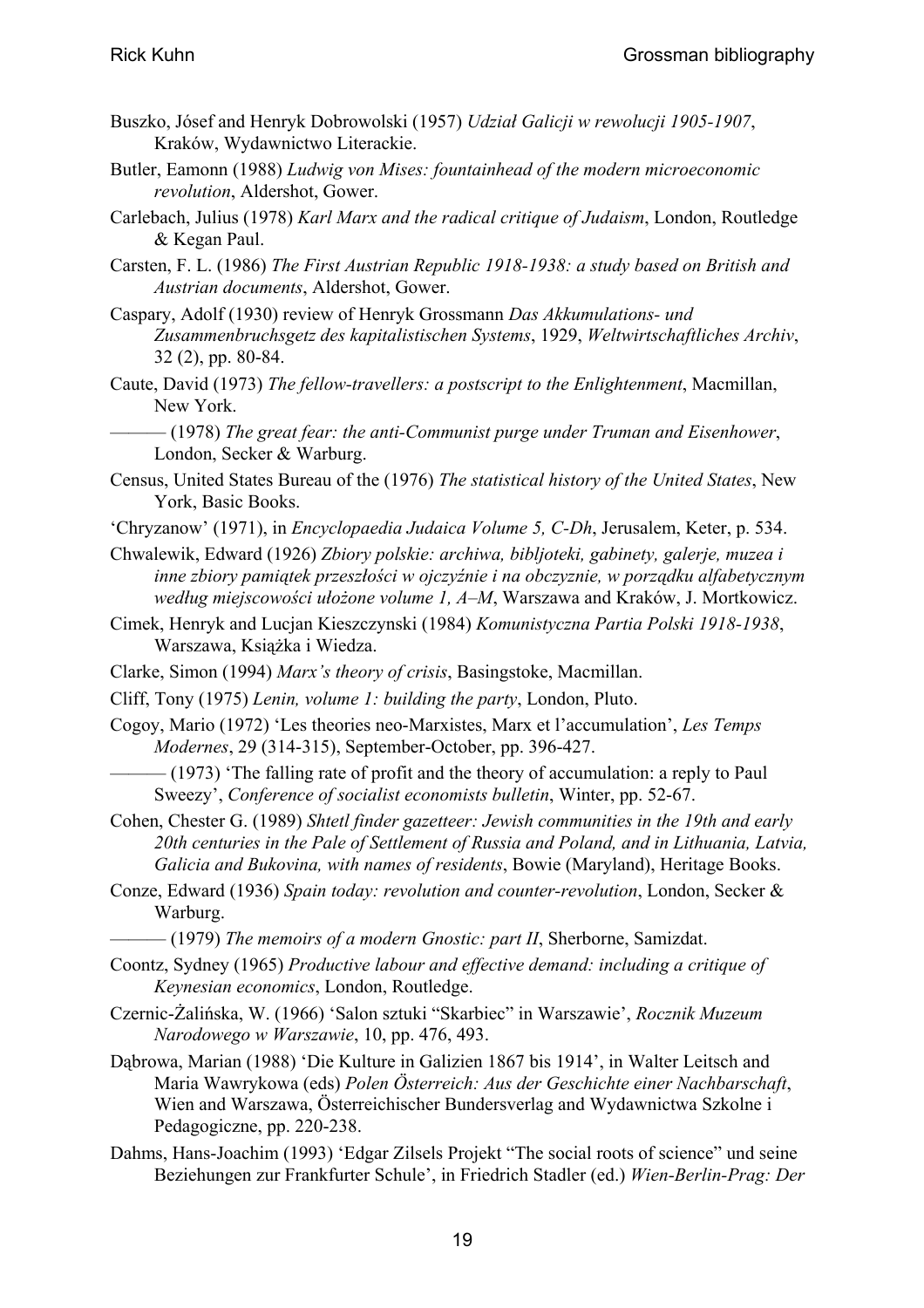*Aufstieg der wissenschaftlichen Philosophie. Zentenarien Rudolf Carnap-Hans Reichenbach-Edgar Zilsel*, Wien, Hölder-Pichler-Tempsky.

- Danos, Jacques and Marcel Gibelin (1986) *June '36: class struggle and the Popular Front in France*, London, Bookmarks.
- Daszynska, Zofia (1903) 'Zur Soziologie der Arbeitseinstellungen: Ein Blatt aus der neuesten Geschichte Ostgaliziens', *Sozialistische Monatshefte*, 7 (5), May, pp. 348-368.
- Daszynski, Ignacy (1897-1898) 'Die Tage in Oesterreich', *Neue Zeit*, 16 (1 number 23), pp. 718-723.
- ——— (1902) 'Nationalität und Sozialismus', *Sozialistische Monatshefte*, 6 (10), October, pp. 733-737.
- Davies, Norman (1981) *God's playground: a history of Poland volume 2*, Oxford, Clarendon.
- Davis, Horace (1967) *Nationalism & socialism: Marxist and labor theories of nationalism to 1917*, New York, Monthly Review Press.
- Day, Richard (1981) *The "crisis" and the "crash": Soviet studies of the west (1917-1939)*, London, NLB.

Deak, Istvan (1968) *Weimar Germany's left-wing intellectuals; a political history of the Weltbuhne and its circle*, Berkeley, University of California Press.

——— (1990) *Beyond nationalism: a social and political history of the Habsburg officer corps, 1848-1918*, Oxford, Oxford University Press.

Denis, Hector (1895) 'Simonde de Sismondi', *Sozialistische Akademiker*, 1 (18, 19, 20, 21, 22, 23), pp. 337-340, 363-366, 385-387, 410-411, 431-433, 458-461.

Deutsch, Julius (1929) *Geschichte der österreichischen Gewerkschaftsbewegung: 1. Band Von den Anfängen bis zur Zeit des Weltkrieges*, Wien, Wiener Volksbuchhandlung.

- Deutscher, Isaac (1968) 'The Russian revolution and the Jewish problem', in Isaac Deutscher (ed.) *The non-Jewish Jew and other essays*, London, Oxford University Press, pp. 60- 83.
	- ——— (1972) 'Discovering Das Kapital', in Isaac Deutscher (ed.) *Marxism in our time*, London, Jonathan Cape, pp. 255-264.
- ——— (1982) 'The tragedy of the Polish Communist Party', *The Socialist register*, pp. 125- 162.
- Devine, James N. (1986) 'Empirical studies in Marxian crisis theory: introduction', *Review of Radical Political Economics*, 19 (1 and 2), pp. 1-12.
- Dobroszycki, Lucjan and Barbara Kirshenblatt-Gimblett (1994) *Image before my eyes: a photographic history of Jewish life in Poland before the Holocaust*, New York, Schocken Books.

Dokumentationsarchiv des Österreichischen Widerstandes (ed.) (1995) *Österreicher im Exil: USA 1938 - 1945*, Wien, Dokumentationsarchiv des Österreichischen Widerstandes.

- Dolindowska, Krystyna (1977) *"Książka" i "Tom". Z dzijow legalnych widawnictw KPP 1918-1937*, Warszawa, Centralne Archiwum KC PZPR.
- Downe, Ed (1986) 'The Behaviour of Postwar Rates of Return in Capitalist Countries', *Review of radical political economics*, 18 (3), pp. 101-111.
- Drechsler, Hanno (1965) *Die sozialistische Arbeiterpartei Deutschlands (SAPD): ein Beitrag zur Geschichte der deutschen Arbeiterbewegung am Ende der Weimarer Republik*, Meisenheim am Glan, Hain.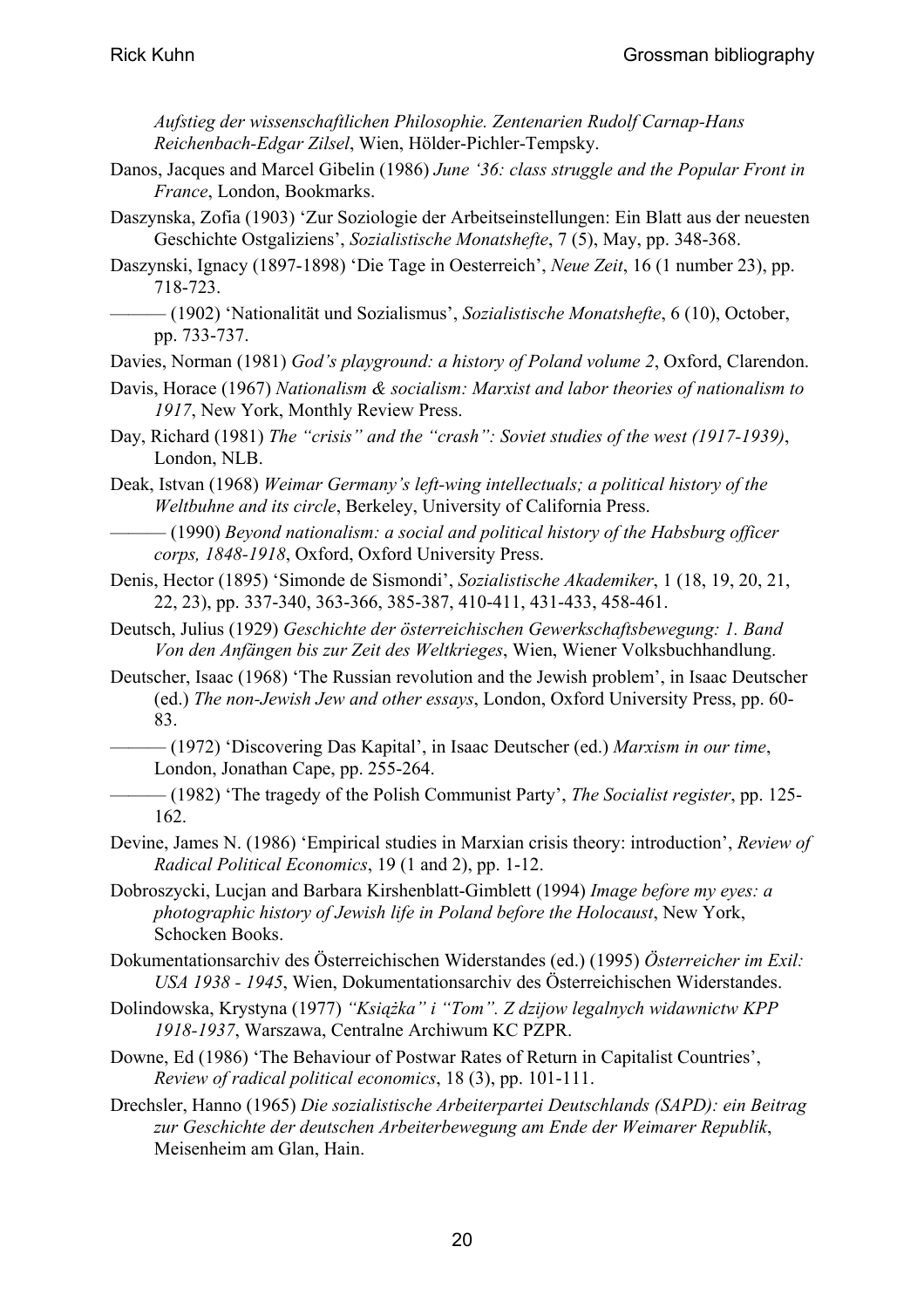- Dubiel, Helmut (1985) *Theory and politics: studies in the development of critical theory*, Cambridge (Massachusetts), MIT Press.
- Dubnov-Erlikh, S., J. S. Herts, E. Novogrudski, and others (eds) (1960) *Di geshikhte fun Bund: ershter band*, New York, Farlag Unser Tsait.
- ——— (eds) (1966) *Di geshikhte fun Bund: ferter band*, New York, Farlag Unser Tsait.
- ——— (eds) (1966) *Di geshikhte fun Bund: finfter band*, New York, Farlag Unser Tsait.
- Dubnov-Erlikh, Sofie (1962) 'In di yorn fun reaktsye', in G. Aronson, S. Dubnov-Erlikh, J. S. Herts, and others (eds) *Di geshikhte fun Bund: tsveyter band*, New York, Farlag Unser Tsait, pp. 537-626.
- Duda, Gerhard (1998) *Jenö Varga und die Geschichte des Instituts für Weltwirtschaft und Weltpolitik in Moscau 1921-1970: Zu den Möglichkeiten und Grenzen wissenschaftlicher Auslandsanalyse in der Sowjetunion*, Berlin, Akademie Verlag.
- Duker, Abraham (1937) 'Introduction', in B. Borochov (ed.) *Nationalism and the class struggle*, New York, Young Poale Zion Alliance of America, pp. 15-55.
- Dumenil, Gerard, Mark Glick and Jose Rangel (1987) 'Theories of the Great Depression: why did profitability matter?' *Review of radical political economics*, 19 (2), pp. 16-42.
- Dünner, Joseph (1971) *Zu Protokoll gegeben. Mein Leben als Deutscher und Jude*, Munich, Kurt Desch.
- Dvořák, Johann (1996) 'Otto Neurath, "proletarian democracy" and social planning', in Elisabeth Nemeth and Friedrich Stadler (eds) *Encyclopedia and utopia: the life and work of Otto Neurath (1882-1945) Vienna Circle Institute yearbook 4*, Dordrecht, Kluwer, pp. 233-244.
- Dzierżyński, Feliks (1951) 'letter of 23 February 1905 from Warsaw to the Foreign Commitee of the SDKPiL in Berlin', in Feliks Dzierżyński (ed.) *Pisma Wybrane*, Warszawa, Książka i Wiedza, pp. 79-84.
- Dziewanowski, M. K. (1976) *The Communist Party of Poland: an outline history*, Cambridge, Harvard University Press.
- Egger, Rainer (1985) 'Rüstungsindustrie in Niederösterreich und Heeresverwaltung während des Ersten Weltkrieges', in *Bericht über den 16. österreichischen Historikertag in Krems/Donau, 3-7 September 1985*, Wien, Verband österreichischer Geschichtsvereine, pp. 406-421.
- Einaugler, Karol (1939) 'Der ershter Yidishe Mai-oyfruf in Galitsye un der Mai-numer fun der "Arbeyter" 1894', in A. Tsherikover, A. Menes, F. Kurski, and others (eds) *Di Yidishe sotsialistishe bevegung bis der grindung fun "Bund"*, Vilno/Paris, YIVO, pp. 512-519.
- Eisenbach, Artur (1972) *Kwestia rónounprawnienia Żydów Królestwie Polskim*, Warszawa, Książka i Wiedza.
- Ellenbogen, Wilhelm (1899) 'Der Wiener Antisemitismus', *Sozialistische Monatshefte*, 3 (9), September, pp. 418-425.
- ——— (1902) review of Rudolf Springer *Der Kampf der österreichischen Nationen um der Staat*, *Neue Zeit*, 20 (2 number 8), 21 May, pp. 253-254.
- Emmanuel, B. (1894-95) 'Über den Zionismus', *Neue Zeit*, 13 (2 number 45), pp. 599-603.
- Engels, Friedrich (1963) 'Uber den Antisemitismus', in Karl Marx and Friedrich Engels (eds) *Karl Marx Friedrich Engels Werke volume 22*, Berlin, Dietz, pp. 49-51 (1890).
	- ——— (1976) *Anti-Dühring (Herr Eugen Dühring's revolution in science)*, Peking, Foreign Languages Press, (1878).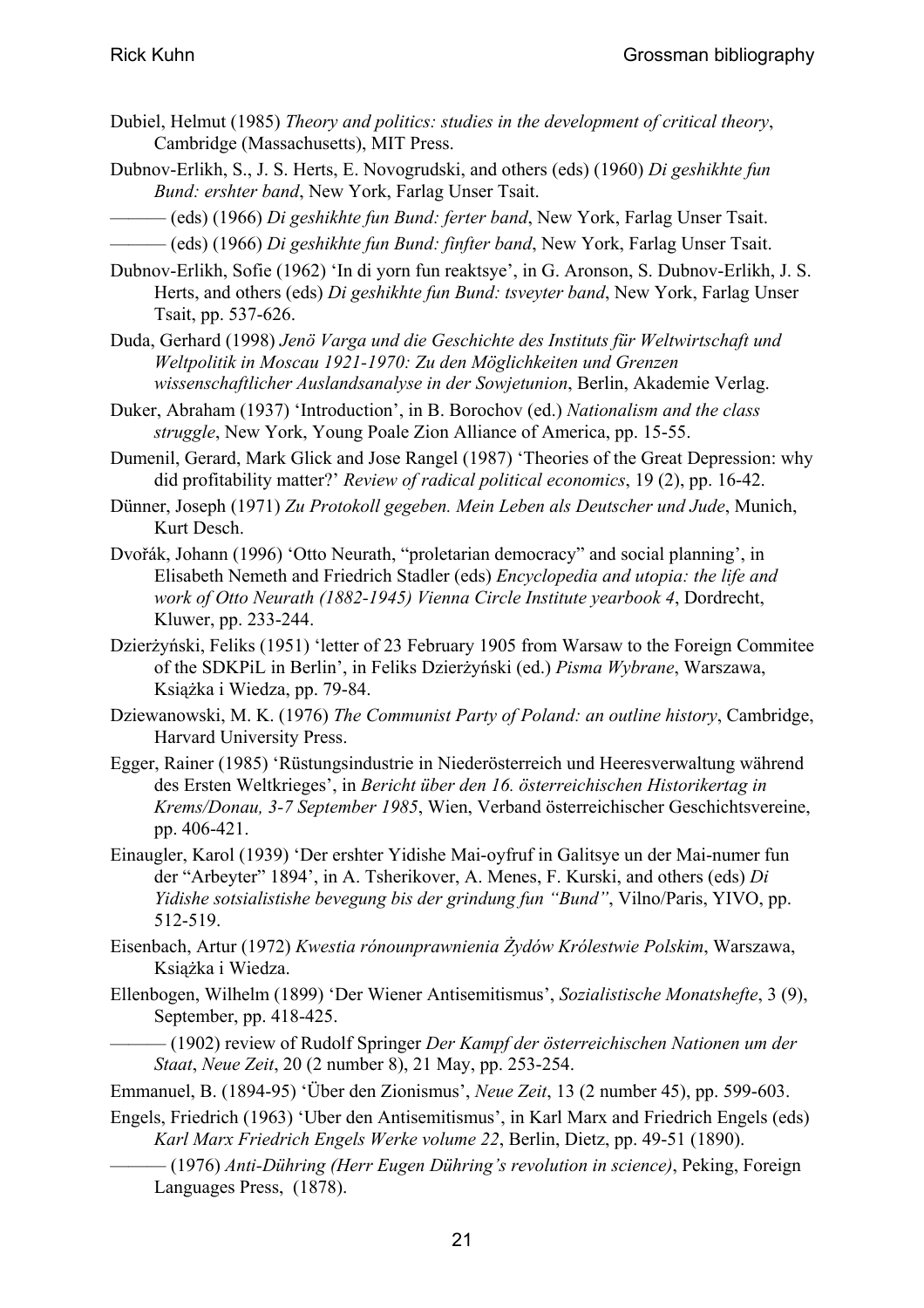- Erd, Rainer (ed.) (1985) *Reform und Resignation: Gespräche mit Franz L. Neumann*, Frankfurt am Main, Suhrkamp.
- Ergas, H. and D. Fishman (1975) 'The Marxian theory of money and the crisis of capital', *Bulletin of the conference of socialist economists*, 4 (2), June.
- Ettinger, S. (1976) 'The modern period', in H. H. Ben-Sasso (ed.) *A history of the Jewish people*, London, Weidenfeld and Nicolson, pp. 727-1096.
- Etzkorn, K. Peter (1973) 'Introduction', in K. Peter Etzkorn (ed.) *Music and society: the later writings of Paul Honigsheim*, New York, Wiley.
- Everett, Leila (1982) 'The rise of Jewish national politics in Galicia, 1905-1907', in Andrei S. Markovits and Frank E. Sysysn (eds) *Nationbuilding and the politcs of nationalism: essays on Austrian Galicia*, Cambridge, Harvard Ukrainian Research Institute, pp. 149- 177.
- Eyneygler, Karol (1920) 'Fun meyne notitsen', *Sotsial-demokrat*, 1 May, p. 4.
- Farjoun, Emmanuel and Moshe Machover (1983) *Laws of chaos: a probabilistic approach to political economy*, London, Verso.
- Farmer, Kenneth C. (1985) 'National minorities in Poland, 1919-1980', in Sephan M. Horak (ed.) *Eastern European national minorities 1919-1980*, Littleton (Colorado), Libraries Unlimited, pp. 35-107.
- Febvre, Lucien (1934) 'Foundation économiques, superstructure philosophique, une synthèse', *Annales d'histoire économique et sociale*, 6, pp. 369-374.
- Feige, Hans-Uwe (1992) 'Ketzer und Kampfgenosse-der Leipziger Ordinarius für Philosophie Ernst Bloch', *Deutschland Archiv*, 25 (7), July, pp. 697-709.
- Feldman, Wilhelm (1907) *Stonnictwa i programy polityczne w Galicyi 1846-1906*, Kraków, Spółka Nakładowa "Książka".
- Felix, Dzierżyński (1931) 'Listy F. Dzierżyńskiego', *Z pola walki*, 11-12, pp. 109-111.
- Fetscher, Iring (ed.) (1974) *Marxisten gegen Antisemitismus*, Hamburg, Hoffmann und Campe.
- Feuerbach, Ludwig (1957) *The essence of Christianity*, New York, Harper & Row.
- Feyner, Leon (1948) 'Di bundishe presse in Krake fun 1905 bis 1930', in *Historisher zamlbuch: materialn un dockumentn tsushtayer tsu der geshikhte fun algemainer yidishn arbeter-bund*, Warsaw, Farlag "Ringen", pp. 18-23.
- Finthammer, Volker and others (1989) 'Widerkehr des "legalen Marxismus"?' *Perspektiven*, 5, June, pp. 5-16.
- Fishman, Joshua (1965) *Yiddish in America: sociolinguistic description and analysis*, Bloomington, Indiana University Press.
- ——— (1987) *Ideology, society and language: the odyssey of Nathan Birnbaum*, Ann Arbor, Karoma Publishers.
- Flechtheim, Ossip K. (1969) *Die KPD in der Weimarer Republik*, Frankfurt am Main, Europäische Verlagsanstalt.
- Fleischer, Siegfried (1903) 'Enquete über die Lage der jüdischen Bevölkerung Galiziens', in Alfred Nossig (ed.) *Jüdische Statistik*, Berlin, Jüdischer Verlag, p. 219.
- Foitzik, Jan (1986) *Zwischen zwei Fronten: zur Politik, Organisation und Funktion politische Kleinorganisationen im Widerstand 1933 bis 1939/40*, Bonn, Neue Gesellschaft.
- Fraenkel, Josef (ed) (1967) *The Jews of Austria*, London, Vallentine.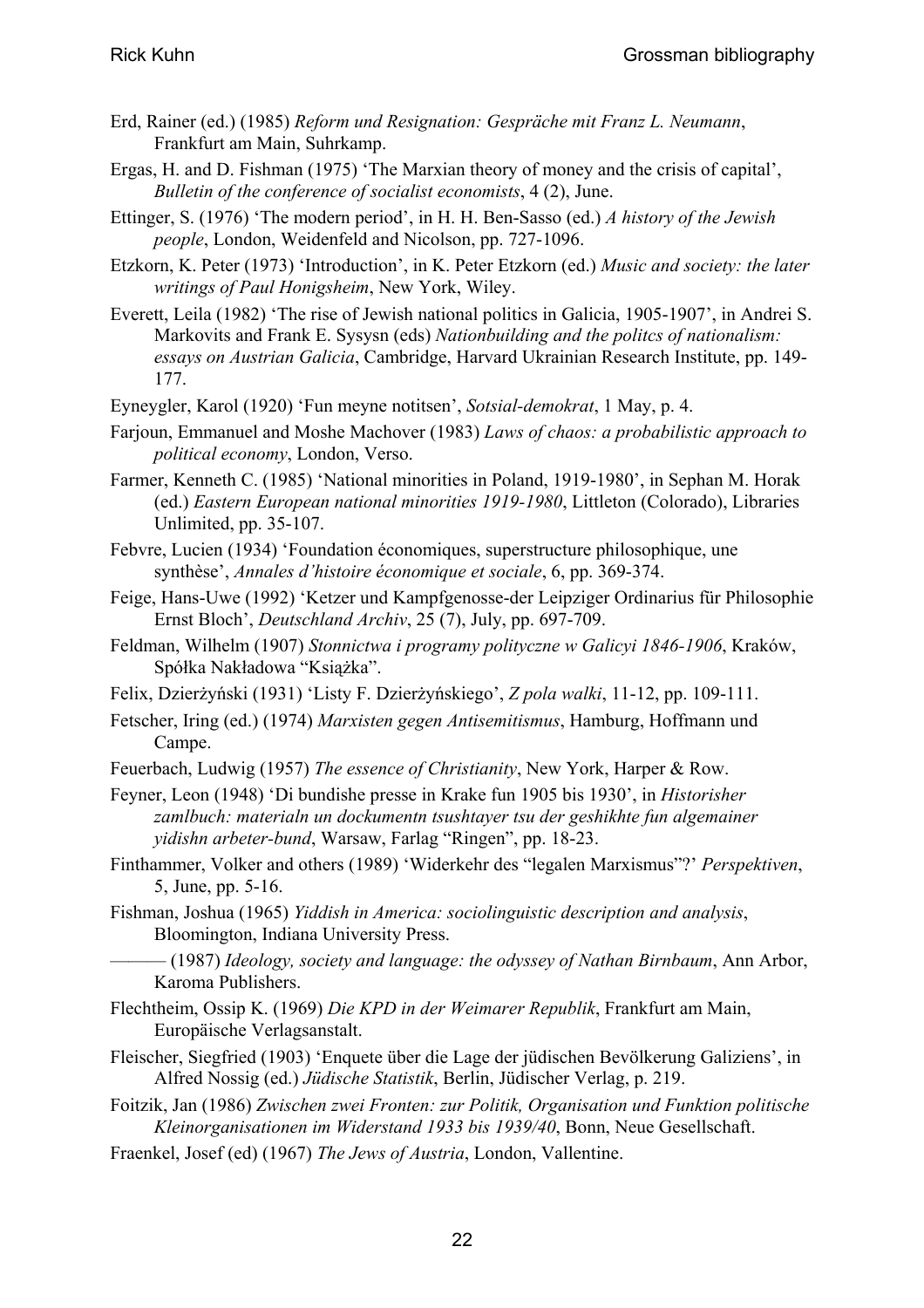- Fran, Mara (1983) 'Beleska o piscu i delu', in Henryk Grossmann (ed.) *Zakon akumulacije i sloma kapitalistickog sistema (ujedno i teorija kriza)*, Beograd, Prosveta, pp. 477-481.
- Frančić, Miroslaw (1964) 'Między rewolucja a wojna (1905-1914)', in Celina Bobinska (ed.) *Studia z dzeijów młodzieży Uniwersytetu Krakówskiego od oświencenia do Połowy XX wieku Tom I*, Kraków, Ścisły komitet wydawnictw jubileuszowych Uniwersytetu Jagiellońskiego, pp. 241-270.
- Frančić, Mirosław (1962) 'Postępowe organizacje studenckie w Krakówie (1895-1914)', in Henryk Dobrowolski, Miroslaw Frančić and Stanisław Konarski (eds) *Postępowe tradycje młodzieży akademickiej w Krakówie*, Kraków, Wydawnictwo Literackie, pp. 59-131.
- Frank, Andre Gunder and Barry Gills (eds) (1993) *The world system: 500 or 5000 years?* Routledge, New York.
- Frankel, Jonathan (1981) *Prophecy and politics: socialism, nationalism, and the Russian Jews*, Cambridge, Cambridge University Press.
- Freeman, Alan and Guglielmo Carchedi (1996) *Marx and non-equilibrium economics*, Cheltenham, Edward Elgar.
- Freudenthal, Gideon (1987) 'Introductory note', *Science in context*, 1 (1), pp. 105-108.

——— (2005) 'The Hessen-Grossman thesis: an attempt at rehabilitation', *Perspectives on Science*, 13 (2), Summer, pp. 166-193.

- (forthcoming) 'The Hessen-Grossman thesis', in Gideon Freudenthal and Peter McLaughlin (eds) *Marxist historiography of science: the Hessen-Grossman thesis*.

Fried, Adalbert (1926) 'Ultramarxismus', *Die Internationale*, 9 (22), 15 November, pp. 703- 704.

——— (1927) 'Zur Berechtigung', *Die Internationale*, 10 (4), 15 February, pp. 126-128.

- Frumkin, Boris (B. Rosin) (1908) 'Die zionistisch-sozialistische Utopie', *Neue Zeit*, 27 (1 number 1), 2 October, pp. 29-34.
- Fuchs, Albert (1984) *Geistige Strömungen in Österreich*, Wien, Locker Verlag.
- Fuchs, Peter (1988) *Zur krisentheorie von Karl Marx*, Berlin, Ursel Horn Verlag.
- Fülberth, Georg (1996) 'Widerstand und Gelehrsamkeit', in Frank Deppe, Georg Fülberth and Rainer Rillling (eds) *Antifaschismus*, Heilbronn, Distel Verlag, pp. 206-217.
- Gadomski, Bogdan (1961) 'Radykalna prasa kulturalno-społeczna na tle ogolnej działalnosci kulturalno-oswiatowej KPP w latach 192w-1926', *Zeszyty Historyczne Uniwersytetu Warszawkiego*, 2, pp. 222-279.
- Gangl, Manfred (1987) *Politische Ökonomie und Kritische Theorie: Ein Beitrag zur theoretischen Entwicklung der Frankfurter Schule*, Frankfurt/New York, Suhrkamp Verlag.
- Gannage, Charlene (1980) 'E. S. Varga and the theory of state monopoly capitalism', *Review of radical political economy*, 12 (3), Fall, pp. 36-49.
- Gebirtig, Mordecaj (1970) *Het brandt*, Zutphen, Wallburg Pers.
- Geck, Ludwig Heinrich Adolf and Bernhard Ridder (eds) (1952) *Theodor Brauer: ein sozialer Kämpfer: Gedenkschrift zur 10. Wiederkehr seines Todestages*, Köln, Kolping-Verlag.
- Gelbard, Arye (1982) *Der jüdische Arbeiter-Bund Rußlands im Revolutionsjahr 1917*, Wien, Europa Verlag.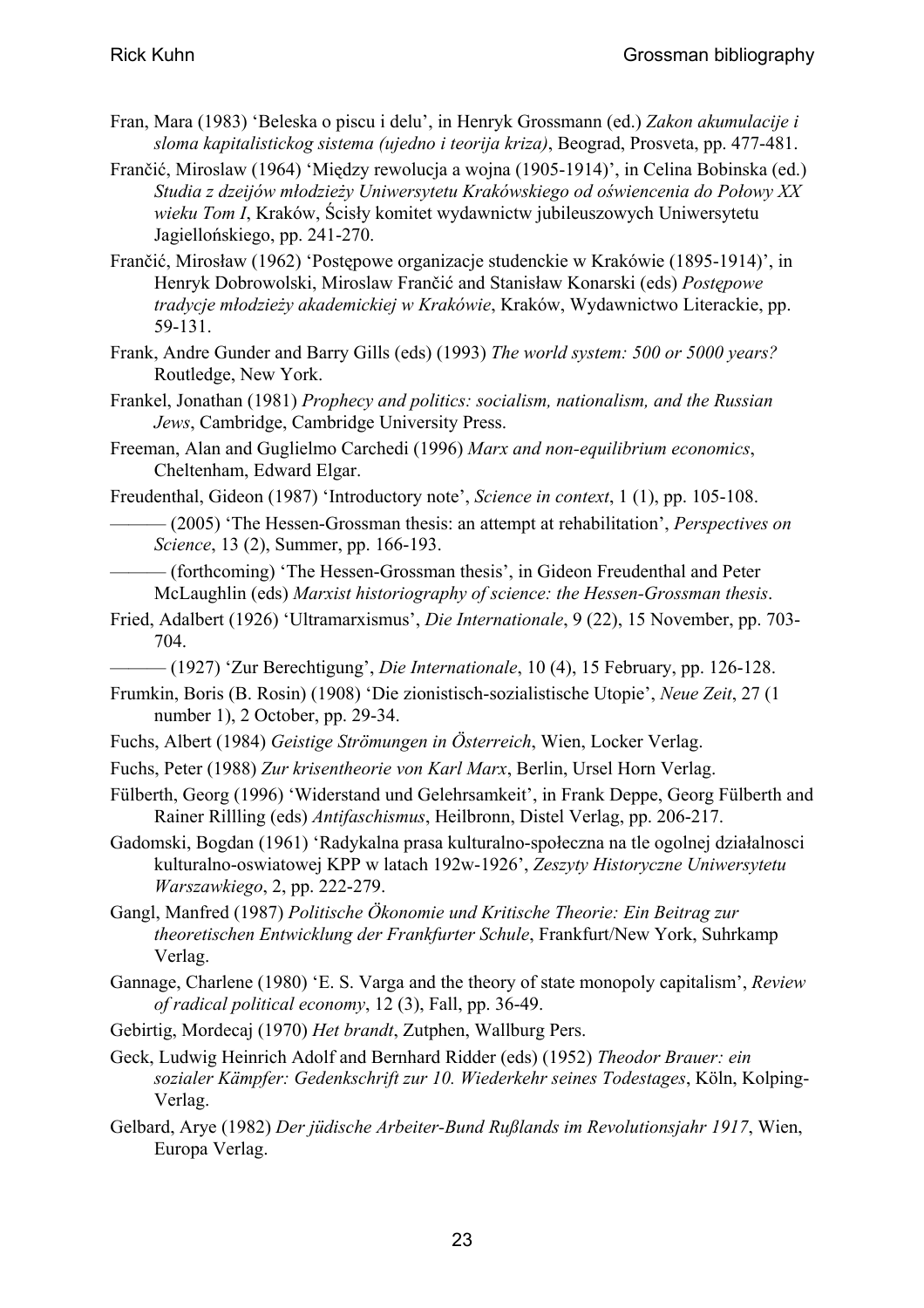- Gelfand, Chaim Jakow (A. L.) (1906) 'Der Poale-Zionismus: Eine neue Strömung im russischen Judentum', *Neue Zeit*, 24 (1 number 25), 14 March, pp. 804-813.
- 'Die Gesamtexekutive und die jüdischen Separatisten in Galizien' (1905), *Archiv für Sozialwissenschaft und Sozialpolitik*, 135, 17 May, pp. 7-8.
- Getzler, Israel (1967) *Martov: a political biography of a Russian social democrat*, Melbourne, Melbourne University Press.
- Gide, Charles and Charles Rist (1927) *A history of economic doctrines from the days of the physiocrats to the present day*, London, Harrap, second edition.
- Gitelman, Zvi Y. (1972) *Jewish nationality and Soviet politics: the Jewish sections of the CPSU, 1917-1930*, Princeton, Princeton University Press.
- Glaise-Horstenau, Edmund and others (1933) *Österreich-Ungarns letzter Krieg Band 4 Das Kriegsjahr 1916 erster Teil*, Wien, Verlag der Militärwissenschaflichen Mitteilungen.
- Glaser, Ernst (1981) *Im Umfeld des Austromarxismus: Ein Beitrag zur Geschichte des österreichischen Sozialismus*, Wien, Europa Verlag.
- Gleicher, David (1982) 'The historical bases of Physiocracy: an analysis of the Tableau Economique', *Science & society*, 46 (3), Fall, pp. 328-360.
- Gliksman, Sigmund (1920) 'Etapen bis tsu der proklamirung fun der JSDP in Galitsie', *Sotsial-demokrat*, 1 May, pp. 2-3.
- Golczewski, Frank (1981) *Polnish-jüdische Beziehungen, 1881-1922*, Wiesbaden, Steiner.
- Goldstein, Julius (1930/31) 'Fritz Sternbergs Imperialismus', *Unter dem Banner des Marxismus*, 2, pp. 219-228.
- Good, David F. (1984) *The economic rise of the Habsburg Empire 1750-1914*, Berkeley, University of California Press.
- Goode, Patrick (1979) *Karl Korsch: a study in western Marxism*, London, Macmillan.
- Gorman, Robert A. (1986) *Biographical dictionary of Marxism*, Westport, Greenwood.
- Gottlieb, Manuel (1950-1951) 'Marx's Mehrwert concept and the theory of pure capitalism', *Review of economic studies*, 18 (3), p. 165.
- Gourvitch, Alexander (1966) *Survey of economic theory on technological change and employment*, New York, Augustus M. Kelley, (1940).
- Grandner, Margarete (1986) 'Die Entwicklung er Gewerkschaften Österreichs vor 1914', in Wolfgang Maderthaner (ed.) *Arbeiterbewegung in Österreich und Ungarn bis 1914*, Wien, Materialen zur Arbeiterbewegung Nr 45, Europa Verlag, pp. 195-215.
	- ——— (1992) *Kooperative Gewerkschaftspolitik in der Kriegswirtschaft: die freien Gewerkschaften Österreichs im Ersten Weltkrieg*, Wien, Böhlau.
	- ——— (1995) 'Staatsbürger und Ausländer: Zum Umgang Österreichs mit den jüdischen Flüchtlingen nach 1918', in Gernot Heiss and Oliver Rathkolb (eds) *Asylland Wider Willen, Fluechtlinge in Österreich im europaeischen Kontext seit 1914*, Wien, Verlag Jugend und Volk, pp. 60-85.
- *Great Soviet Encyclopedia* (1973-1983), New York, Macmillan.
- Grebing, Helga (1977) *Der Revisionismus: von Bernstein bis zum "Prager Fruhling"*, München, Beck.
- Greffrat, Matthias (1979) '"I am still the same, but …" A portrait of the economist Kurt Mandelbaum based on an interview with Matthias Greffrath', *Development and change*, 10 (4), October, pp. 503-513.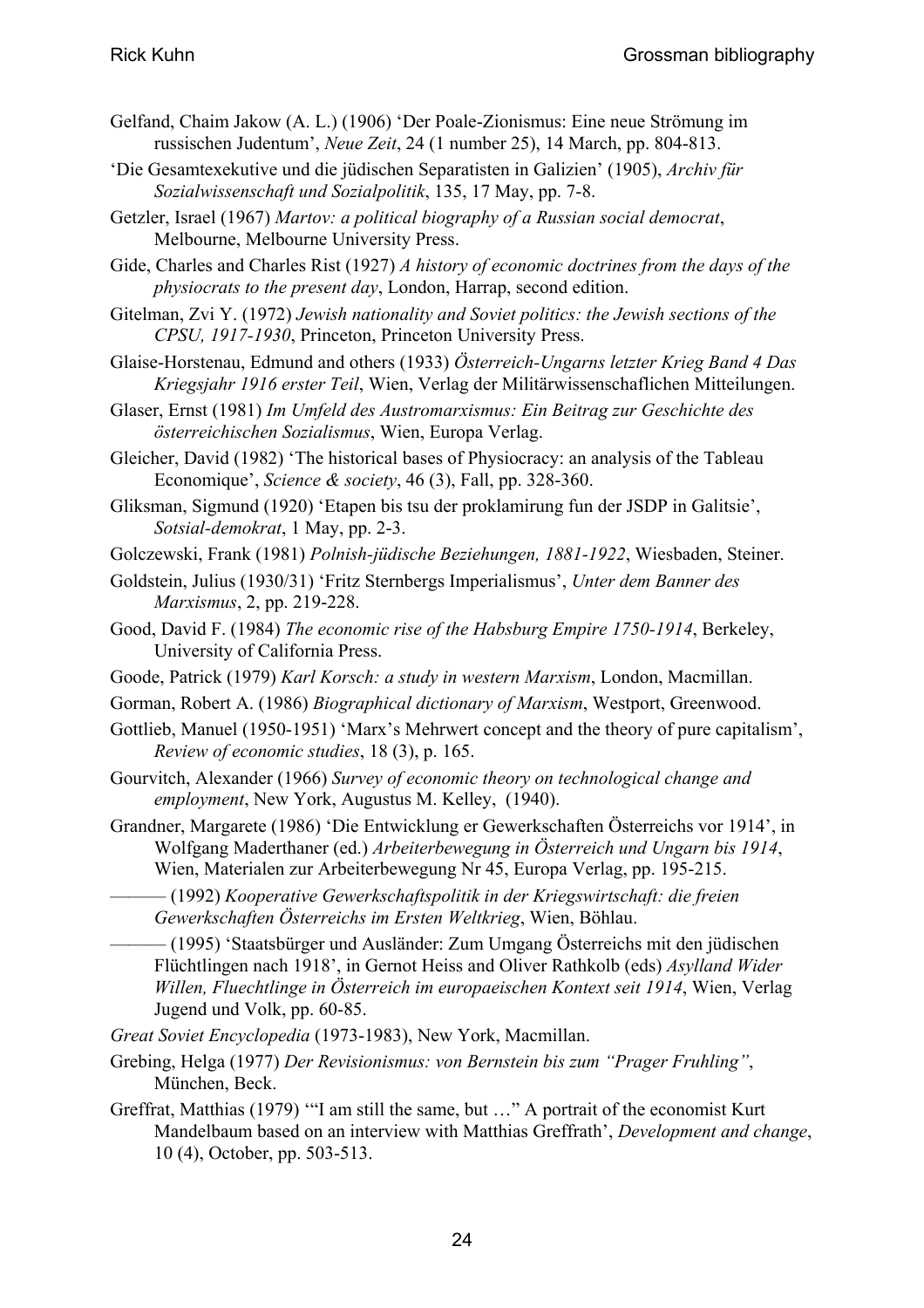- Grimsted, Patricia Kennedy (1988) *Archives and manuscript repositories in the USSR: Ukraine and Moldavia: book 1: general bibliography and institutional directory*, Princeton University Press, Princeton.
- Grodek, Andrzej (1963) *Studia z historii mysłi ekonomicznej*, Warszawa, Państwowe Wydawnictwo Naukowe.
- Grodziski, Stanisław (1971) *Historia ustroju społeczno politycznego Galicji, 1772-1848*, Wroclaw, Zakład Narodowy imienia Ossolińskich.

——— (1993) 'Die Beziehungen zwischen Österreich und Polen im Lichte der polnischen Geschichtsschreibung des 19. Jahrhunderts', in Walter Leitsch and Stanislaw Trawkoski (eds) *Polen in alten Osterreich*, Wien, Böhlau, pp. 266-279.

- Gross, Nachum T. (1990) 'Economic growth and the consumption of coal in Austria and Hungary 1831-1913', in John Komlos (ed.) *Economic development in the Habsburg Monarchy and in the successor states*, New York, East European Monographs (Columbia University Press), pp. 185-200.
- 'Grossman (Grossmann), Genrik' (1930), in O. Iu. Shmidt (ed.) *Bol'shaia sovetskaia entsiklopediia*, 19, Moskva, first edition, p. 450.
- Grossman, Henryk (1905) 'Od redakcyi', *Zjednoczenie*, 1, February, pp. 1-3.

——— (1905) 'Odpowiedzi Polskiej Partyi Soc.-Dem. Galicyi', in Żydowska Partya socyalno-demokratyczna Galicyi (ed.) *Przed Kongresem*, Kraków, pp. 1-6.

——— (1905) *Proletariat wobec kwestii żydowskiej z powodu niedyskutowanej dyskusyi w "Krytyce"*, Kraków, Drukani Wladyslawa Teodorczuka.

——— (1907) *Der Bundizm in galitsien*, Kraków, Ferlag der Sotsial-democrat.

——— (1911) 'Rozległość Galicyi po zajęciu jej przez Austrę', *Kwartalnik Historyczny*, 15, pp. 472-478.

——— (1912) 'Polityka przemysłowa i handlowa rządu Terezynansko-Józefińskiego w Galicyi 1772-1790: Referat na V. Zjazd prawnikow i ekonomistow polskich', *Przeglad prawa i administracyi*, pp. 1-43.

——— (1920) 'Znaczenie i zadania pierwszego proszechnego ludności w Polsce', *Miesięcznik Statysticzny*, 1, pp. 88-106.

——— (1921) 'Statystyka ruchu towaronego na kolejach zelaznych', *Miesięcznik Statysticzny*, 3, pp. 1-28.

——— (1922) 'Majątek społeczny Królestwa Polskiego', *Miesięcznik Statysticzny*, 5, pp. 255-277.

——— (1922) 'Teorja kryzysów gospodarczych (The theory of economic crises)', *Bulletin International de l'Académie Polonaise des Sciences et des Lettres. Classe de Philologie. Classe d'Histoire et de Philosophie. Les Années 1919, 1920*, pp. 285-290.

——— (1923) 'Ekonomiczny system Karola Marksa', *Kultura Robotnicza*, 2 (10 number 32), 17 March, pp. 295-299.

——— (1923) 'Przycznek do historji socjalizmu w Polsce przed laty czterdziestu', in Henryk Grossman (ed.) *Karol Marks: Pisma niewydane, 1 Listy Marksa do Kugelmana, 2 Przyczynek do krytyki socjaldemokratycznego programu partyjnego. Przełożył, wstępem iI uwagami zaopatrzył Prof. Dr. H. Grossman*, Warszawa, Książka, pp. iii-xxvii.

——— (1924) *Simonde de Sismondi et ses théories économiques. Une nouvelle interprétation de sa pensée*, Warszawa, Bibliotheca Universitatis Liberae Polniae.

——— (1925) 'Struktura społeczna i gospodarcza Księstwa Warszawskiego na podstawie spisow ludnosci 1808-1810 roku', *Kwartalnik Statystyczny*, 2, pp. 1-108.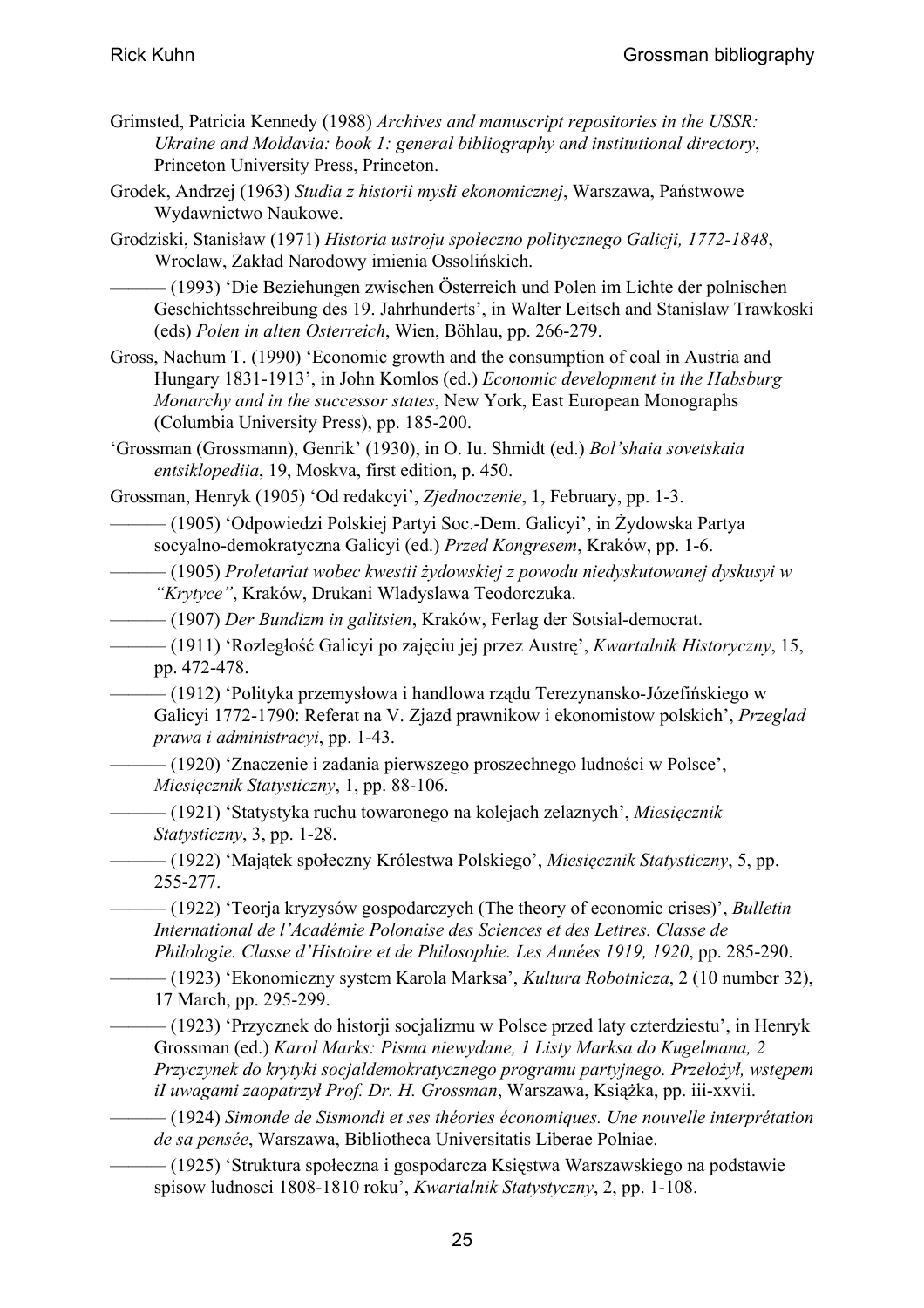- ——— (1934) 'Sismondi, Jean Charles Léonard Simonde de', in Edwin R. A. Seligman (ed.) *Encyclopaedia of the social sciences: volume fourteen, Servitudes-Trade Associations*, New York, Macmillan, pp. 69-71.
- ——— (1941) review of Joseph Schumpeter *Business cycles*, New York, 1939, *Studies in philosophy and social science*, 9, pp. 514-519.
- ——— (1941) review of Salomon Fabricant and Julius Shirkin *The output of manufacturing industries 1899-1937*, New York, 1940, *Studies in philosophy and social science*, 9, pp. 352-354.
- ——— (1942) review of Lynn Thorndike *A history of magic and experimental science volumes 5 and 6*, New York, *Studies in philosophy and social science*, 9, pp. 514-519.
- ——— (1943) 'The evolutionist revolt against classical economics. I. In France Condorcet, Saint-Simon, Simonde de Sismondi', *The journal of political economy*, 51 (5), October, pp. 381-396.
- $-$  (1943) 'The evolutionist revolt against classical economics. II In England James Steuart, Richard Jones, Karl Marx', *The journal of political economy*, 51 (6), December, pp. 506-522.
- ——— (1948) 'William Playfair, the Earliest Theorist of Capitalist Development', *The economic history review*, 18 (1-2), pp. 65-83.
- ——— (1969) 'Briefe Henryk Grossmans an Paul Mattick über die Akkumulation', in Henryk Grossmann (ed.) *Marx, die klassische Nationalökonomie und das Problem der Dynamik*, Frankfurt am Main, Europäische Verlagsanstalt, pp. 85-113.
- ——— (1999) 'Briefe Henryk Grossmanns an Walter und Leni Braeuer (1947-1949)', in Jürgen Scheele (ed.) *Zwischen Zusammenbruchsprognose und Positivismusverdikt: Studien zur politischen und intellektuellen Biographie Henryk Grossmanns (1881- 1950)*, Frankfurt am Main, Lang, pp. 244-265.
	- ——— (2000) 'The theory of economic crises', in Paul Zarembka and Susanne Soederberg (eds) *Value, capitalist dynamics, and money: Research in political economy 18*, New York, Elsevir Science, pp. 171-180.
	- $-$  (2006) 'The beginnings of the capitalism and the new mass morality', *Journal of Classical Sociology*, 6 (3), (written 1934).
- ——— (forthcoming) 'Universal science vs. science of an elite: Descartes' new ideal of science', in Gideon Freudenthal and Peter McLaughlin (eds) *Marxist historiography of science: the Hessen-Grossman thesis*, (written 194?).
- 'Grossman, Janina' (1975), in Jolanta Maurin-Bialostocka and others (eds) *Słownik artystów Polskich i obcych w Polsce działających malarze, Rzeźbiarze, Graficy: Tom II D-G*, Wrocław, Polska Akademia Nauk, Instytut Sztuki, Zakład Narodowy imienia Ossolińskich, p. 485.
- Grossmann, Henryk (1911) 'Eine Wiener Volkszählung im Jahre 1777', *Statistische Monatsschrift*, new series 16, pp. 56-58.
- ——— (1913) 'Die amtliche Statistik des galizischen Aussenhandels 1772-1792', *Statistische Monatszeitschrift*, new series 18, pp. 222-233.
- ——— (1914) *Österreichs Handelspolitik mit Bezug auf Galizien in der Reformperiode 1772-1790*, Wien, Konegen.
- ——— (1916) 'Die Anfänge und geschichtlich Entwicklung der amtlichen Statistik in Österreich', *Statistische Monatsschrift*, new series 21, pp. 331-423.
- ——— (1916) 'Erwiderung', *Statistichen Monatschrift*, 21, pp. 676-677.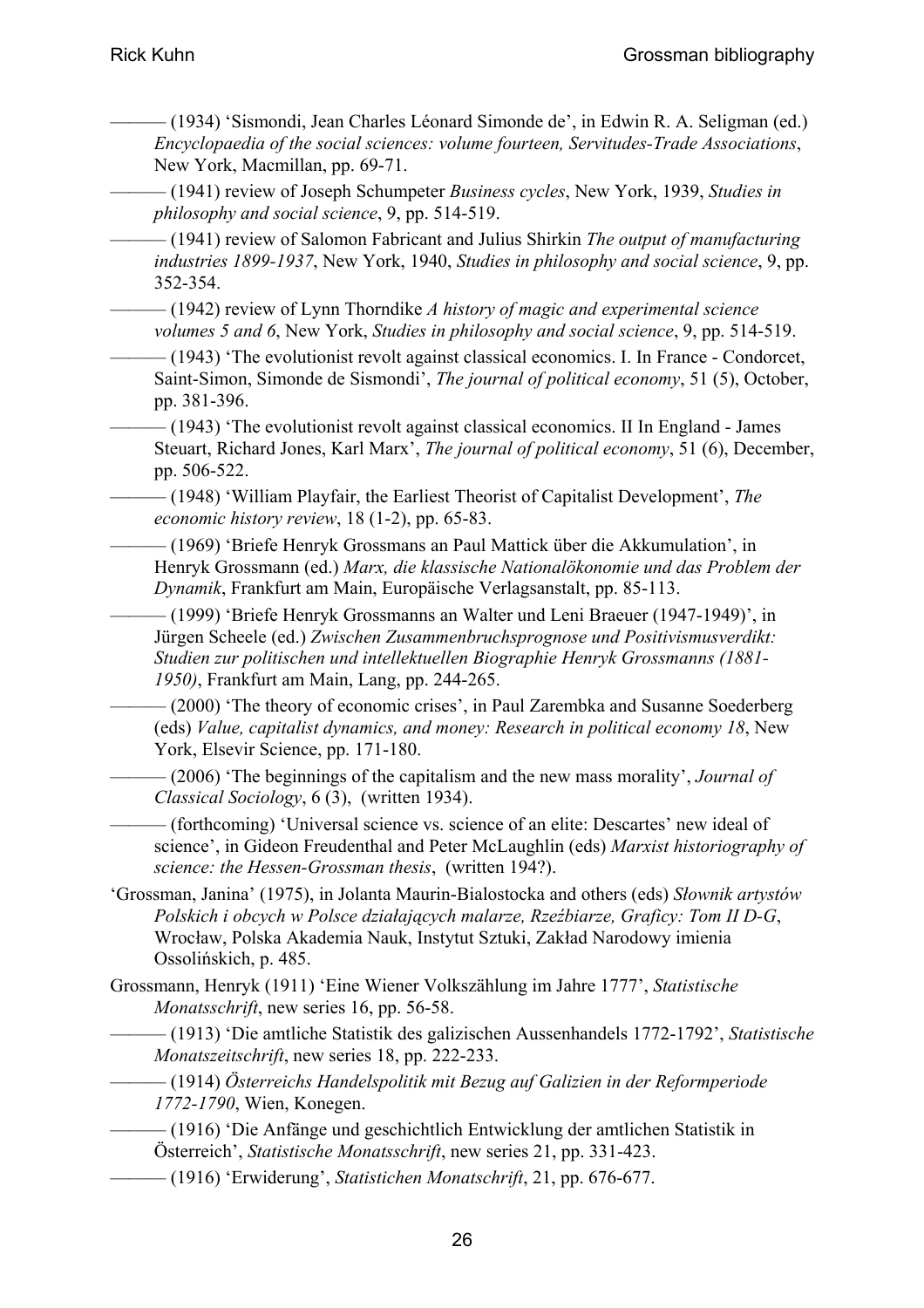——— (1917) 'Die Kreditorganisation des Königreiches Polen vor dem Kriege', in Ludwig Ćwikliński (ed.) *Das Königreich Polen vor dem Kriege (1815-1914): Zehn Vorträge, gehalten in Wien im März 1917*, Leipzig and Wien, Deuticke, pp. 180-209.

——— (1928) review of Maurice Bourgin *Les systemes socialistes et l'évolution économique*, Paris, 1925, *(Grünbergs) Archiv für die Geschichte des Sozialismus und der Arbeiterbewegung*, 13, pp. 344-345.

——— (1928) review of Othmar Spann Die Haupttheorien der Volkswirtschaftslehre, Leipzig, 1923, *(Grünbergs) Archiv für die Geschichte des Sozialismus und der Arbeiterbewegung*, 13, pp. 341-344.

——— (1928) 'Eine neue Theorie über Imperialismus und die soziale Revolution', *Archiv für die Geschichte des Sozialismus und der Arbeiterbewegung*, 13, pp. 141-192.

——— (1929) *Das Akkumulations- und Zusammenbruchsgetz des kapitalistischen Systems (zugleich eine Krisentheorie)*, Leipzig, Hirschfeld Verlag.

- ——— (1929) 'Die Änderung des ursprunglichen Aufbauplans des Marxschen "Kapital" und ihre Ursachen', *Archiv für die Geschichte des Sozialismus und der Arbeiterbewegung*, 14, pp. 305-338.
- ——— (1931) 'Adler, Victor', in Ludwig Elster (ed.) *Wörterbuch der Volkswirtschaft, Erster Band*, Jena, Fischer, fourth edition, pp. 21-22.
- ——— (1931) 'Anarchismus', in Ludwig Elster (ed.) *Wörterbuch der Volkswirtschaft, Erster Band*, Jena, Fischer, fourth edition, pp. 97-109.

——— (1931) 'Bebel, August', in Ludwig Elster (ed.) *Wörterbuch der Volkswirtschaft, Erster Band*, Jena, Fischer, fourth edition, pp. 301-302.

——— (1931) 'Bolschewismus', in Ludwig Elster (ed.) *Wörterbuch der Volkswirtschaft, Erster Band*, Jena, Fischer, fourth edition, pp. 421-444.

- ——— (1931) 'Debs, Eugene', in Ludwig Elster (ed.) *Wörterbuch der Volkswirtschaft, Erster Band*, Jena, Fischer, fourth edition, p. 564.
- ——— (1931) 'Leon, Daniel de', in Ludwig Elster (ed.) *Wörterbuch der Volkswirtschaft, Erster Band*, Jena, Fischer, fourth edition, pp. 564-565.
	- ——— (1932) 'Die Goldproduktion im Reproduktionsschema von Marx und Rosa Luxemburg', in *Festschrift für Carl Grünberg zum 70. Geburtstag*, Leipzig, Hirschfeld, pp. 152-184.
- ——— (1932) 'Guesde, Jules', in Ludwig Elster (ed.) *Wörterbuch der Volkswirtschaft, Zweiter Band*, Jena, Fischer, fourth edition, pp. 256-258.
- ——— (1932) 'Herzen, Alexander', in Ludwig Elster (ed.) *Wörterbuch der Volkswirtschaft, Zweiter Band*, Jena, Fischer, fourth edition, pp. 350-361.
	- ——— (1932) 'Hydman, Henry Mayers', in Ludwig Elster (ed.) *Wörterbuch der Volkswirtschaft, Zweiter Band*, Jena, Fischer, fourth edition, pp. 369-370.
	- ——— (1932) 'Internationale: Die dritte Internationale', in Ludwig Elster (ed.) *Wörterbuch der Volkswirtschaft, Zweiter Band*, Jena, Fischer, fourth edition, pp. 439-449.
	- ——— (1932) 'Internationale: Die Zweite Internationale', in Ludwig Elster (ed.) *Wörterbuch der Volkswirtschaft, Zweiter Band*, Jena, Fischer, fourth edition, pp. 432-439.
- ——— (1932) 'Jaurès, Jean', in Ludwig Elster (ed.) *Wörterbuch der Volkswirtschaft, Zweiter Band*, Jena, Fischer, fourth edition, pp. 382-383.
	- ——— (1932) 'Kropotkin, Peter', in Ludwig Elster (ed.) *Wörterbuch der Volkswirtschaft, Zweiter Band*, Jena, Fischer, fourth edition, pp. 696-697.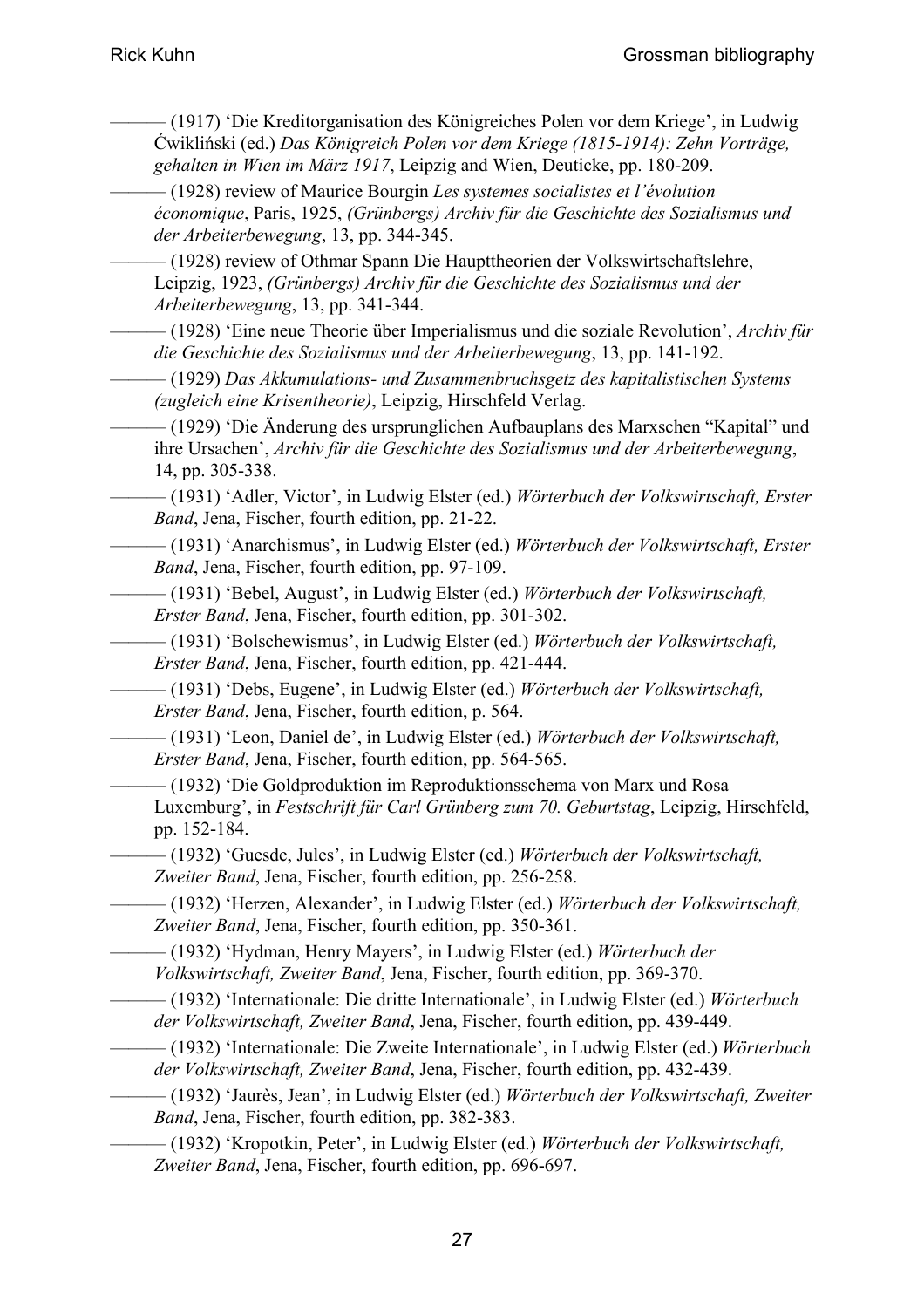- ——— (1932) 'Lenin, Wladimir Iljitsch', in Ludwig Elster (ed.) *Wörterbuch der Volkswirtschaft, Zweiter Band*, Jena, Fischer, fourth edition, pp. 828-831. ——— (1932) 'Plechanow, Georg', in Ludwig Elster (ed.) *Wörterbuch der Volkswirtschaft, Zweiter Band*, Jena, Fischer, fourth edition, pp. 1149-1142. ——— (1932) 'Die Wert-Preis-Transformation bei Marx und das Krisenproblem', *Zeitschrift für Sozialforschung*, 1, pp. 55-84. ——— (1933) 'Die Fortentwicklung des Marxismus bis zur Gegenwart', in Ludwig Elster (ed.) *Wörterbuch der Volkswirtschaft, Dritte Band*, Jena, Fischer, fourth edition, pp. 313-341. ——— (1933) 'Georges Sorel', in Ludwig Elster (ed.) *Wörterbuch der Volkswirtschaft, Dritte Band*, Jena, Fischer, fourth edition, pp. 236-238. ——— (1933) 'Olinde Rodrigues', in Ludwig Elster (ed.) *Wörterbuch der Volkswirtschaft, Dritte Band*, Jena, Fischer, fourth edition, p. 99. ——— (1934) review of Elie Halevy *Sismondi*, Paris, 1925, *Zeitschrift für Sozialforschung*, 3 (2), p. 291. ——— (1934) review of Robert Bordaz *La loi de Marx sur les capitaux a la lumiere des événements contemporains*, Paris, 1933, *Zeitschrift für Sozialforschung*, 3 (2), pp. 314- 315. ——— (1935) 'Die gesellschaftlichen Grundlagen der mechanistischen Philosophie und die Manufaktur', *Zeitschrift für Sozialforschung*, 4 (2), pp. 161-231. ——— (1938) review of Karl Marx and Friedrich Engels *The Civil War in the United States*, New York, 1937, *Zeitschrift für Sozialforschung*, 7 (1/2), pp. 259-263.  $-$  (1938) review of G. N. Clark *Science and social welfare in the age of Newton*, New York and London, 1937; and G. Sarton *The History of Science and the new humanism*, London, 1937, New York and London, *Zeitschrift für Sozialforschung*, 7 (1/2), pp. 233- 237. ——— (1939) review of L. Ayres *Turning points in business cycles*, New York, 1939, *Zeitschrift für Sozialforschung*, 8 (3), pp. 490-492. ——— (1939) review of F. Grandeau *Theorie des Crises*, Paris, 1937, *Zeitschrift für Sozialforschung*, 8 (1/2), pp. 300-301.
	- ——— (1939) review of Cleona Lewis *America's stake in international investments*, London, 1938, *Zeitschrift für Sozialforschung*, 8 (1/2), pp. 304-306.
	- ——— (1939) review of Jürgen Kuczynski *Hunger and work*, New York and London, 1938, *Zeitschrift für Sozialforschung*, 8 (1/2), pp. 318-320.
- ——— (1971) *Aufsätze zur Krisentheorie*, Frankfurt am Main, Verlag Neue Kritik.
- ——— (1977) 'Marx, classical political economy and the problem of dynamics', *Capital and class*, 2 and 3, Summer and Autumn, pp. 32-55 and 67-99, (1941).
	- ——— (1985) 'Diskussionen aus einem Seminar über Monopkapitalismus (1937)', in Max Horkheimer (ed.) *Gesammelte Schriften, Band 12: Nachgelassene Schriften 1931-1949*, Frankfurt am Main, Fischer, pp. 418-420 (1937).
- ——— (1992) *The law of accumulation and breakdown of the capitalist system: being also a theory of crises*, London, Pluto Press, (1929).
- Grossmann, Henryk and Carl Grünberg (1931) 'Christlicher und religiöser Sozialismus', in Ludwig Elster (ed.) *Wörterbuch der Volkswirtschaft, Erster Band*, Jena, Fischer, fourth edition edition, pp. 538-559.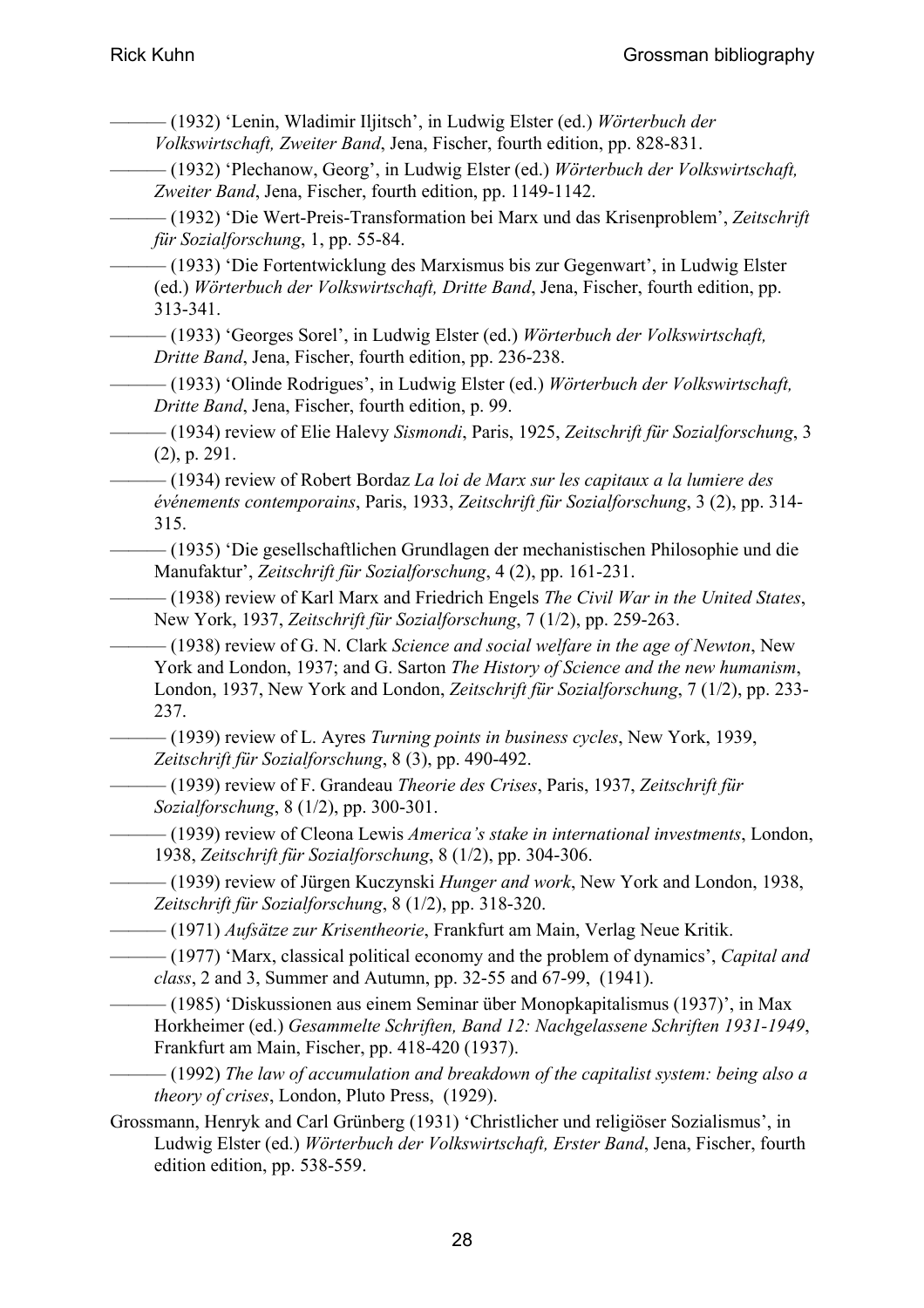- ——— (1933) 'Sozialistische und kommunistische Parteien', in Ludwig Elster (ed.) *Wörterbuch der Volkswirtschaft, Dritte Band*, Jena, Fischer, fourth edition edition, pp. 238-257.
- ——— (1971) *Anarchismus, Bolschevismus, Sozialismus: Aufsätze aus dem Wörterbuch der Volkswirtschaft*, Frankfurt am Main, Europäische Verlagsanstalt.
- Grossmann, Jindřich (1984) 'Die Jüdische Sozialdemokratische Partei in Galizien', in Raimund Löw (ed.) *Der Zerfall der "Kleinen Internationale": Nationalitätenkonflikte in der Arbeiterbewegung des alten Österreich (1889-1914)*, Wien, Europa Verlag, pp. 220-227 (1906).
- 'Grossmann, Henryk' (1983), in Werner Röder and Herbert Strauss (eds) *Biographisches Handbuch der deutschsprachigen Emigration nach 1933: Politik, Wirtschaft, Öffentliches Leben*, München, K. G. Saur, p. 422.
- Grünberg, Carl (1888) 'Jean Meslier und sein Testament: Ein Beitrag zur Entwicklungsgeschichte des Sozialismus und der Arbeiterbewegung', *Neue Zeit*, 6, pp. 337-350.
	- ——— (1916) 'Die Internationale und der Weltkrieg: 6. Die polnische Sozialdemokratie', *Archiv für die Geschichte des Sozialismus und der Arbeiterbewegung*, 6.
- ——— (1924) *Festrede gehalten zur Einweihung des Instituts für Sozialforschung and der Universität Frankfurt a. M. am 22. Juni 1924*, Frankfurt am Main, Instituts für Sozialforschung.
- Grünberg, Emil (1931) *Der Lohn in der Konjunkturlehre*, Borna-Leipzig, Noske.
- ——— (1932) *Der Mittelstand in der kapitalistischen Gesellschaft: Eine oekonomische und soziologische Untersuchung*, Leipzig, Hirschfeld.
- Gumbel, Emil Julius (1979) *Verschwörer: Zur Geschichte und Soziologie der deutschen nationalsozialisten Geheimbünde 1918-1924, mit einem Vorwort zur Neuauflage von Karin Buselmeier und zwei Dokumenten zum Fall Gumbel*, Heidelberg, Verlag Das Wunderhorn.
- Gumperz, Julian (1931) *Die Agrarkrise in den Vereinigten Staaten*, Leipzig, Buske.
- Gurland, Arkadij (1929) 'Staatskapitalismus oder Sozialisierung', *Rote Revue*, 8 (9), May, pp. 273-282.
- ——— (1930) 'Absatz und Verwertung im Kapitalismus: Zur neueren Diskussion des Zusammenbruchsproblems', *Klassenkampf*, 4 (3), 1 February, pp. 75-83.
- ——— (1991) *Sozialdemokratische Kampfpositionen 1925-53*, Baden-Baden, Nomos.
- Gürtler, Alfred (1916) 'Die Anfänge und geschichtliche Entwicklung der amtlichen Statistik in Österreich', *Statistische Monatschrift*, 21, pp. 673-675.
- Gutman, Feliks, 'On oraynfir-vort in shaykhus mit der ontshtayung un ontviklung fun Zshe. S. D. bizn yor 1911', Bund Archive, MG2 f107, New York.
	- ——— (1955) 'Vegn der grindung un tetikeyt fun "Galitsianer Bund"', *Unzer tsayt*, September, pp. 30-32.
- Gutterman, Alexander (1995) 'Assimilated Jews as leaders of the Polish labour movement between the two World Wars', *Gal-Ed*, 14, pp. 49-66.
- Häcker, Samuel (1895) 'Über den Zionismus', *Neue Zeit*, 13 (2 number 50), 4 September, pp. 759-60.
- Haecker, Samuel (1901-1902) 'Der Riesenstreit der galizischen Bauern', *Neue Zeit*, 20 (2 number 20), pp. 609-617.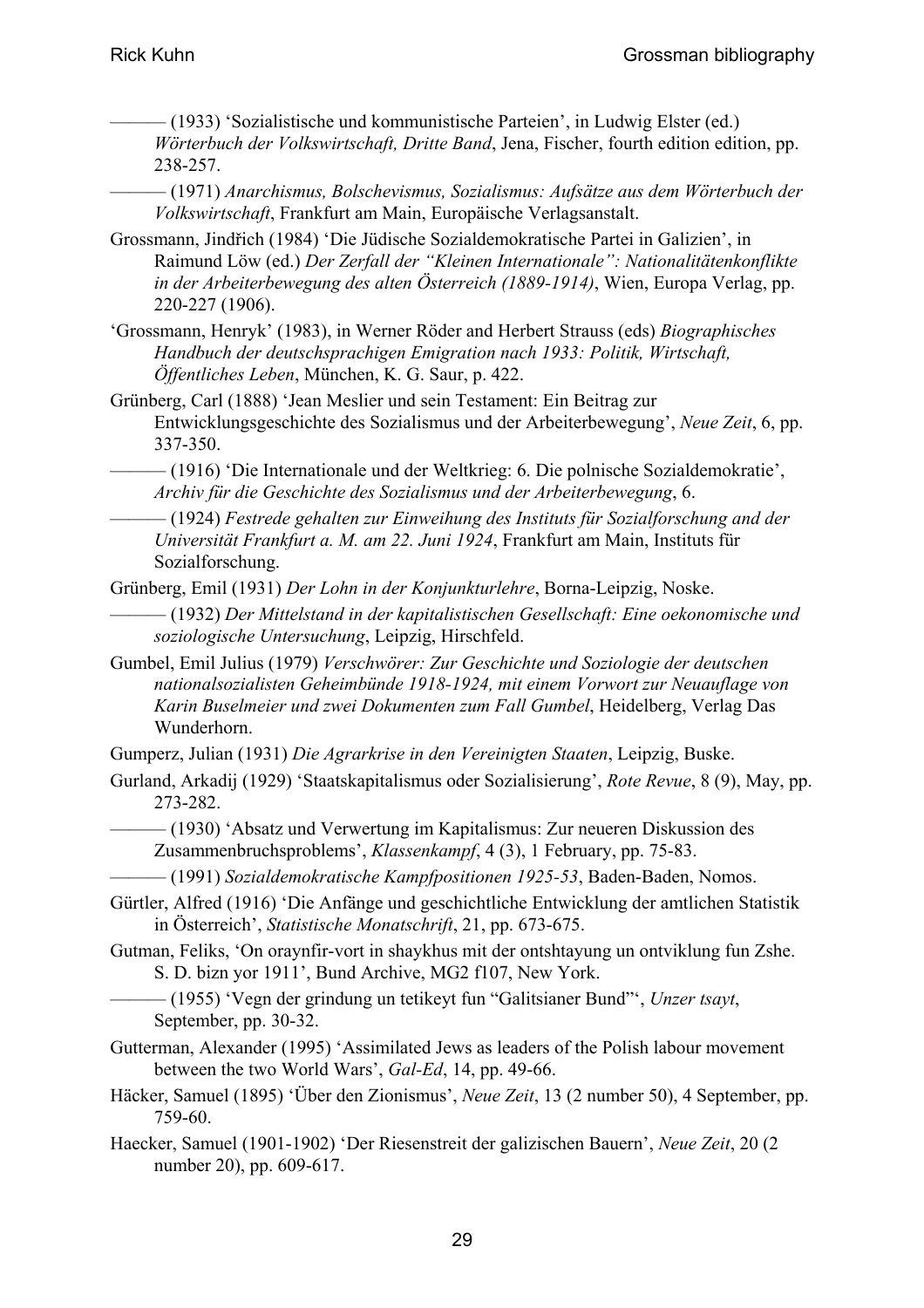- Hagenauer, Selma (1931) 'Das "justum pretium" bei Thomas von Aquino', *Vierteljahresschrift für Sozial- und Wirtschafsgeschichte*, Beiheft 24.
- Hallas, Duncan (1970) 'Western capitalism the latest phase', *International socialism*, 44, July-August, pp. 36-38.
- ——— (1985) *The Comintern*, London, Bookmarks.
- Hamann, Brigitte (1999) *Hitler's Vienna: a dictorator's apprenticeship*, Oxford, Oxford University Press.
- Hanselmann, Georg (1933) 'Aufhebung des Unterschieds? Bericht von einer Diskussion', *Frankfurter Zeitung und Handelsblatt*, 77 (55-56), 21 January, p. 1.
- Hansen, F. R. (1985) *The breakdown of capitalism: a history of the idea in western Marxism*, London, Routledge and Kegan Paul.
- Haritonow, Aleksandr (1995) *Sowjetische Hochschulpolitik in Sachsen 1945-49*, Weimar, Böhlau.
- Harman, Chris (1982) *The lost revolution: Germany 1918 to 1923*, London, Bookmarks.
	- ——— (1984) *Explaining the crisis*, London, Bookmarks.
- ——— (1993) 'Where is capitalism going? Part II', *International socialism*, 58, Spring, pp. 3-57.
- Harris, Abram (1939) 'Pure capitalism and the disappearance of the middle class', *Journal of political economy*, 47 (3), June.
- Harris, Nigel (1990) *National liberation*, Harmondsworth, Penguin.
- Hartmann, Karl (1962) *Hochschulwesen und Wissenschaft in Polen: Entwicklung, Organisation und Stand 1918-1960*, Frankfurt am Main, Alfred Metzner Verlag.
- Hass, Ludwik (1992) 'Grossman, Henryk', in Feliks Tych and others (eds) *Ruchu Rewolucyjnego. Słownik biograficzny działaczy Polskiego ruchu robotniczego Tom 2, E-J*, Warszawa, Książka i Wiedza, pp. 384-386.
- Häusler, Wolfgang (1979) *Das galizische Judentum in der Habsburgermonarchie*, München, R. Oldenbourg.
- Haustein, Ulrich (1969) *Sozialismus und nationale Frage in Polen: Die Entwicklung der sozialistischen Bewegung in Kongresspolen von 1875-1900 unter besonderer Berucksichtigung der Polnischen Sozialistischen Partei (PPS)*, Köln, Böhlau.
- Hautmann, Hans (1970) *Die Anfänge der Linksradikalen Bewegung und der Kommunistische Partei Deutschöstereichs*, Wien, Europa Verlag.
- Hayek, Friedrich (1994) *Hayek on Hayek: an autobiographical dialogue*, London, Routledge.
- Haynes, Michael (1985) *Nikolai Bukharin and the transition from capitalism to socialism*, London, Croom Helm.
- Heilbut, Anthony (1997) *Exiled in paradise: German refugee artists and intellectuals in America from the 1930s to the present*, Berkeley, University of California Press.
- Heinemann, Manfred (ed.) (1998) *Hochschuloffiziere und der Wiederaufbau des Hochschulwesens in Deutschland: Die sowjetische Besatzungszone*, Berlin, Akademie Verlag.
- Heinrich, Michael (1988) 'Was ist die Werttheorie noch wert? Zur neueren Debatte um das Transformationsproblem und die marxistische Werttheorie', *Prokla*, 72, pp. 15-38.
	- ——— (1995) 'Gibt es eine Marxsche Krisentheorie? Die Entwicklung der Semantik von Krise in den verschiedenen Entwürfen zu einer Kritik der politischen Ökonomie', in Carl E Vollgraf, Richard Sperl and Rolf Hecker (eds) *Beiträge zur Marx-Engels-*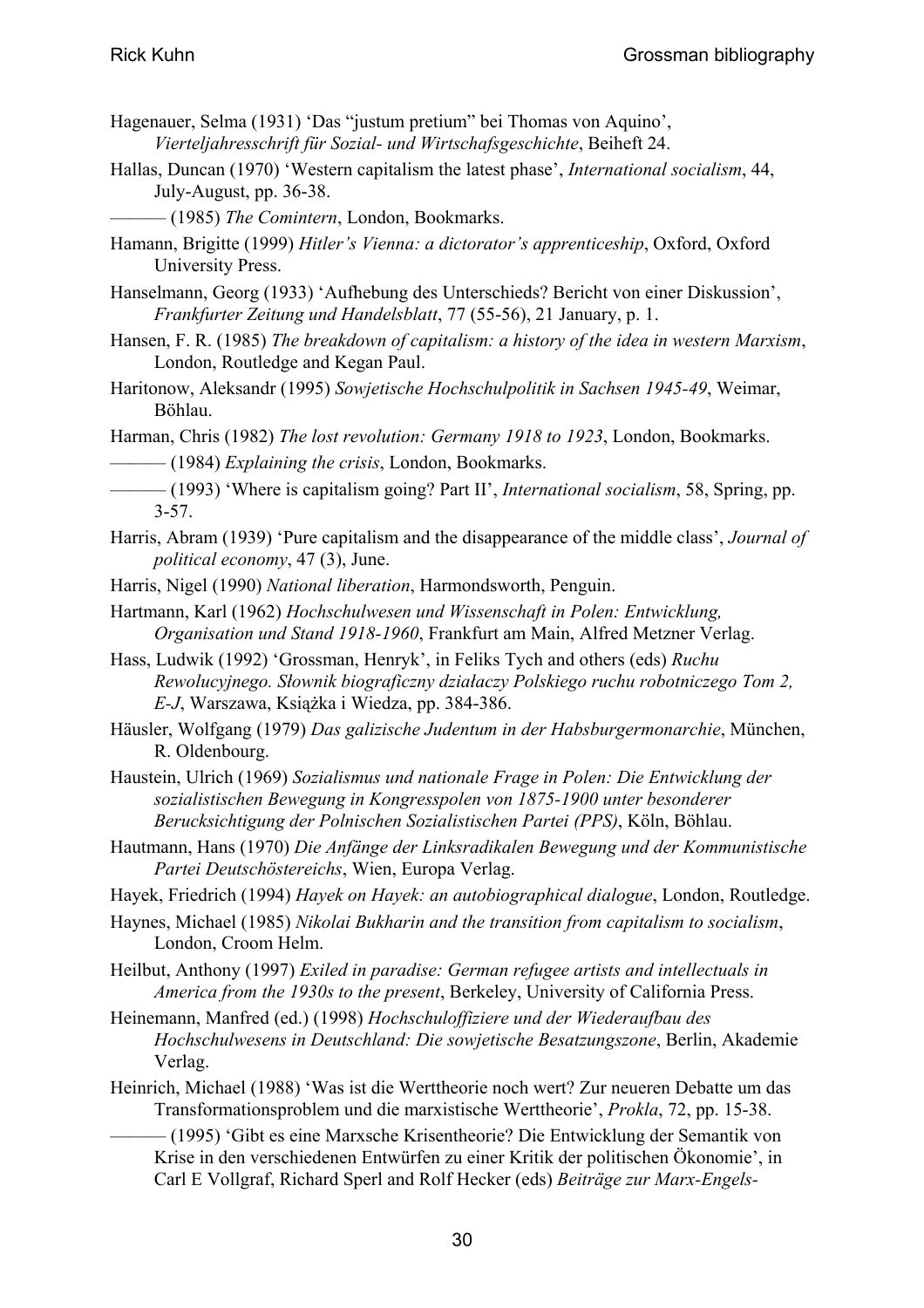*Forschung Neue Folge: Engels Druckfassung versus Marx' Manuskripte zum III. Buch des "Kapital"*, Berlin, Argument- Verlag, pp. 130-150.

- ——— (1996) 'Engels' edition of the third volume of Capital and Marx's original', *Science & society*, 60 (4), Winter, pp. 452-466.
- Henisch, M. (1967) 'Galician Jews in Vienna', in Josef (ed) Fraenkel (ed.) *The Jews of Austria*, London, Vallentine, pp. 361-373.
- Henke, Hans-Gerd (1994) *Der "Jude" als Kollektivsymbol in der Deutschen Sozialdemokratie 1890-1914*, Decaton-Verlag, Mainz.
- Hennings, Klaus (1997) *The Austrian theory of value and capital: studies in the life and work of Eugen von Bohm-Bawerk*, Cheltenham, Elgar.
- Hennings, Klaus H. (1970) 'Henryk Grossmann: Eine biographische Notiz', in Henryk Grossmann (ed.) *Das Akkumulations- und Zusammenbruchsgetz des kapitalistischen Systems (zugleich eine Krisentheorie)*, Frankfurt am Main, Verlag Neue Kritik, third edition, pp. i-xi.
- Henryk, Shreyber (1920) 'Erb der prokamirung', *Sotsial-demokrat*, 1 May, p. 4.
- Herkner, Heinrich (1892) 'Krisen', in Johannes Conrad (ed.) *Handwörterbuch der Staatswissenschaften Band 4*, Jena, Fischer.
	- ——— (1894) *Die Arbeiterfrage: eine Einfuhrung*, Berlin, Guttentag.
- Hermanin, Frederico (1973) 'Über einige Aspekte der Akkumulations- und Krisentheorie bei Grossmann und Mattick', in Frederico Hermanin, Michael Lauer and Axel Schürmann (eds) *Drei Beiträge zur Methode und Krisentheorie bei Marx*, Gießen, Verlag Achenbach, pp. 87-111.
- Hermsdorf, Klaus, Hugo Fetting and Silvia Schlenstedt (1981) *Kunst und Literatur im antifaschistischen Exil 1933-1945 Band 6: Exil in Niederlanden und Spanien*, Frankfurt am Main, Röderberg.
- Herts, Jakob Sholom (ed.) (1956, 1956 and 1968) *Doyres Bundistn*, New York, Farlag Unser Tsait.
	- (1962) 'Di ershte ruslender revolutsye', in S. Dubnov-Erlikh G. Aronson, J. S. Herts, E. Novogrudski, K. W. Kozdan and E. Sherer (ed.) *Di geshikhte fun Bund: tsveyter band*, New York, Farlag Unser Tsait, pp. 7-482.
- ——— (1970) 'Der streyt in der sotsialisher bevaygung wegn Yidishe nationale rechte un autnomie', *Di tsukunft*, 75, March, pp. 125-133, 170-175.
- Hertz, Jacob Sholom (1969) 'The Bund's nationality program and its critics in the Russian, Polish and Austrian socialist movements', *YIVO annual of Jewish social science*, 14, pp. 53-67.
- Hessen, Boris (1971 (1931)) 'The social and economic roots of Newton's "Principia"', in Nikolai Ivanovich Bukharin and others (eds) *Science at the cross roads: papers presented to the International Congress of the History of Science and Technology held in London from June 29th to July 3rd, 1931 by the delegates of the USSR*, London, Frank Cass, pp. 147-212.
- Hilferding, Rudolf (1912) 'Geld und Ware', *Neue Zeit*, 30 (1 number 22), 1 March, pp. 773- 782.
	- ——— (1981) *Finance capital: a study of the latest phase of capitalist development*, London, Routledge& Kegan Paul, (1910).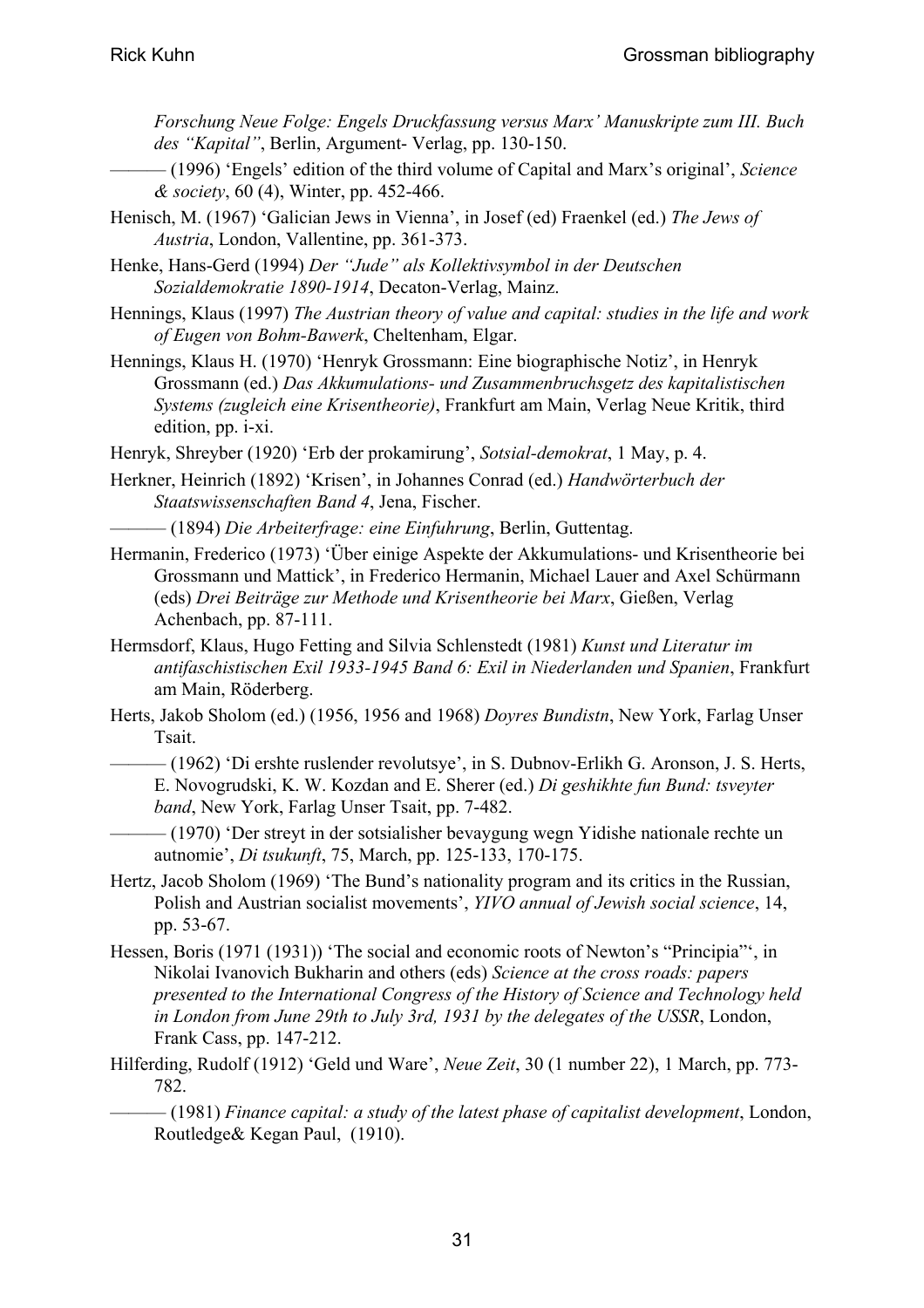- ——— (1982) 'Die Aufgaben der Sozialdemokratie in der Republik', in Rudolf Hilferding (ed.) *Zwischen den Stühlen oder über die Unvereinbarkeit von Theorie und Praxis: Schriften Rudolf Hilferdings 1904 bis 1940*, Bonn, J. H. W. Dietz, pp. 214-236 (1927).
- Hirsche, Helmut (1968) 'Karl Marx und die Bittschriften für die Gleichberechtigung der Juden', *Archiv für Sozialgeschichte*, 8, pp. 229-245.
- Hoberman, J. (1995) *Bridge of light: Yiddish film between two world wars*, New York, Schocken.
- Hobsbawm, Eric (1991) *Nations and nationalism since 1780: programme, myth and reality*, Cambridge, Cambridge University Press.

Hook, Sidney (1936) *From Hegel to Marx*, London, Gollancz.

Horak, Stephan (1961) *Poland and her national minorities, 1919-1939*, New York, Vantage.

- Horkheimer, Max (1931) *Die gegenwärtigen Lage der Sozialphilosophie und die Aufgaben eines Instituts für Sozialforschung*, Frankfurt am Main, Verlag Englert & Schlosser.
- ——— (1974) *Eclipse of Reason*, New York, Seabury, (1947).

——— (1978) *Dawn and decline: notes 1926-1969*, New York, Seabury Press.

- ——— (1985) 'Zur Soziologie der Klassenverhältnisse', in Max Horkheimer (ed.) *Gesammelte Schriften 12 Nachgelassene Schriften 1931-1949*, Frankfurt am Main, Fischer, pp. 75-104 (written 1943).
- ——— (1988) 'interview in Der Spiegel', in Max Horkheimer (ed.) *Gesammelte Schiften Band 7 Vorträge und Aufzeichnungen 1949-1973*, Frankfurt am Main, Fischer, pp. 345- 357 (1970).
- ——— (1988-1996) *Gesammelte Schiften volumes 1-19*, Frankfurt am Main, Fischer.

——— (1989) 'The Jews and Europe', in Stephen Bronner and Douglas Kellner (eds) *Critical theory and society: a reader*, New York, Routledge, pp. 77-94 (1939).

——— (1992) 'The latest attack on metaphysics', in Max Horkheimer (ed.) *Critical theory: selected essays*, New York, Continuum, pp. 132-187 (1937).

——— (1992) 'Traditional and critical theory', in Max Horkheimer (ed.) *Critical theory: selected essays*, New York, Continuum, pp. 188-252 (1937).

——— (1993) 'The authoritarian state', in Andrew Arato and Eike Gebhardt (eds) *The essential Frankfurt School reader*, New York, Continuum, pp. 95-117 (1942).

- ——— (1993) *Between philosophy and social science*, Cambridge (Massachusetts), MIT Press.
	- ——— (1993) 'History and psychology', in Max Horkheimer (ed.) *Between philosophy and social science: selected early writings*, Cambridge, MIT Presss, pp. 111-128 (1932).
- ——— (1993) 'Materialism and morality', in Max Horkheimer (ed.) *Between philosophy and social science: selected early writings*, Cambridge, MIT Presss, pp. 15-48 (1933).

——— (1993) 'Montaigne and the function of skepticism', in Max Horkheimer (ed.) *Between philosophy and social science*, Cambridge (Massachusetts), MIT Press, pp. 265-312 (1938).

——— (1993) 'On the problem of truth', in Max Horkheimer (ed.) *Between philosophy and social science: selected early writings*, Cambridge, MIT Press, pp. 177-218 (1935).

 $-$  (1993) 'The rationalism debate in contemporary philosophy', in Max Horkheimer (ed.) *Between philosophy and social science: selected early writings*, Cambridge, MIT Presss, pp. 228-246 (1934).

Horn, Israel Moyshe (1951) *Mehkarim*, Jerusalem, Neuman.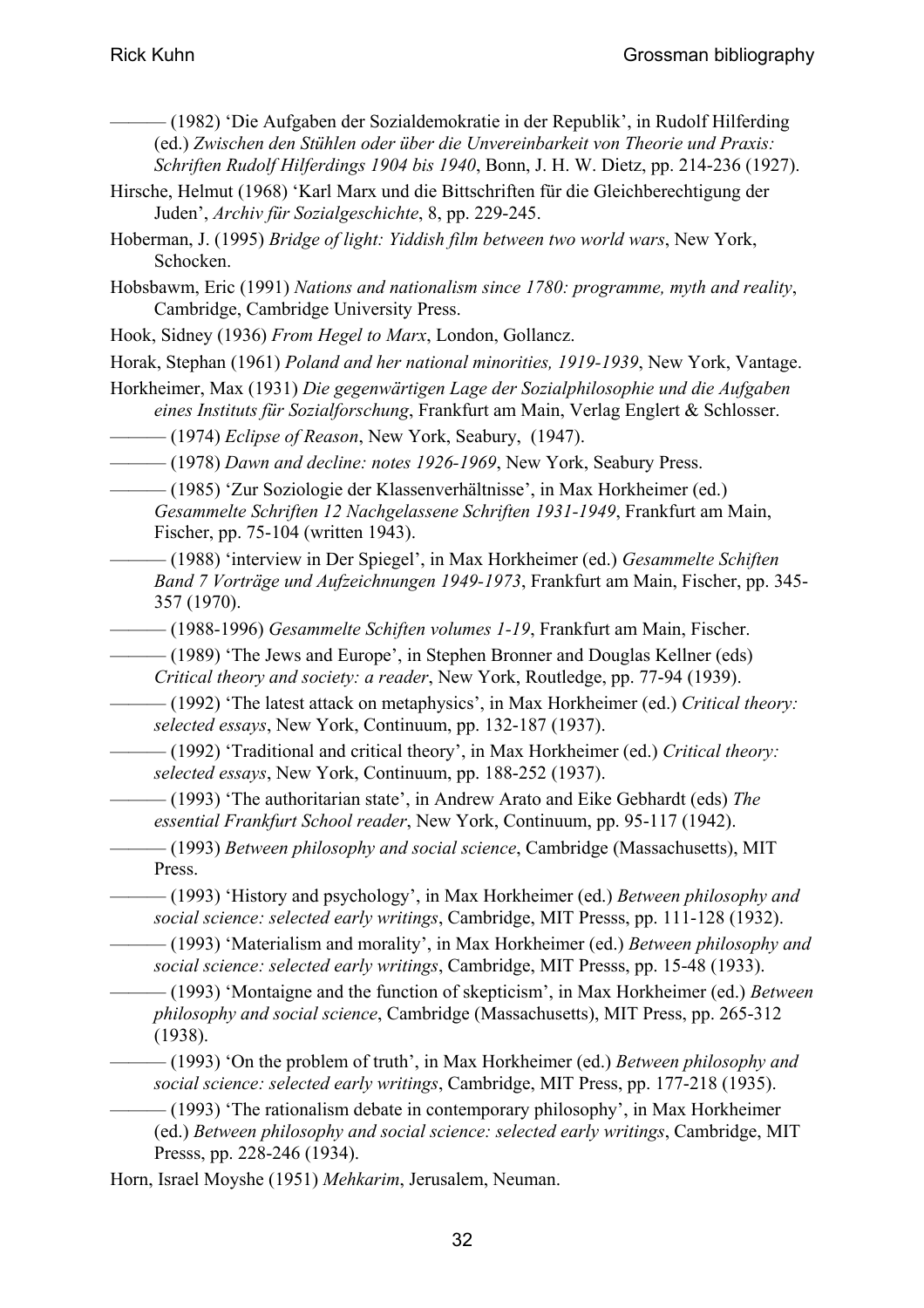- Hoston, Germaine A. (1986) *Marxism and the crisis of development in prewar Japan*, Princeton, Princeton University Press.
- Howard, Michael Charles and John Edward King (1988) 'Henryk Grossmann and the breakdown of Capitalism', *Science & Society*, 52 (3), Fall, pp. 290-309.
- ——— (1989) *A history of Marxian economics, volume 1 1883-1929*, Basingstoke, Macmillan.
- Hubbard, Helen (1975) *Modigliani and the painters of Montparnasse*, New York, Lamplight.
- Hundert, Gershon and Gershon C. Bacon (1984) *The Jews in Poland and Russia: bibliographical essays*, Bloomington, Indiana University Press.
- Hunt, Ian (1983) 'An obituary or a new life for the tendency of the rate of profit to fall', *Review of radical political economics*, 15 (1), Spring, pp. 131-148.
- Ignatieff, I. (Parvus) (1892) 'Russisch-jüdische Arbeiter über die Judenfrage', *Neue Zeit*, 11 (1 number 6), 26 October, pp. 175-179.
- Institute of Social Research (1942) *Supplement to the history of the Institute of Social Research*, Max-Horkheimer-Archiv, IX 60b, Frankfurt am Main.
	- ——— (1945) *Ten years on Morningside Heights: a report on the Institute's history 1934 to 1944*, Columbia University Archives, New York.
- Institute of Social Research (Columbia University) (1941) *Supplementary memorandum on the activities of the Institute from 1939 to 1941*, Max-Horkheimer-Archiv, IX 60b, Frankfurt am Main.
- International Institute of Social Research, American Branch (probably 1934) *International Institute of Social Research: a short description of its history and aims*, Columbia University Archives, New York.
- Itoh, Makoto (1975) 'The formation of Marx's theory of crisis', *Bulletin of the Conference of Socialist Economists*, 4 (1), February.
	- ——— (1980) *Value and crisis: essays on Marxian economics in Japan*, London, Pluto.
- Jabłonowski, Roman (1962) *Wspomnienia 1905-1928*, Warszawa, Państwowe Wydawnictwo Naukowe.
- Jackson, George D. (1966) *Comintern and peasant in East Europe, 1919-1930*, New York, Columbia University Press.
- Jackson, Julian (1988) *The Popular Front in France: defending democracy, 1934-1938*, New York, Cambridge University Press.
- Jacobs, Jack (1985) 'Marxism and anti-semitism: Kautsky's perspective', *International review of social history*, 30 (3), pp. 400-430.
	- ——— (1992) *On socialists and "the Jewish question" after Marx*, New York, New York University Press.
	- ——— (1997) 'The Institute of Social Research, anti-semitism, and the image of the Jew 1923-1944', in Sander L. Gilman and Jack Zipes (eds) *Yale companion to Jewish writing and thought in German culture, 1996-1996*, New Haven, Yale University Press.
	- ——— (1997) 'A most remarkable "Jewish Sect"', *Archiv fur Sozialgeschichte*, 37, pp. 73- 92.
		- ——— (1998) 'Written out of history: Bundists in Vienna and the varieties of Jewish experience in the Austrian First Republic', in Michael Genner and Derek J. Penslar (eds) *In search of Jewish community: Jewish identities in Germany and Austria, 1918- 1933*, Bloomington, Indiana University Press.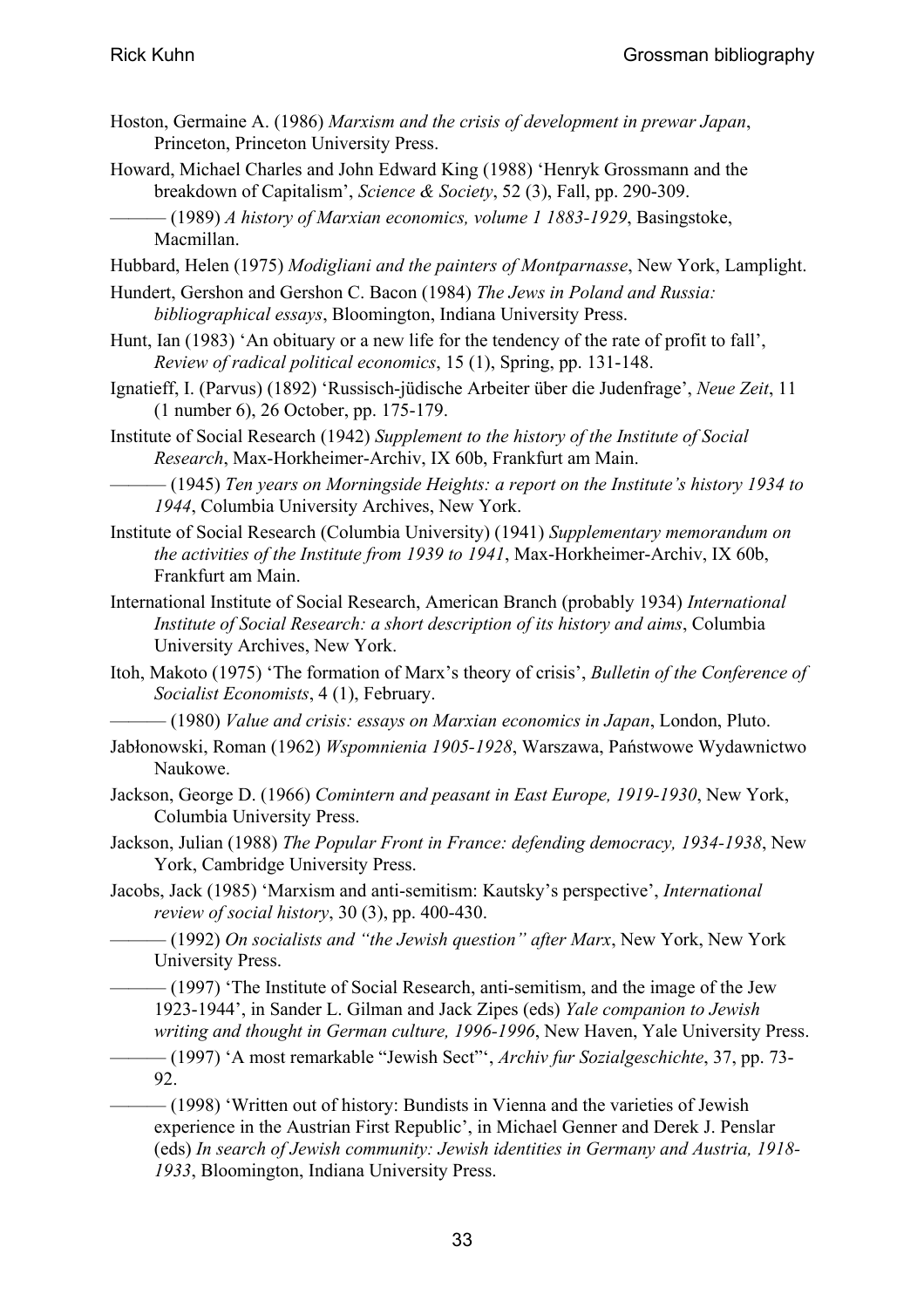- Jacoby, Russell (1975) 'The politics of crisis theory: towards a critique of automatic Marxism II', *Telos*, 23, Spring, pp. 3-52.
- Janowsky, Oscar (1933) *The Jews and minority rights*, New York, Columbia University Press.
- ——— (1933) *The Jews and minority rights, 1898-1919*, New York, Columbia University Press.
- Jasny, Naum (1972) *Soviet economists of the twenties: names to be remembered*, Cambridge, Cambridge University Press.
- Jaspert, F. (1932) 'Streiflichter von der Front des russischen Aufbaus. Aus den Aufzeichnungen eines deutschen Spezialisten', *Frankfurter Zeitung*, 77 (821), Wednesday 2 November, p. 2.
- Jaszi, Oszkar (1971) *The dissolution of the Habsburg monarchy*, Chicago, University of Chicago Press, (1929).
- Jay, Martin (1996) *The dialectical imagination*, Berkeley, University of Calilfornia Press, (1973).
- Jenks, William Alexander (1950) *The Austrian electoral reform of 1907*, New York, Columbia University Press.
- Jerabek, Rudolf (1982) *Die Bussilowoffensive: Ein Wendepunkt in der Koalitionskriegführung der Mittelmachte*, Universität Wien, Wien.
- Jobst, Kerstin (1996) *Zwischen Nationalismus und Internationalismus: Die polnische und ukrainische Sozialdemokratie in Galizien von 1890 bis 1914. Ein Beitrag zur Nationalitätenfrage im Habsburgerreich*, Hamburg, Dölling und Galitz.
- Johann Wolfgang Goethe-Universität Frankfurt am Main (1924 to 1934) *Verzeichnis der Vorlesungen … und Personalverzeichnis*, Frankfurt am Main.
- Johann Wolfgang Goethe-Universität Frankfurt am Main, Wirtschafts- und Sozialwissenschaftliche Fakultät (1996) *Abgeschlossene Promotionen der Wirtschaftsund Sozialwissenschaftlichen Fakultät und des Fachbereichs Wirschaftswissenschaft in den Jahren 1916 bis 1995*, Frankfurt am Main.

'Das Judenthum' (1890), *Neue Zeit*, 8, pp. 23-30.

- 'Eine jüdische Gründung' (1905), *Archiv für Sozialwissenschaft und Sozialpolitik*, 122, 4 May, pp. 432-436.
- Jüdische sozial-demokratische Partei in Galizien (1905) *Bericht zum Gesamt-Parteitage der Oesterreichischen Sozialdemokratie in Wien 1905 (1 Mai-23 Oktober 1905)*, Krakau, Der Sozialdemokrat.
	- ——— (1905) *An die Sozialdemokraten in Oesterreich!* Krakau, Der Sozialdemokrat.
- Kamin, Leon J. (1974) *The science and politics of IQ*, New York, Halsted Press.
- Kantorowicz, Alfred (1978) *Politik und Literatur im Exil*, Hamburg, Christians.
- Kaplansky, S. (1927) 'Aus den ersten Tagen der österreichischen Partei', *Der Jüdische Arbeiter*, 14, pp. 28-30.
- Karski, Jan (1901-1902) 'Galizien', *Neue Zeit*, 20 (2 number 22 and 24), pp. 673-682 and 741-749.
- Kautsky, Karl (1887) 'Die moderne Nationalität', *Neue Zeit*, 5, May, pp. 392-405, 442-451.
	- ——— (1898) 'Der Kampf der Nationalitäten und des Staatsrecht in Österreich', *Neue Zeit*, 16 (1 numbers 17 and 18), 12 and 19 January, pp. 516-24, 557-64.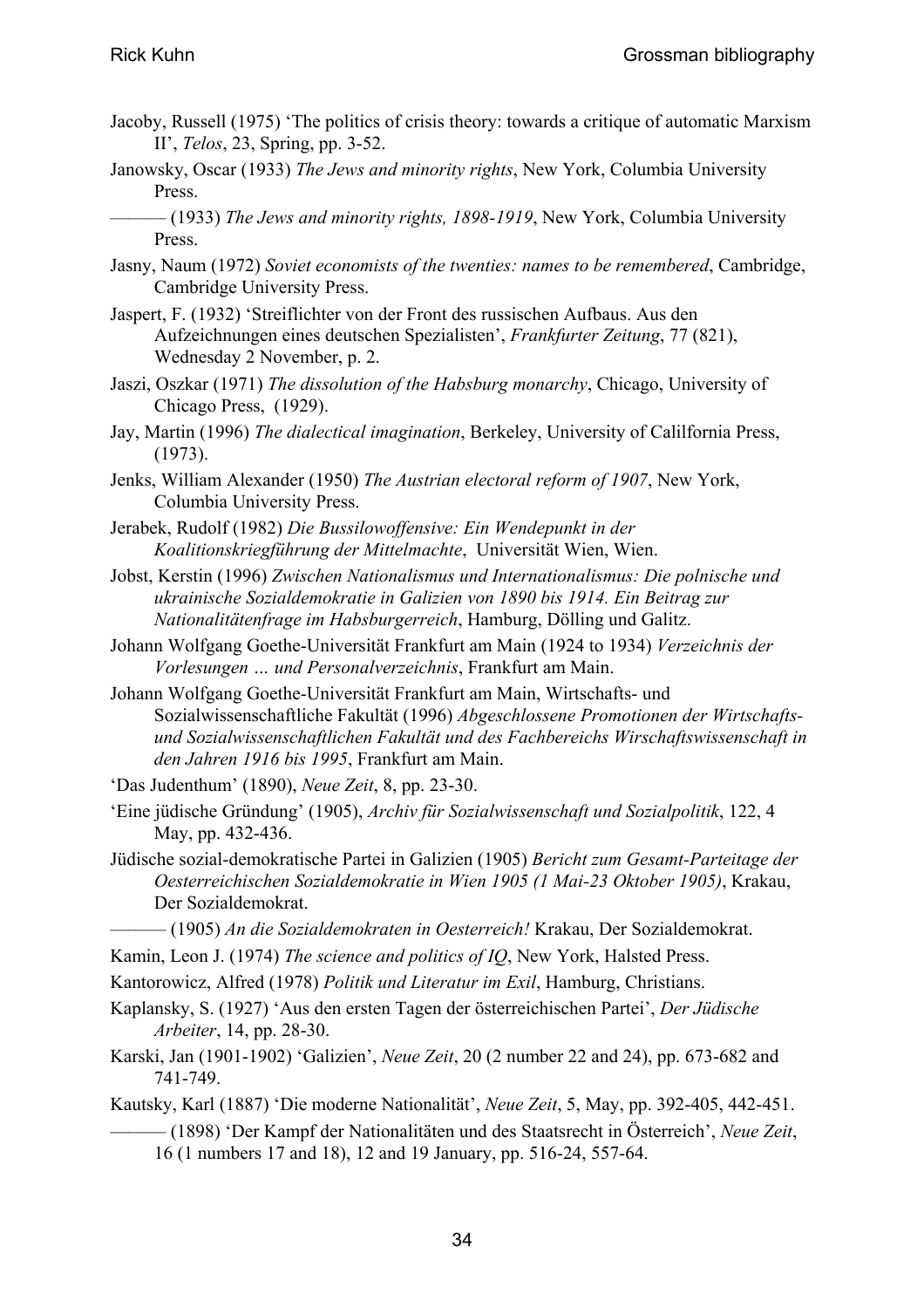- ——— (1898-99) 'Das bömische Staatsrecht und die Sozialdemokratie', *Neue Zeit*, 17 (1 number 10), 23 November, pp. 292-300.
- ——— (1901) 'Akademiker und Proletarier', *Neue Zeit*, 19 (2 number 29), 17 April, pp. 89- 91.
- ——— (1902) 'Krisentheorien', *Neue Zeit*, 20 (2 numbers 2, 3, 4 and 5), 9 April, 16 April, 30 April and 7 May, pp. 37-47, 76-81, 110-118 and 133-143.
- ——— (1903-1904) 'Die Krisis in Österreich', *Neue Zeit*, 22 (1 number 2), pp. 72-79.
- ——— (1908) 'Nationalität und Internationalität', *Neue Zeit*, Ergänzungsheft 1, 18 January, pp. 1-36.
- ——— (1910) *The class struggle*, Chicago, Kerr.
- ——— (1913) 'Die Wandlungen der Goldproduktion und der wechselende Charakter der Teuerung', *Neue Zeit*, Ergänzungsheft 16, 24 January.
- ——— (1914) 'Rasse und Judentum', *Neue Zeit*, Ergänzungsheft, pp. 61-94.
- ——— (1926) *Are the Jews a race?* New York, International Publishers.
- ——— (1974) 'Die Massaker von Kischineff und die Judenfrage', in Iring Fetscher (ed.) *Marxisten gegen Antisemitismus*, Hamburg, Hoffmann und Campe, pp. 77-86 (1903).

Kelles-Krauz, Kazimierz (1989) 'W kwestii narodowosci żydowskiej', in Kazimierz Kelles-Krauz (ed.) *Narod i historia: wybor pism*, Warszawa, Panstwowy Instytut Wydawniczy, pp. 301-333 (1904).

- Kelles-Krauz, Kazimierz (under pseudonym Michał Lusnia) (1904) 'Unbewaffnete Revolution?' *Neue Zeit*, 23 (1 number 18), 27 January, pp. 559-567.
- Kellner, Douglas (1989) *Critical theory, Marxism and modernity*, Cambridge, Polity.
- Kenner, Jakob (1947) *Kvershnit (1897-1947): fragmenten fun zikhrones, epizoden vegn umgekomene kedoyshim, martirer un kemfer*, New York, Tsentral komitet fun linke Poale-Tsiyon in di Fareynikte Shtotn un Kanade.
- Kessel, Joseph (1971) *Kisling*, New York, Abrams.
- Keßler, Mario (1994) *Zionism und internationale Arbeiterbewegung 1897 bis 1933*, Berlin, Akademie Verlag.
	- ——— (2001) *Exilerfahrung in Wissenschaft und Politik: Remigrierte Historiker in der frühen DDR*, Köln, Böhlau.
- King, Lynda J. (1989) 'From the Crown to the Hammer and Sickle: The Life and Works of Austrian Interwar Writer Hermynia zur Mühlen', *Women in German yearbook*, 4.
- Kisling, Moise (1971) *Kisling*, New York, Abrams.
- Kisman, Yoysef (1961) 'Yidishe sotsialistishe fareynikung in galitsie (a kapitl bundishe geshikhte mit 50 yor tsurik', *Unzer tsayt*, November, p. 26.
- Kisman, Yusf (1966) 'Di yidishe sotsial-demokratishe bevegung in Galitsie un Bukovine', in G. Aronson, S. Dubnov-Erlikh, J. S. Herts, and others (eds) *Di Geshikhte fun Bund drite band*, New York, Farlag Unser Tsait, pp. 337-480.
- Kissmann, Joseph (1958) 'Zur Geschichte der jüdischen Arbeiterbewegung "Bund" in der Bukowina', in Hugo Gold (ed.) *Geschichte der Juden in der Bukowina volume 1*, Tel-Aviv, Olamenu.
- Klanska, Maria (1992) *Problemfeld Galizien in deutschsprachiger Prosa 1846-1914*, Wien, Böhlau.
- ——— (1994) *Aus dem Schtetl in die West*, Wien, Bohlau.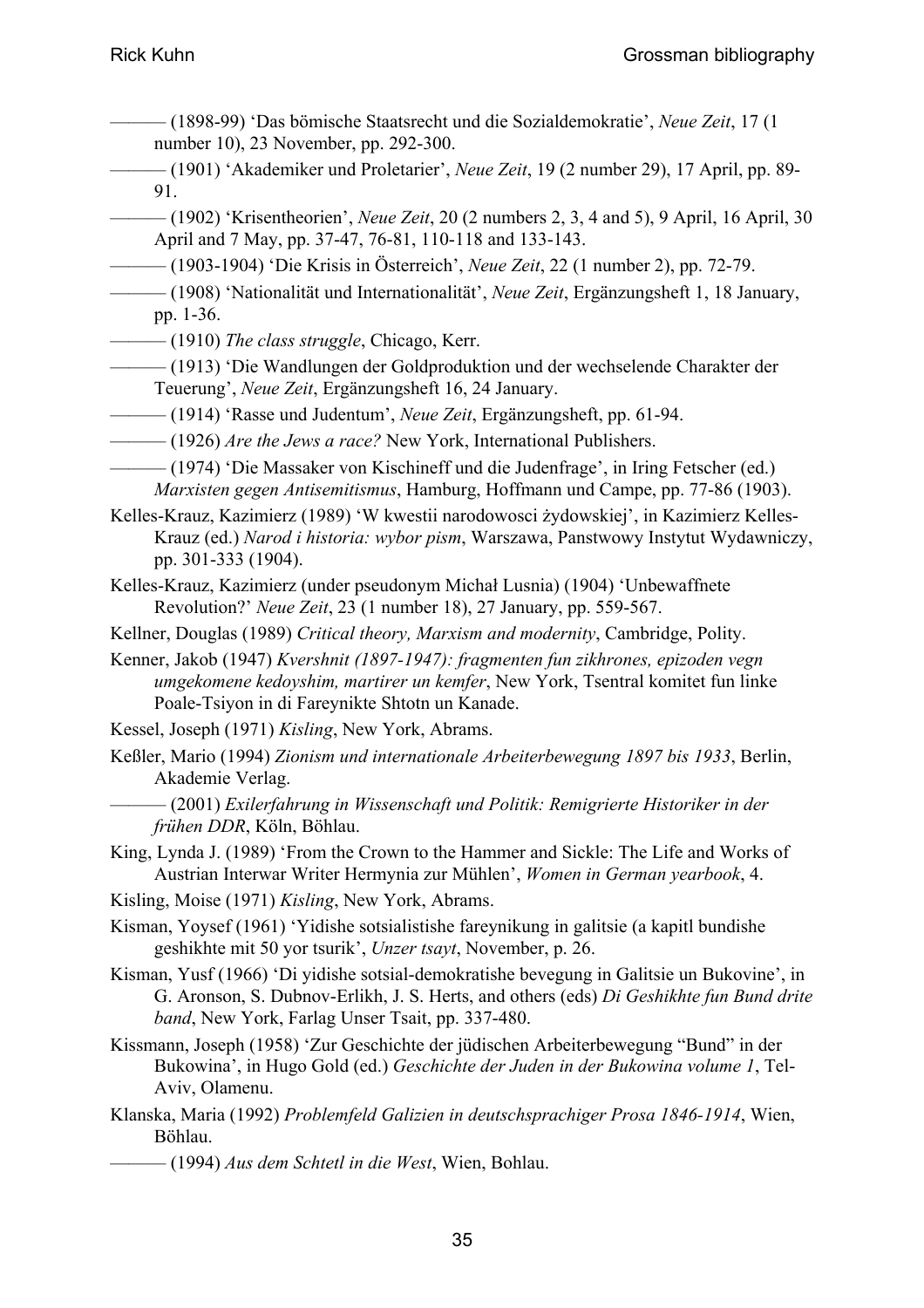- Klenner, Fritz (1956) *The Austrian trade union movement*, Brussells, International Confederation of Trade Unions.
	- ——— (1981) *Hundert Jahre osterreichische Gewerkschaftsbewegung: Entstehung und Entwicklung*, Wien, Verlag des Osterreichischen Gewerkschaftsbundes.
- Kliman, Andrew (1996) 'A value-theoretic critique of the Okishio Theorem', in Alan Freeman and G. Carchedi (eds) *Marx and non-equilibrium economics*, Cheltenham, Edward Elgar, pp. 206-224.
- Klimaszewski, Bolesław (ed.) (1983) *An outline history of Polish culture*, Warsaw, Interpress.
- Klötzer, Wolfgang (1996) *Frankfurter Biographie: Personengeschichtlisches Lexikon II M-Z*, Frankfurt am Main, Waldemar Kramer.
- Kluke, Paul (1972) *Die Stiftungsuniversitat Frankfurt am Main, 1914-1932*, Frankfurt am Main, Kramer.
- Kochański, Aleksander (1989-1991) 'Rudniański Stefan', in Polska Akademia Nauk Instytut Historii (ed.) *Polski Słownik Biograficzny volume 32*, Wrocław, Zakład Narodowy imienia Ossolińskich, pp. 607-609.
- Kołodziej, Edward (1978) *Komunistyczna Partia Robotnicz Polski w ruch zawodowym 1918- 1923*, Warszawa, Książka i Wiedza.
- Komitet organizacyjny żydowskiej Partyi socyalno-demokraticyczney w Galicyi (1905) *Czego chcemy?* Kraków.
- Komlos, John (1983) *The Habsburg monarchy as a customs union: economic development in Austria-Hungary in the nineteenth century*, Princeton, Princeton University Press.
- Kondratiev, Nikolai Dmitrievich (1989) *Problemy ekonomicheskoi dinamiki*, Moskva, Ekonomika.
- 'Konferencya towarzyszy żydowskich we Lwówie' (1903), *Przedświt*, 23 (6), June, pp. 252- 257.
- Konrad, Helmut (1976) *Nationalismus und Internationalismus: die österreichische Arbeiterbewegung vor dem Ersten Weltkrieg*, Wien, Europa Verlag.
	- ——— (ed.) (1985) *Imperialismus und Arbeiterbewegung in Deutschland und Osterreich: Protokoll des 4. Bilateralen Symposions DDR-Österreich vom 3. bis 7. Juni 1985 in Graz*, Wien, Materialien zur Arbeiterbewegung Nr 41, Europa Verlag.
	- ——— (1988) 'Österreichische Arbeiterbewegung und nationale Frage im 19. Jahrhundert', in Wolfgang Maderthaner (ed.) *Sozialdemokratie und Habsburgerstaat*, Wien, Löcker Verlag, pp. 119-130.
- Kormanowa, Zanna and Walentyna and others Najdus (1968) *Historia Polski Tom III 1850/1864-1918 Część II 1900-1914*, Warszawa, Państwowe Wydawnictwo Naukowe.
- Korsch, Karl (1925) 'Marxismus und Philosophie', *Archiv für die Geschichte des Sozialismus und der Arbeiterbewegung*, 11, pp. 52-121.
	- ——— (1966) 'Der Standpunkt der materialistischen Geschichtsauffassung', in Karl Korsch (ed.) *Marxismus und Philosophie*, Frankfurt am Main, Europäische Verlagsanstalt, pp. 137-164 (1922).
	- ——— (1970) 'Marxism and philosophy', in Karl Korsch (ed.) *Marxism and philosophy*, London, NLB, pp. 29-85 (1923).
		- ——— (1973) 'Über einige grundsätzliche Voraussetzungen für eine materialistische Diskussion der Krisentheorie', in Paul Mattick Karl Korsch and Anton Pannekoek (eds) *Zusammenbruchstheorie des Kapitalismus oder Revolutionäres Subject*, Berlin, Karin Kramer Verlag, pp. 91-99.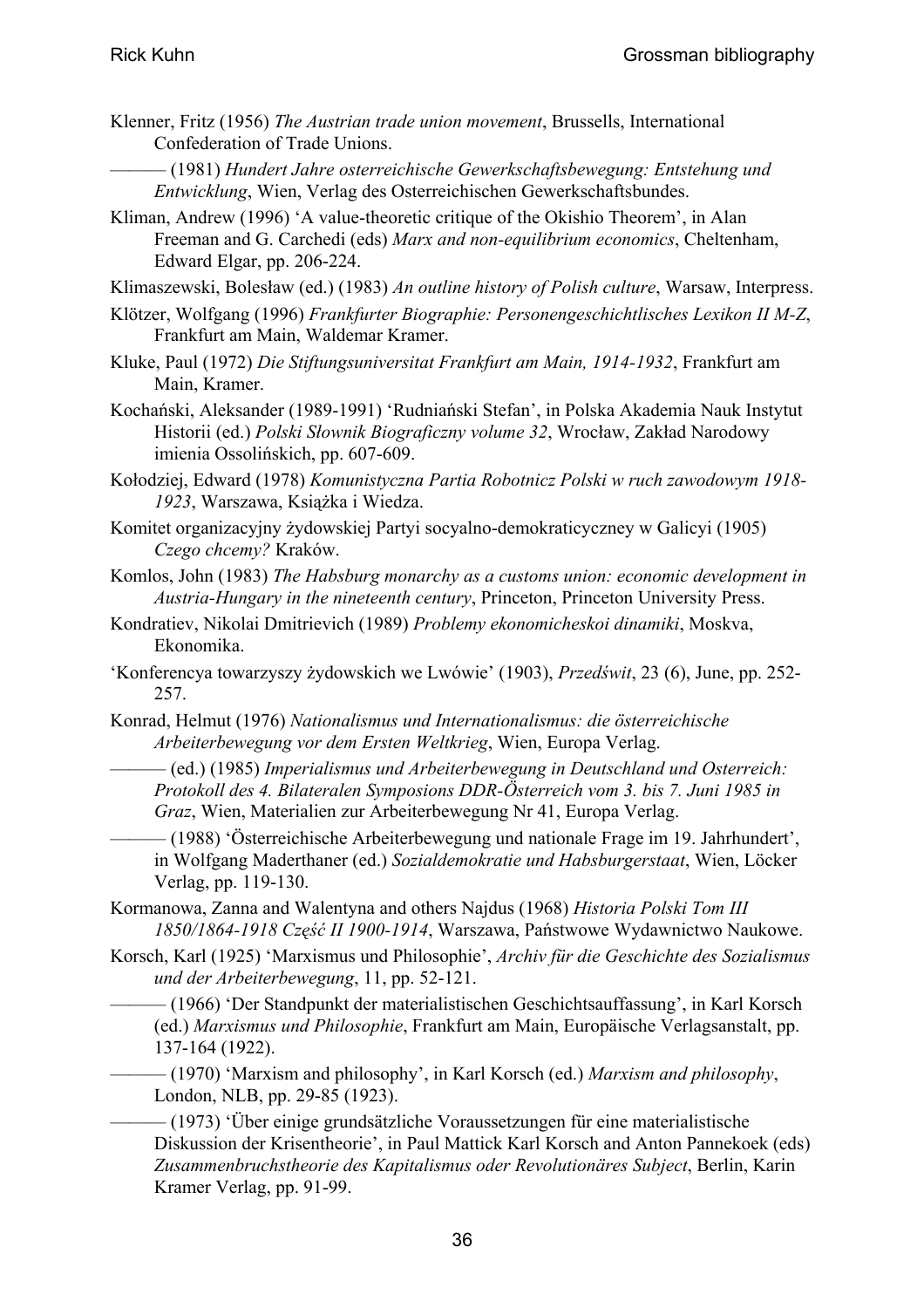- ——— (1974) 'Briefe an Paul Partos, Paul Mattick and Bert Brecht 1934-1939', in Claudio Pozzoli (ed.) *Jahrbuch Arbeiterbewegung Band 2: Marxistische Revolutionstheorien*, Frankfurt am Main, Fischer, pp. 117-249.
- ——— (1977) *Karl Korsch: revolutionary theory*, Austin, University of Texas Press.
- ——— (1977) 'Some fundamental presuppositions for a materialist discussion of crisis theory', in Karl Korsch (ed.) *Karl Korsch: revolutonary theory*, Austin, University of Texas Press, pp. 171-186 (1933).
- Korsch, Karl, Paul Mattick and Anton Pannekoek (1973) *Zusammenbruchstheorie des Kapitalismus oder revolutionäres Subjekt*, Berlin, Karin Kramer.
- Korsch), 'H.' (Karl (1938) 'The simple and the complex', *Living Marxism*, 4 (2), March, p. 50.
- Korzec, Pawel (1980) *Juifs en Pologne: la question juive pendent l'entre-deux-guerres*, Paris, Presses de la Fondation Nationale Sciences Politiques.
- Kowalik, Tadeusz (1960) 'Henryk Grossman: polsko-niemiecki teoretyk ekonomii marksistowskiej', *Zycie gospodarcze*, 16, 17 April, p. 2.
	- ——— (1964) 'R. Luxemburg's theory of accumulation and imperialism', in *Problems of economic dynamics and planning: essays in honour of Michał Kalecki*, Warszawa, Państwowe Wydawnictwo Naukowe, pp. 203-219.
- ——— (1992) *Historii ekonomii w Polsce 1864-1950*, Wrocław, Zakład Narodowy imienia Ossolińskich.
	- ——— (1994) 'Introduction', in Oskar Lange (ed.) *Economic theory and market socialism*, Aldershot, Edward Elgar, pp. ix-xxv.
- (1995) interview, Warsaw, 12 July, held by Rick Kuhn.
- Koyre, Alexandre (1923) *Descartes und die Scholastik*, Bonn, Coken.
- ——— (1944) *Entretiens sur Descartes*, New York, Brentano's.
- Kraus (1930) 'Die marxistische Zusammenbruchstheorie', *Die Internationale*, 13 (1/2, 3 and 13 4), pp. 53-59, 89-96 and 122-125.
- Krause, Gunter (1998) *Wirtschaftstheorie in der DDR*, Marburg, Metropolis-Verlag.
- Krause, Werner and Günther Rudolph (1980) *Grundlinien des ökonomischen Denkens in Deutschland 1949 bis 1945*, Berlin, Akademie Verlag.
- Kuhn, Rick (1993) 'The limits of social democratic economic policy in Australia', *Capital and class*, 51, Autumn, pp. 17-52.
	- ——— (1997) 'Grossmann on class struggle, beyond exegesis: a response to Lapides', *Science & society*, 61 (2), Summer, pp. 236-243.
- ——— (1998) 'Organizing Yiddish-speaking workers in pre-World War I Galicia: the Jewish Social Democratic Party', in Leonard Greenspoon (ed.) *Yiddish language & culture: then & now*, Omaha, Creighton University Press, pp. 37-63.
- ——— (1999) 'Capitalist breakdown controversy', in Phillip O'Hara (ed.) *The encyclopedia of political economy*, London and New York, Routledge, pp. 69-72.
- ——— (2000) 'Capital development', *Socialist review*, 245, October, pp. 22-23.
	- ——— (2000) 'Henryk Grossman, a Marxist activist and theorist: on the 50th Anniversary of his Death', in Paul Zarembka and Susanne Soederberg (eds) *Value, capitalist dynamics, and money: Research in political economy 18*, New York, Elsevir Science, pp. 111-170.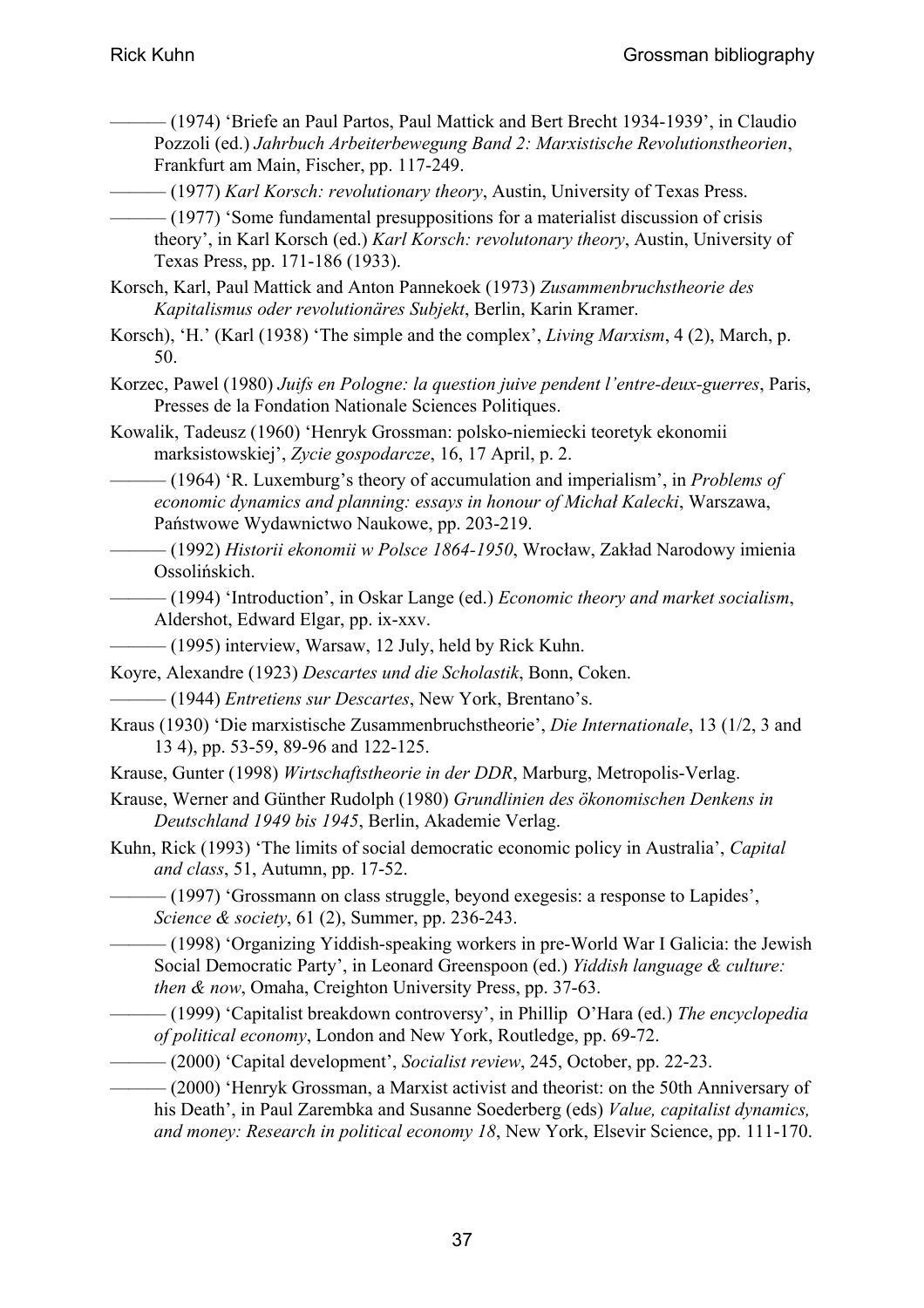- ——— (2000) 'Preface to Henryk Grossman "The theory of economic crisis"', in Paul Zarembka and Susanne Soederberg (eds) *Value, capitalist dynamics, and money: Research in Political Economy 18*, New York, Elsevir Science, pp. 172-174.
- ——— (2001) 'The Jewish Social Democratic Party of Galicia and the Bund', in Jack Jacobs (ed.) *Jewish politics in Eastern Europe: the Bund at 100*, Basingstoke, Palgrave, pp. 133-154.
	- ——— (2002) 'Anzelm Mosler and the "Galician Bund": revolutionary class politics and organisational structures', *Melbourne chronicle*, 69, pp. 27-30.
	- ——— (2004) 'Economic crisis and socialist revolution: Henryk Grossman's *Law of accumulation*, its first critics and his responses', in Paul Zarembka (ed.) *Neoliberalism in crisis, accumulation, and Rosa Luxemburg's legacy: Research in political economy 21*, Amsterdam, Elsevir, pp. 181-221.
- ——— (2005) 'Henryk Grossman and the recovery of Marxism', *Historical materialism*, 13 (3).
	- $-$  (2006) 'Introduction to Henryk Grossman's critique of Franz Borkenau and Max Weber', *Journal of classical sociology*, 6 (2).
- ——— (Summer 1995) 'Capitalism's collapse: Henryk Grossmann's Marxism', *Science & society*, 59 (2), pp. 174-193.
- Kuhn, Rick and Tom O'Lincoln (1989) 'Profitability and economic crisis', *Journal of Australian political economy*, 25, pp. 44-69.
- Kulczykowski, Mariusz (1995) *Żydzi-studenci Uniwersytetu Jagiellonskiego w dobie autonomicznej Galicji 1867-1918*, Kraków, Instytut Historii Uniwersytetu Jagiellonskiego.
- Kulemann, Peter (1979) *Am Beispiel des Austromarximus: Sozialdemokratische Arbeiterbewegung in Österreich von Hainfeld bis zur Dollfuss-Diktatur*, Hamburg, Junius.
- 'Kurz, Oskar' (1980), in Werner Röder and Herbert Strauss (eds) *Biographisches Handbuch der deutschsprachigen Emigration nach 1933: Politik, Wirtschaft, Öffentliches Leben*, München, K. G. Saur, p. 40.
- Kutalek, Norbert and Hans Fellinger (1969) *Zur Wiener Volksbildung*, Wien/Munich, Jugend & Volk.
- L. D. (1936) 'Kapitalismus und mechanistische Naturwissenschaft', *Kampf*, 6, June, pp. 253- 258.
- Landau, Helene (1906) *Die Entwicklung des Warenhandels in Österreich: Ein Beitrag zur Wirtschaftspolitik des Absolutismus*, Wien, Braumüller.
- Landau, Saul Raphael (1937) *Sturm und Drang in Zionismus: Ruckblicke eines Zionisten*, Wien, Neue National-Zeitung.
- Landau, Zbigniew and Jerzy Tomaszewski (1986) *Wirtschaftsgeschichte Polens im 19. und 20. Jahrhundert*, Berlin, Akademie Verlag.
- Lange-Enzmann, Birgit (1994) *Franz Borkenau als politischer Denker*, Berlin, Duncker & Humblot.
- Lange, Karl-Heinz (2002) 'Versuch einer Erinnerung an Henryk Grossmann', letter, Leipzig, October, held by Rick Kuhn.
- Lapides, Kenneth (1992) 'Henryk Grossmann and the debate on the theoretical status of Marx's Capital', *Science & society*, 56 (2), Summer, pp. 133-162.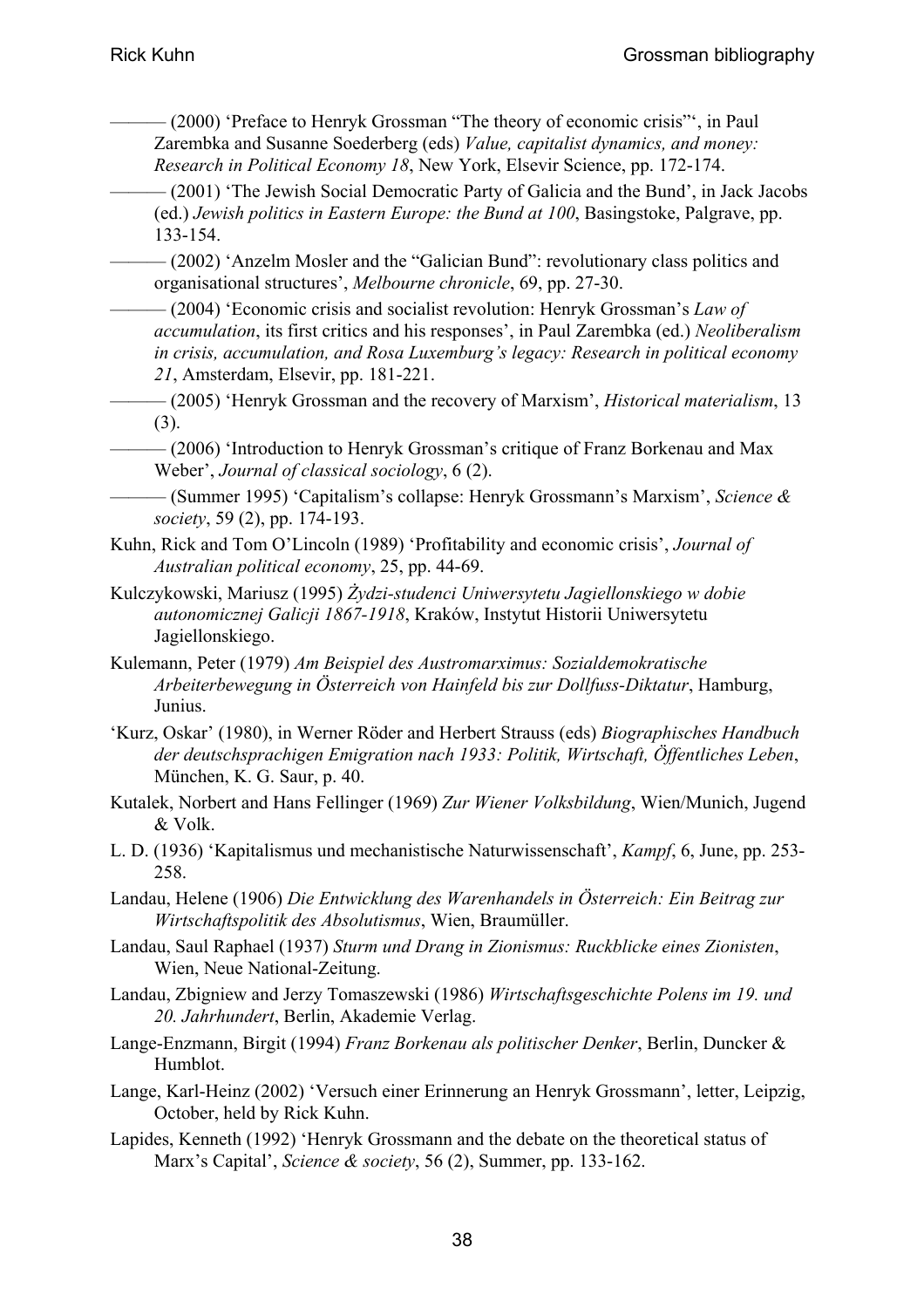- ——— (1994) 'Henryk Grossmann on Marx's wage theory and the "increasing misery" controversy', *History of political economy*, 26 (2), Summer, pp. 239-46.
- ——— (1997) 'Grossmann's model of capitalist breakdown: a false view of Marx's wage theory', *Science & society*, 61 (2), Summer, pp. 229-235.
- ——— (1998) *Marx's wage theory in historical perspective*, New York, Praeger.
- Ławnik, Jozef (1978) 'Represje policyjne wobec ruchu komunistycznego w Polsce 1918- 1939', *Z pola walki*, 83 (3), pp. 25-56.
- Le Pen, Claude (1978) *Henryk Grossmann et ses theories economiques*, Paris, Memoire DEA: Epistemologie et histoire de la pensee economique.
- Lebowitz, Michael A. (1976) 'Marx's falling rate of profit: a dialectical view', *Canadian journal of economics*, 9 (2), May, pp. 232-254.
- ——— (1993) 'The "Book on wage-labor" and Marxist scholarship', *Science & society*, 57 (1), Spring, pp. 66-73.
- Lefèvre, Wolfgang (1978) *Naturtheorie und Produktionsweise: Probleme einer materialistischen Wissenschaftsschreibung. Eine Studie zur Genese der neuzeitlichen Naturwissenschaft*, Darmstadt, Neuwied.
- *Lehrmanns Allgemeiner Wohnungs-Anzeiger nebst Handels- und Gewerbe-Adreßbuch für die k. k. Reichshaupt- und Residenzstadt Wien (volume name varies from 1919)* (1908- 1925), Wien, Alfred Hölder.
- Leichter, Otto (1970) *Otto Bauer: Tragödie oder Triumph*, Wien, Europa Verlag.
- Leipzig, Universität (1948/49 to 1950/51) *Personal- und Vorlesungs-verzeichnis*, Leipzig.
- Leitsch, Walter and Stanislaw Trakowski (eds) (1993) *Polen im alten Österreich: Kultur und Politik*, Wien, Böhlau.
- *Leksikon fun der nayer yidisher literatur* (1958), New York, Congress for Jewish Culture.
- Lenin, Vladimir Ilych (1964) 'Does the Jewish proletariat need an independent political party?' in Vladimir Ilych Lenin *Collected works volume 6*, Moscow, Progress Publishers, fourth English edition, pp. 328-333 (1903).
	- ——— (1964) 'The national question in our programme', in Vladimir Ilych Lenin *Collected works volume 6*, Moscow, Progress Publishers, fourth English edition, pp. 454-463 (1903).
- ——— (1964) 'Speech on the Party Programme', in Vladimir Ilych Lenin *Collected works volume 6*, Moscow, Progress Publishers, fourth English edition, pp. 487-489 (1903).
- ——— (1966) 'Leftwing communism—an infantile disorder', in Vladimir Ilych Lenin *Collected works volume 31*, Moscow, Progress Publishers, fourth English edition, pp. 17-118 (1920).
- ——— (1972) 'Critical remarks on the national question', in Vladimir Ilych Lenin *Collected works volume 20*, Moscow, Progress Publishers, fourth English edition, pp. 17-51 (1913).
	- ——— (1974) '"Cultural-national" autonomy', in Vladimir Ilych Lenin *Lenin on the Jewish question*, New York, International Publishers, pp. 88-91 (1913).
- ——— (1974) *Lenin on the Jewish question*, New York, International Publishers.
- ——— (1974) 'The position of the Bund in the Party', in Vladimir Ilych Lenin *Lenin on the Jewish question*, New York, International Publishers, fourth English edition, pp. 41-51 (1903).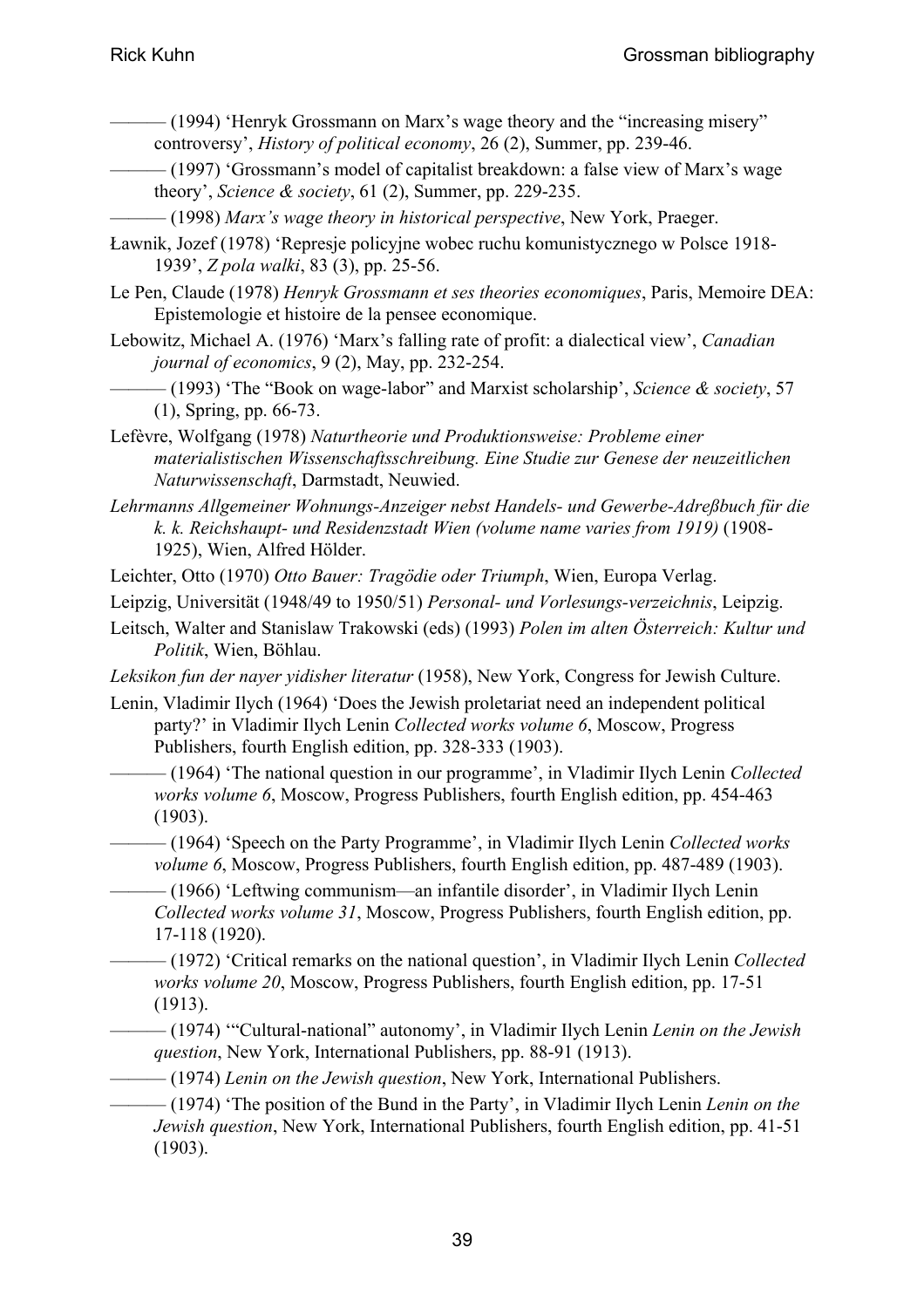- ——— (1974) 'Theses on the national question', in Vladimir Ilych Lenin *Lenin on the Jewish question*, New York, International Publishers, pp. 75-82 (1925, written 1913).
- ——— (1977) 'A characterization of economic romanticism', in Vladimir Ilych Lenin *Collected works volume 2*, Moscow, Progress Publishers, fourth English edition, pp. 129-265 (1897).
- $-$  (1977) The revolutionary-democratic dictatorship of the proletariat and the peasantry', in Vladimir Ilych Lenin *Collected works volume 8*, Moscow, Progress Publishers, fourth English edition, pp. 293-303 (1905).
- $(1977)$  'Separatists in Russia and separatists in Austria', in Vladimir Ilych Lenin *Collected works volume 19*, Moscow, Progress Publishers, fourth English edition, pp. 87-88 (1913).
- -(1977) 'Two tactics of social-democracy in the democratic revolution', in Vladimir Ilych Lenin *Collected works volume 9*, Moscow, Progress Publishers, fourth English edition, pp. 15-140 (1906).
- ——— (1980) 'The collapse of the Second International', in Vladimir Ilych Lenin *Collected works volume 21*, Moscow, Progress Publishers, fourth English edition, pp. 205-259 (1915).
- (1980) 'Karl Marx: a brief biographical sketch with an exposition of Marxism', in Vladimir Ilych Lenin *Collected works volume 21*, Moscow, Progress Publishers, fourth English edition, pp. 43-91 (1918, written 1914).
	- $(1980)$  'On the significance of militant materialism', in Vladimir Ilych Lenin *Collected Works volume 33*, Moscow, Progress Publishers, fourth English edition, pp. 227-236 (1922).
- ——— (1980) 'Vladimir Ilych State and revolution', in Vladimir Ilych Lenin *Collected works volume 25*, Moscow, Progress Publishers, fourth English edition, pp. 385-497 (1918).
	- ——— (1981) 'Conspectus of Hegel's book The science of logic', in Vladimir Ilych Lenin *Collected works volume 38*, Moscow, Progress Publishers fourth English, fourth English edition, pp. 85-237 (1929, written 1914).
		- $(1982)$  'Report on the international situation and the fundamental tasks of the Communist International', in Vladimir Ilych Lenin *Collected works volume 31*, Moscow, Progress Publishers, fourth English edition, pp. 215-234 (1920).
		- ——— (1986) 'What is to be done?' in Vladimir Ilych Lenin *Collected works volume 5*, Moscow, Progress Publishers, fourth English edition, pp. 347-529 (1902).

Leon, Abram (1970) *The Jewish question: a Marxist interpretation*, New York, Pathfinder.

- Leon, Trotsky (1970) *My life: an attempt at an autobiography*, New York, Pathfinder, (1929).
- Leonhard, Rudolf (1917) 'Polnische Perspektiven', *Schmollers Jahrbuch für Gesetzgebung, Verwaltung und Volkswirtschaft im Deutschen Reiche*, 41 (1), pp. 415-444.
- Lerner, Warren (1970) *Karl Radek: the last internationalist*, Stanford, Stanford University Press.
- Leser, Norbert (1968) *Zwischen Reformismus und Bolschevismus: Der Austromarxismus als Theorie und Praxis*, Wien, Europa Verlag.
- Leser, Sigmund (1895-1896) 'Die Bauernbeweung in Galizien', *Neue Zeit*, 14 (1 number 9), pp. 270-275.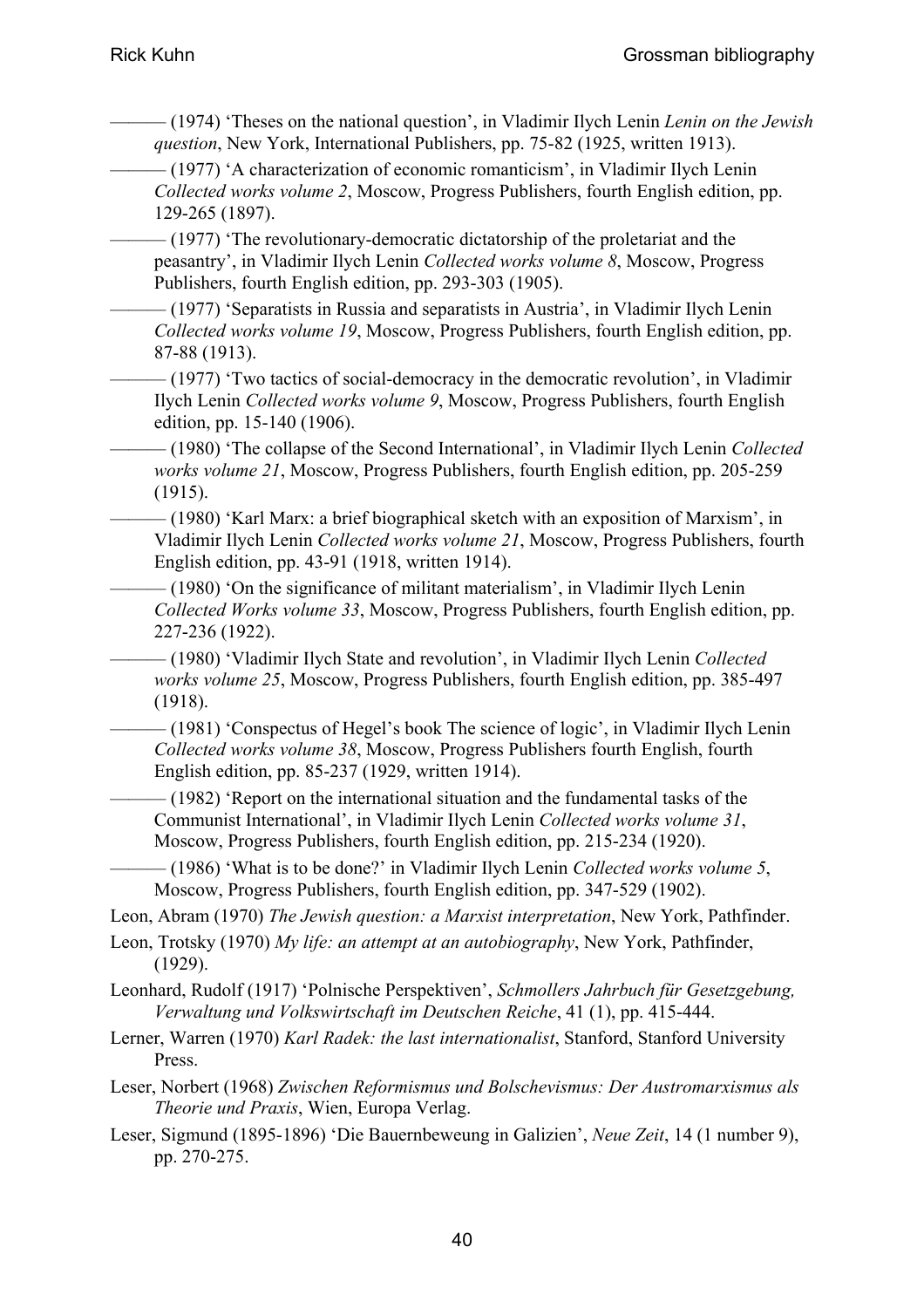- Lestchinsky, Jacob (1946) 'The Jews in the cities of the Republic of Poland', *YIVO Annual of Jewish social science*, 1, p. 157–177.
- Leuschen-Seppel, Rosemarie (1978) *Sozialdemokratie und Antisemitismus im Kaiserreich: Die Auseinandersetzung der Partei mit den konservativen und völkischen Strömungen des Antisemitismus 1871-1914*, Bonn, Verlag Neue Gesellschaft.
- Levin, Nora (1978) *Jewish socialist movements, 1871-1917: while the Messiah tarried*, London, Routledge & Kegan Paul.
- Liebling, Herman I. (1980) *U. S. corporate profitability and capital formation: are rates of return sufficient*, New York, Pergamon Press.
- Lipszyc, Marya Amelie (1901) *Wirtschaftliche Studien über Galizien*, Zürich, Hans Fischer.
- Livshits, Boris ('BL') (1929) review of Henryk Grossmann *Das Akkumulations- und Zusammenbruchsgetz des kapitalistischen Systems (zugleich eine Krisentheorie)*, Leipzig, Hirschfeld Verlag, 1929, *Vestnik Kommunisticheskaia akademiia*, 35-36, pp. 351-366.
- Łopuszański, Bolesław (1977) 'Mosler Anzelm', in Polska Akademia Nauk Instytut Historii (ed.) *Polski Sownik Biograficzny volume 22*, Wrocław, Zakład Narodowy imienia Ossolińskich, pp. 55-56.
- Loth, Roman (1965) '"Kultura Robotnicza" "Nowa Kultura" 1922-1924: Szkice zdziejow prasy kulturalno-oswiatowej KPRP', *Przeglad Humanistyczny*, 1, pp. 93-115.
- Loubshteyn, Yehushe (1956) 'Dr. Leyb Landau', in Jakob S. Herts (ed.) *Doyres Bundisten ershter band*, New York, Farlag Unser Tsait, pp. 92-96.
- Low, Alfred (1958) *Lenin on the question of nationality*, New York, Bookman Associates.
- Löw, Raimund (1984) *Der Zerfall der "Kleinen Internationale": Nationalitätenkronflikte in der Arbeiterbewegung des alten Österreich (1889-1914)*, Wien, Europa Verlag.
	- (1986) 'Theorie und Praxis des Austromarxismus', in Raimund Löw, Siegfried Mattl and Alfred Pfabigan (eds) *Der Austromarxismus eine Autopsie: Drei Studien*, Frankfurt am Main, isp-Verlag, pp. 9-77.
	- -(1986) 'Der Zerfall der "Kleinen Internationale"', in Wolfgang Maderthaner (ed.) *Arbeiterbewegung in Österreich und Ungarn bis 1914*, Wien, Materialien zur Geschichte der Arbeiterbewung 45, pp. 160-270.
- Löwenthal, Leo (1933) 'Zugtier und Sklaverei: Zum Buch Lefebvre des Noettes *L'attelage. Le cheval de selle à travers les âges*', *Zeitschrift für Sozialforschung*, 2 (2), pp. 198- 212.
- ——— (1980) *Mitmachen wollte ich nie: Ein autobiographisches Gespräch mit Helumt Dubiel*, Frankfurt am Main, Suhrkamp.
	- ——— (1987) *An unmastered past: the autobiographical reflections of Leo Lowenthal*, Berkeley, University of California Press.
- Lowenthal, Richard (1981) 'Editor's introduction', in Franz Borkenau (ed.) *End and beginning: on generations of cultures and the origins of the west*, New York, Columbia University Press, p. 4.
- Lowy, Michael and Claudia Weill (1974) *Les marxistes et la question nationale*, Paris, Maspéro.
- Lozynskyj, Mychajlo (1906) 'Die jüdische Frage in Galizien und die österreichische Sozialdemokratie', *Ukrainische Rundschau*, 4 (5 and 6), May and June, pp. 163-174 and 208-214.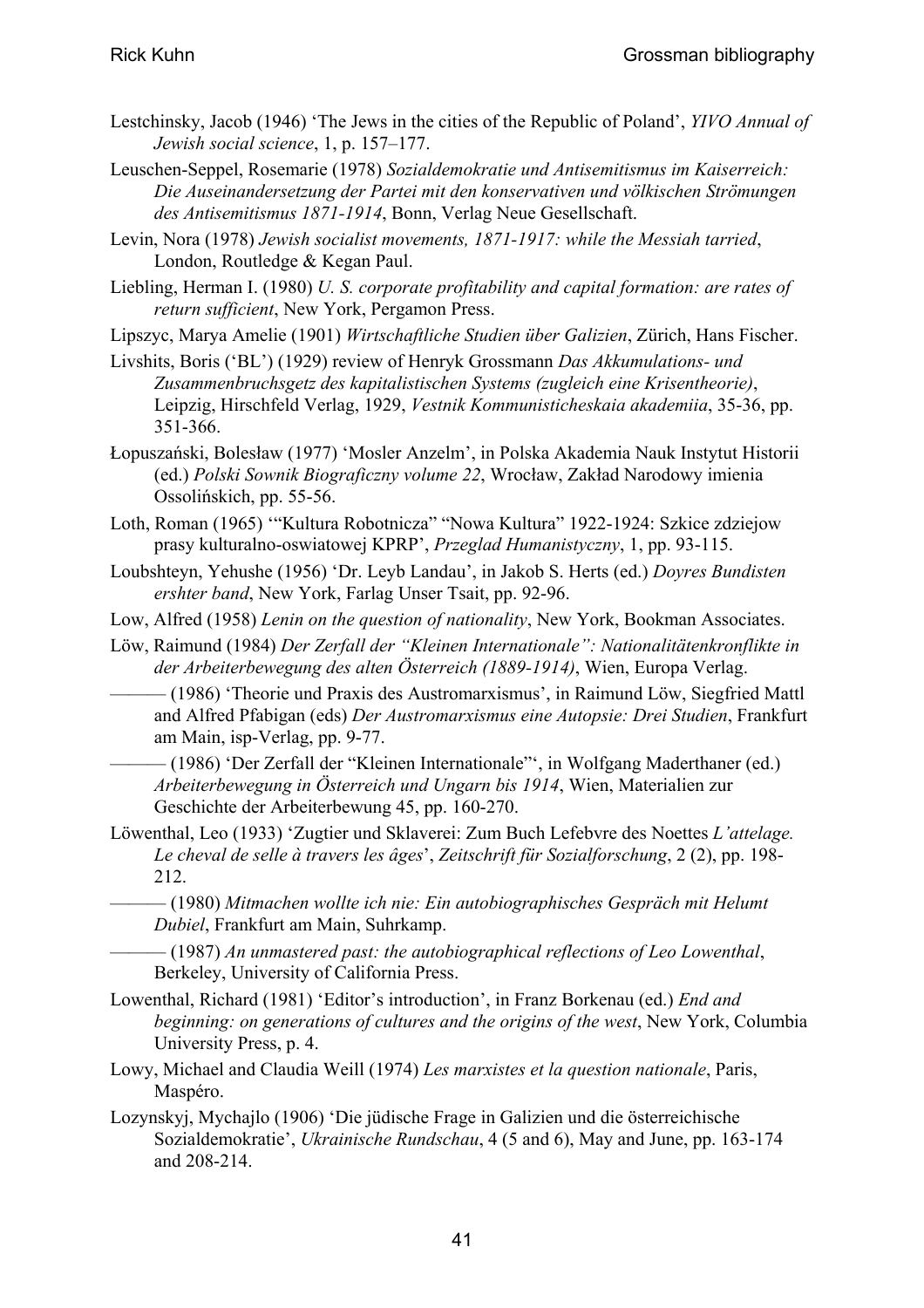- Ludmerer, Kenneth (1972) *Genetics and American society: a historical appraisal*, Baltimore, Johns Hopkins University Press.
- Lüdtke, G. (ed.) (1931) *Kürschners Deutscher Gelehrten-Kalender 1931*, Berlin, Walter de Brunter & Co.
- Ludwig, E. (1927) 'Theorie des Imperialismus oder Bevölkerungstheorie', *Die Internationale*, 10 (2/3), 1 February, pp. 73-79.
- Lukács, Georg (1970 (1924)) *Lenin*, London, NLB.

——— (1971) *History and class consciousness*, London, Merlin, (1923).

- Lukas, J. S. (1973) *Austro-Hungarian infantry 1914-1918*, London, Almark Publishing.
- Luxemburg, Rosa (1896) 'Neue Strömungen in der polnischen sozialistischen Bewegung in Deutschland und Österreich', *Neue Zeit*, 14 (2 numbers 32 and 33), 29 April and 6 May, pp. 176-181 and 206-216.
- ——— (1896) 'Der Sozialpatriotismus in Polen', *Neue Zeit*, 14 (2 number 41), 1 July, pp. 459-270.
- ——— (1963) *The accumulation of capital*, London, Routledge, (1913).
- (1972) 'The accumulation of capital an anti-critique: The accumulation of capital or what the epigones have made of Marx's theory', in Rosa Luxemburg and Nikolai Ivanovich *Imperialism and the accumulation of capital*, London, Allen Lane, pp. 153- 270 (1921).
- ——— (1974) 'Die industrielle Entwicklung Polens', in Rosa Luxemburg *Gesammelte Werke, Band 1 1893 bis 1905 Erster Halbband*, Berlin, Dietz, (1898).
- ——— (1974) 'Nach dem Pogrom', in Iring Fetscher (ed.) *Marxisten gegen Antisemitismus*, Hamburg, Hoffmann und Campe, pp. 127-135 (1910).
	- ——— (1974) 'Rückzug auf der ganzen Linie', in Iring Fetscher (ed.) *Marxisten gegen Antisemitismus*, Hamburg, Hoffmann und Campe, pp. 135-140 (1910).
	- ——— (1974) 'Rückzug auf der ganzen Linie', in Iring Fetscher (ed.) *Marxisten gegen Antisemitismus*, Hamburg, Hoffmann und Campe, pp. 141-150 (1910).
		- ——— (1975) 'The mass strike, party, and trade unions', in Rosa Luxemburg *Rosa Luxemburg speaks*, New York, Pathfinder, pp. 155-218 (1906).
	- $-$  (1976) 'Foreward to the anthology The Polish question and the socialist movement', in Rosa Luxemburg *The national question: selected writings by Rosa Luxemburg*, New York, Monthly Review Press, pp. 60-100 (1905).
		- ——— (1976) *The national question: selected writings by Rosa Luxemburg*, New York, Monthly Review Press.
		- ——— (1989) *Reform or revolution*, London, Bookmarks.

Lyon, James K. (1980) *Bertolt Brecht in America*, Princeton, Princeton University Press.

- M., M. (1971) 'Bund', in C. Roth and G. Wigoder (eds) *Encyclopaedia Judaica volume 4*, Jerusalem, Keter, pp. 1498-1508.
- $-$  (1971) 'Jewish Social Democratic Party', in C. Roth and G. Wigoder (eds) *Encyclopaedia Judaica volume 10*, Jerusalem, Keter, p. 90.
- Maderthaner, Wolfgang (ed.) (1986) *Arbeiterbewegung in Österreich und Ungarn bis 1914*, Wien, Materialien zur Geschichte der Arbeiterbewung 45.

——— (ed.) (1988) *Sozialdemokratie und Habsburgerstaat*, Wien, Loecker.

Magocsi, Paul Robert (1983) *Galicia: a historical survey and bibliographic guide*, Toronto, University of Toronto Press.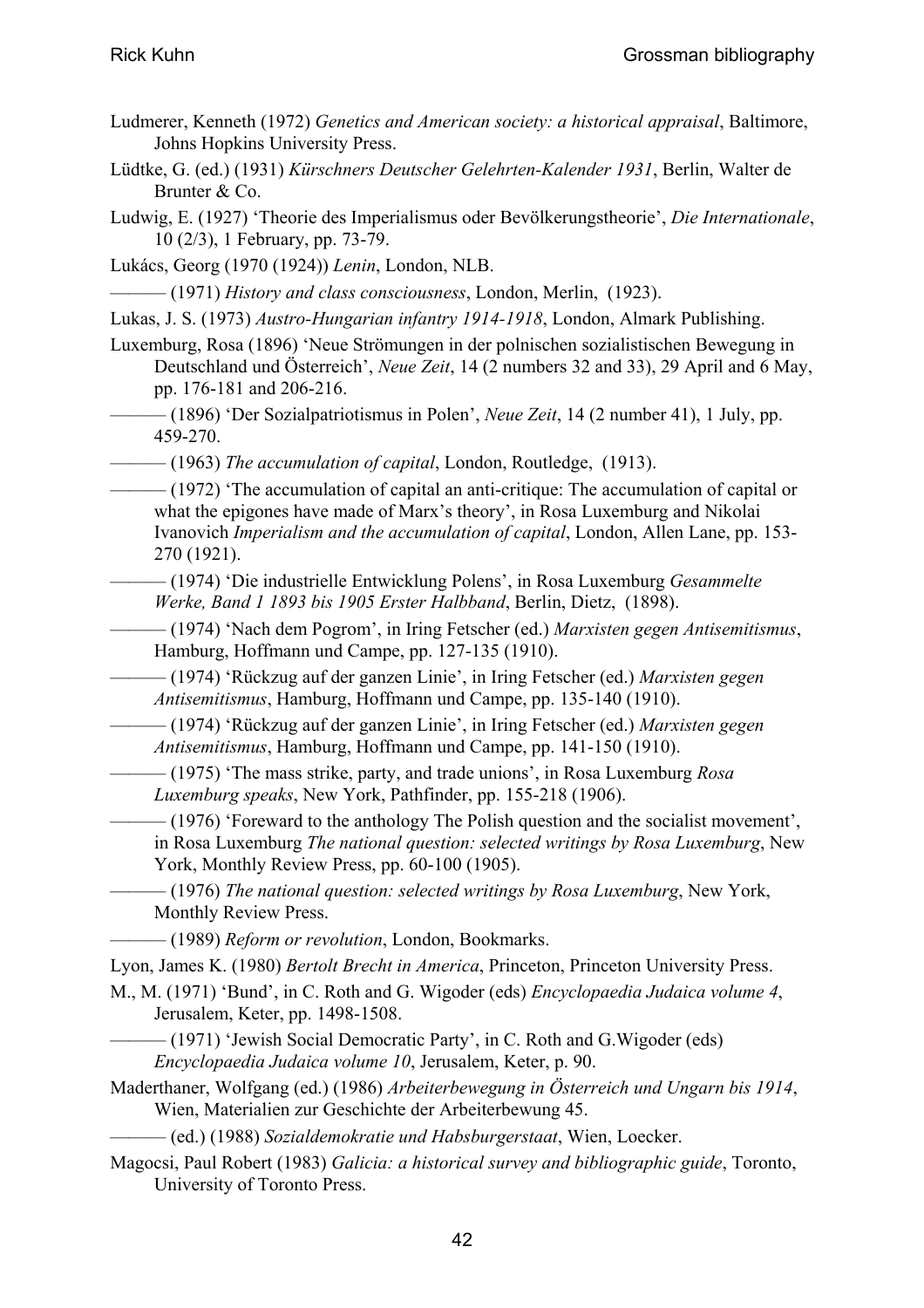- Mahler, Raphael (1944) 'Jews in the liberal professions in Poland 1920-39', *Jewish social studies*, 6 (4), pp. 292-343.
- (1952) 'The economic background of Jewish emigration from Galicia to the United States', *YIVO annual of Jewish social science*, 8, pp. 255-267.
- Maitron, Jean (1984) 'Auguste Cornu', in Jean Maitron and Claude Pennetier (eds) *Dictionaire biographique du mouvement ouvrier Français Tome 23, Cler à Cy: Quatrième parti 1914-1939: De la première à la seconde guerre mondaile*, Paris, Editions Ouvrières, pp. 193-194.
- Maitron, Jean and Georges Haupt (eds) (1971) *Dictionnaire biographique du mouvement ouvrier international: Austriche*, Paris, Editions ouvrieres.
- Mandel, Ernest (1968) *Marxist economic theory volume*, London, Merlin.
- ——— (1978) *Late capitalism*, London, Verso.
- Marcus, Joseph (1983) *Social and political history of the Jews in Poland, 1919-1939*, Berlin, Mouton.
- Marcuse, Herbert (1941) *Reason and revolution: Hegel and the rise of social theory*, Oxford, Oxford University Press.
- Marcuse, Herbert and others (1978) *Gesprache mit Herbert Marcuse/Gesprachsteilnehme*, Frankfurt am Main, Suhrkamp Verlag.
- Maria, Sporrer (1985) 'Aspekte zur Frauenwahlrechtsbewegung bis 1918 in der Österreichischen Sozialdemokratie', in Helmut Konrad (ed.) *Imperialismus und Arbeiterbewegung in Deutschland und Osterreich: Protokoll des 4. Bilateralen Symposions DDR-Österreich vom 3. bis 7. Juni 1985 in Graz*, Wien, Materialien zur Arbeiterbewegung Nr 41, Europa Verlag, pp. 103-113.
- Mark, Rudolf A. (1994) *Galizien unter österreichischer Herrschaft: Verwaltung, Kirche, Bevölkerung*, Marburg, Herder-Institut.
- Marramao, Giacomo (1975) 'Political economy and critical theory', *Telos*, 24, Summer, pp. 56-80.
- ——— (1975-1976) 'Theory of the crisis and the problem of constitution', *Telos*, 26, Winter, pp. 143-164.
- Martov, Julius (1973) *Geschichte der russischen Sozialdemokratie*, Erlangen, Politladen, (1926).
- Marx, Karl (1973) *Grundrisse: foundations of the critique of political economy (rough draft)*, Harmondsworth, Penguin, (1939-1941, written 1857-1861).
	- ——— (1974) 'The Civil War in France', in Karl Marx (ed.) *The First International and after: political writings volume 3*, Penguin, Harmonsworth, (1871).
- ——— (1974) *The First International and after: political writings volume 3*, Harmonsworth, Penguin.
	- ——— (1975) *Theories of surplus value volume 3*, Moscow, Progress Publishers, (1905 written 1863).
- ——— (1976) *Capital volume 1*, Harmondsworth, Penguin, (1867).
- ——— (1977) *A contribution to the critique of political economy*, Moscow, Progress Publishers, (1859).
- ——— (1978) *Capital volume 2*, Harmondsworth, Penguin, (1884).
- ——— (1981) *Capital volume 3*, Harmonsworth, Penguin, (1894).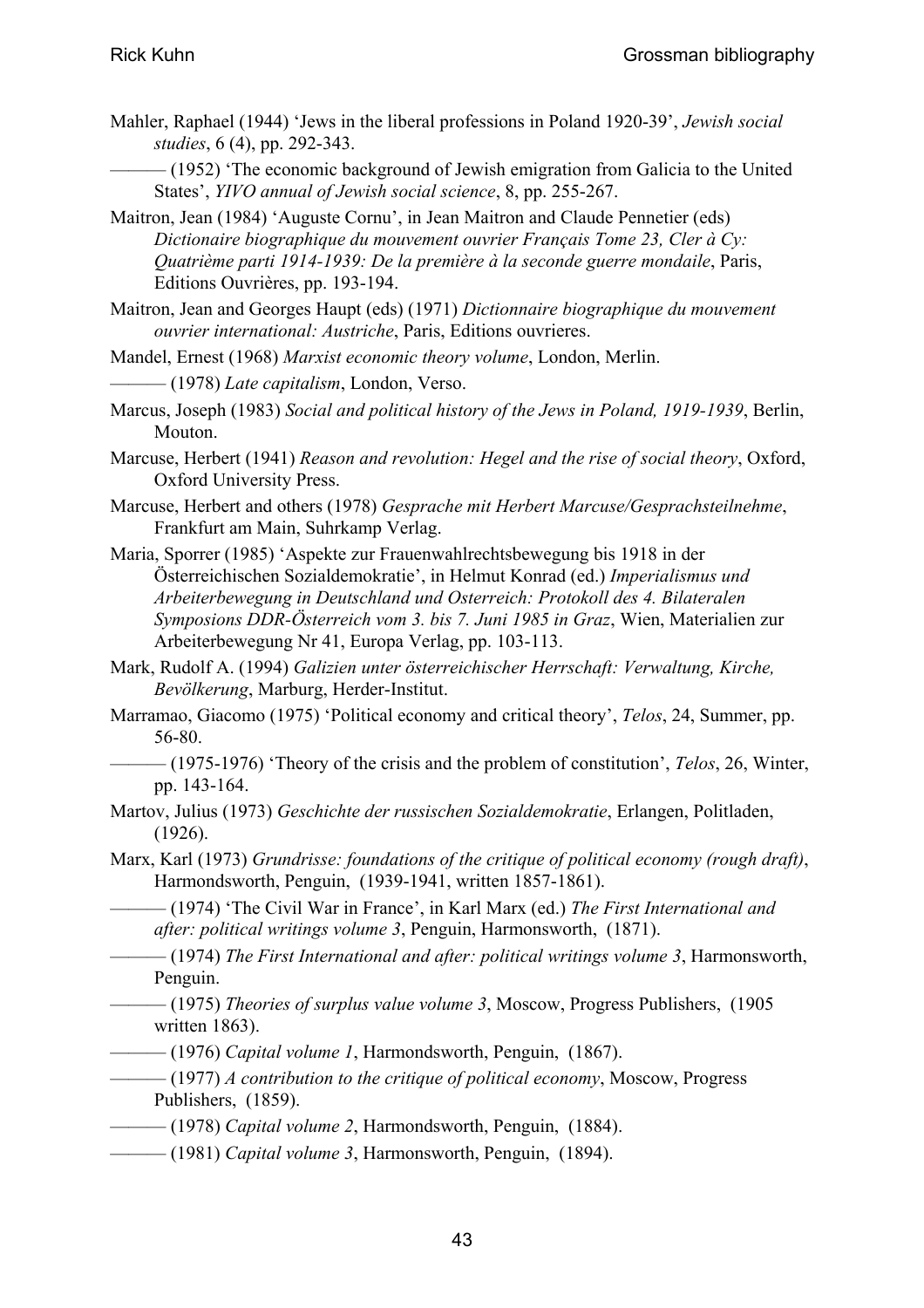- Marx, Karl and Frederick Engels (1971) *Manifesto of the communist party*, Moscow, Progress Publishers, (1848).
- Marx, Karl and Friedrich Engels (1981) *Karl Marx Friedrich Engels Exzerpte und Notizen 1843 bis Januar 1845: Gesamtausgabe Part 4, Volume 2*, Berlin, Dietz.
- Massing, Hede (1951) *This deception*, New York, Duell, Sloan and Pearce.
- Massing, Paul (1930) *Die Agrarverhältnisse Frankreichs im 19. Jahrhundert und das Agrarprogramm der französischen sozialistischen Parteien*, Berlin, Ebering.
- Matis, Herbert (1972) *Österreichs Wirtschaft 1848-1913: konjunkturelle Dynamik und gesellschaftlicher Wandel im Zeitalter Franz Josephs I*, Berlin, Duncker & Humblot.
- Mattick, Ilse (1993) telephone interview, Boston/Vermont, 24 November, held by Rick Kuhn.
- Mattick, Paul (1931) review of Henryk Grossmann 'Änderung der ursprunglichen Aufbauplans', 1929, *Chicagoer Arbeiter-Zeitung*, 1, December, p. 3.
- ——— (1932) review of Henryk Grossmann 'Die Goldproduktion im Reproduktionsschema von Marx und Rosa Luxemburg', 1932, *Der Freidenker*, 62, 12 June, p. 5.
- ——— (1932) 'Des Deutsches Knaben Krisentheorie', *Der Freidenker*, 62 (20 and 21), 15 May and 22 May.
- ——— (1934) 'The permanent crisis: Henryk Grossmann's interpretation of Marx' theory of capitalist accumulation', *International council correspondence*, 1 (2), November, pp. 1- 20.
- ——— (1959) 'Value theory and capital accumulation', *Science & society*, 23 (1), pp. 27-51.
	- ——— (1973) 'Marxismus und die Unzulänglichkeiten der Arbeiterbewegung: Über den Zusammenhang von kapitalischer Entwicklung und sozialer Revolution', in Claudio Pozzoli (ed.) *Uber Karl Korsch Arbeiterbewegung, Theorie und Geschichte. Jahrbuch Arbeiterbewegung Band 1*, Frankfurt am Main, Fischer, pp. 189-216.
	- ——— (1973) 'Zur Marx'schen Akkumulations- und Zusammenbruchstheorie', in Karl Korsch, Paul Mattick and Anton Pannekoek (eds) *Zusammenbruchstheorie des Kapitalismus oder Revolutionäres Subject*, Berlin, Karin Kramer Verlag, pp. 47-70.
	- ——— (1974) *Marx and Keynes*, Merlin, London.
- Mattick, Paul. (1973) 'Die Todeskrise des Kapitalismus', in Karl Korsch, Paul Mattick and Anton Pannekoek (eds) *Zusammenbruchstheorie des Kapitalismus oder Revolutionäres Subject*, Berlin, Karin Kramer Verlag, pp. 100-112.
- Mattl, Siegfried and Marcel van der Linden (1994) 'Austromarxisme en nationalism: Karl Renner en Otto Bauer', in Raymond Detrez and Jan Blommaert (eds) *Nationalisme: kritishe opstellen*, Berchem, EPO.
- Mauerer, Erwin (1988) 'Henryk Grossmann: Das Akkumulations-und Zusammenbruchsgesetz des kapitalistischen Systems: Darstellung und Kritik', *Aufsätze zur Diskussion*, 10 (45), April, pp. 32-53.
- McCagg, William (1981) 'The assimilation of Jews in Austria', in Bela Vago (ed.) *The assimilation of Jews in modern times*, Boulder, Westview, pp. 127-140.
- ——— (1989) *A history of Habsburg Jews: 1670-1918*, Bloomington, Indiana Univeristy Press.
- Medem, Vladimir (1974) 'Der moderne Antisemitismus in Rußland', in Iring Fetscher (ed.) *Marxisten gegen Antisemitismus*, Hamburg, Hoffmann und Campe, pp. 120-126 (1910). ——— (1979) *Vladimir Medem, the life and soul of a legendary Jewish socialist*, Ktav, New

York.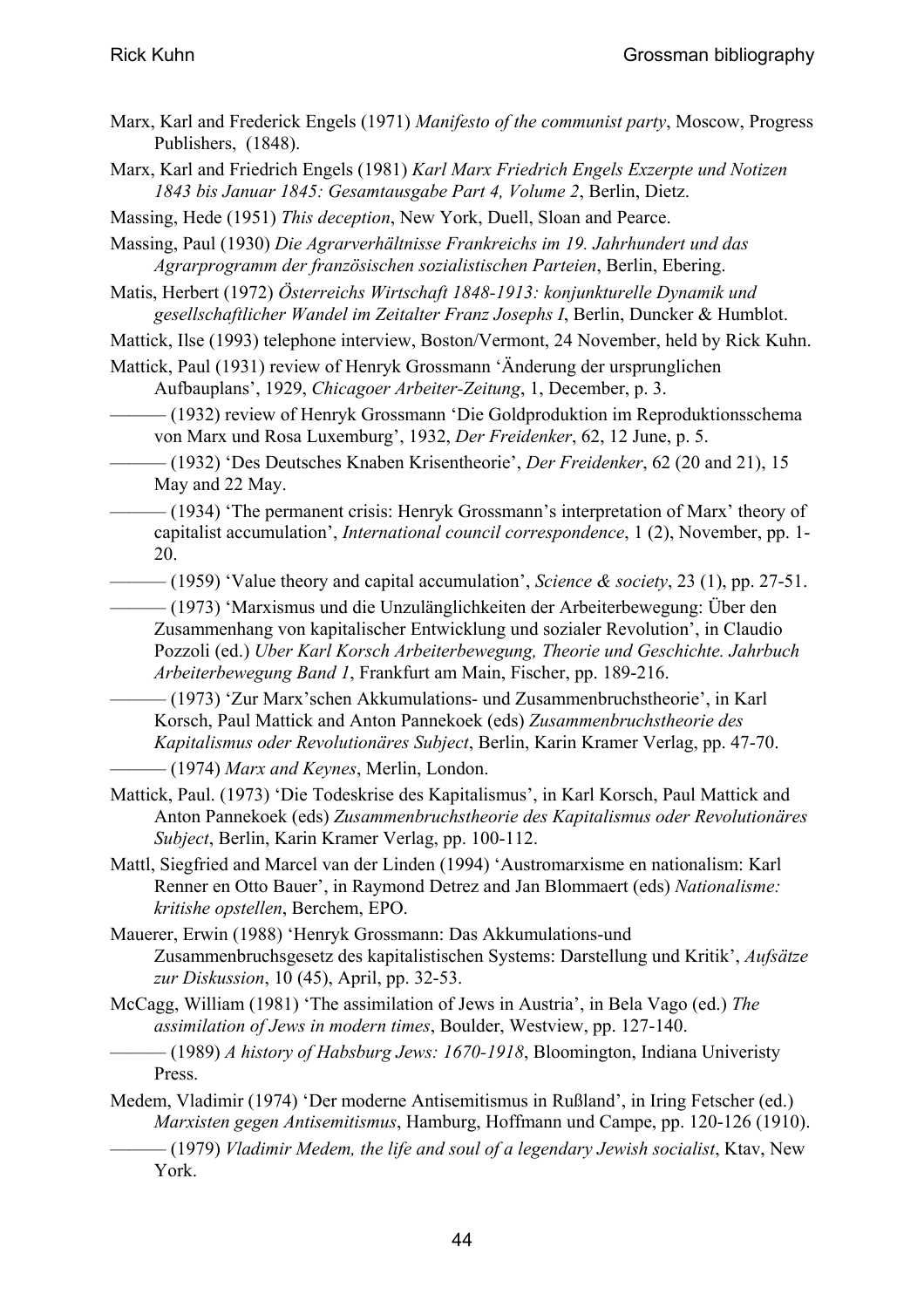- Medem, Vladimir (Vinitski) (1904) 'Di sotsial-demokratie un di natsionale frage', *Der yidisher arbeyter*, 17, pp. 24-34.
- Meek, Ronald (1960) 'The falling rate of profit', *Science & society*, 24 (4), pp. 36-52.
	- $-(1967)$  'Some notes on the "transformation problem"', in Ronald Meek (ed.) *Economics and ideology and other essays*, London, Chapman and Hall, pp. 143-157 (1956).
- Meglicka, Maria (1968) *Prasa Komunistycznej Partii Robtniczej Polski 1918-1923*, Warszawa, Zakład Historii Partii przy KC PZPR, Książka i Wiedza.
- Mehring, Franz (1890) 'Anti- und Philosemitistisches', *Neue Zeit*, 9 (2 number 45), 27 August, pp. 585-588.
- Mendelsohn, Ezra (1964) 'The Jewish socialist movement and the Second International, 1889-1914: the struggle for recognition', *Jewish social studies*, 26 (3), pp. 131-139.
- ——— (1969) 'Jewish assimilation of Lvov: the case of Wilhem Feldman', *Slavic review*, 28 (4), December, pp. 577-590.
	- ——— (1970) *Class struggle in the Pale: the formative years of the Jewish workers' movement in Tsarist Russia*, Cambridge, Cambridge University Press.
- ——— (1971) 'From assimilation to Zionism in Lvov: the case of Alfred Nossig', *Slavonic and East European review*, 99, pp. 521-534.
- ——— (1991) *Zionism in Poland: the formative years, 1915-1926*, New Haven, Yale University Press.
- Mendelsohn, Ezra and Chrone Shmeruk (eds) (1987) *Kovets mehkarim al Yehudey Polin: Studies on Polish Jewry*, Jerusalem, Hebrew University, Center for Research on the History and Culture of Polish Jews.
- Michl, Thomas R. (1988) 'The two-stage decline in U.S. nonfinancial corporate profitability, 1948-1986', *Review of radical political economics*, 20 (4), pp. 1-22.
- Middell, Eike, Alfred Dreifuss, Volker Frank, and others (1983) *Kunst und Lieratur im antifaschistischen Exil 1933-1945 Band 3: Exil in den USA*, Leipzig, Reclam.
- Migdal, Ulrike (1981) *Die Frühgeschichte des Frankfurter Instituts für Sozialforschung*, Frankfurt, Campus Verlag.
- Miksch, Leonhard (1930) 'Zusammenbruch des kapitalistischen Systems?' *Frankfurter Zeitung*, 75 (610), Sunday 17 August, p. 7.
- Milios, John (1994) 'Marx's theory and the historic Marxist controversy on economic crisis', *Science & society*, 58 (2), Summer, pp. 175-194.
- Minc, Aleksander (1954) *Di geshikhte fun a falsher iluzye: zikhhroynes*, Buenos Aires, Tsentral-farband fun Poylishe Yidn in Argentina.
- Minczeles, Henri (1995) *Histoire generale du Bund: un mouvement revolutionnaire juif*, Paris, Editions Austral.
- Mishkinsky, Moshe (1969) 'Regional factors in the formation of the Jewish labor movement', *YIVO Annual of Jewish Social Science*, 14, pp. 27-52.
	- ——— (1989) 'The Communist Party of Poland and the Jews', in Y. Gutman (ed.) *The Jews of Poland between two World Wars*, Hannover (New Hampshire), Brandeis University Press, pp. 56-74.
- Mitzka, Rudolf (1928) 'Die k. u. k. Militärverwaltung in Russisch-Polen', in Hugo Kerchawe and others (eds) *Die Militärverwaltung in den von österreich-ungarische Truppen*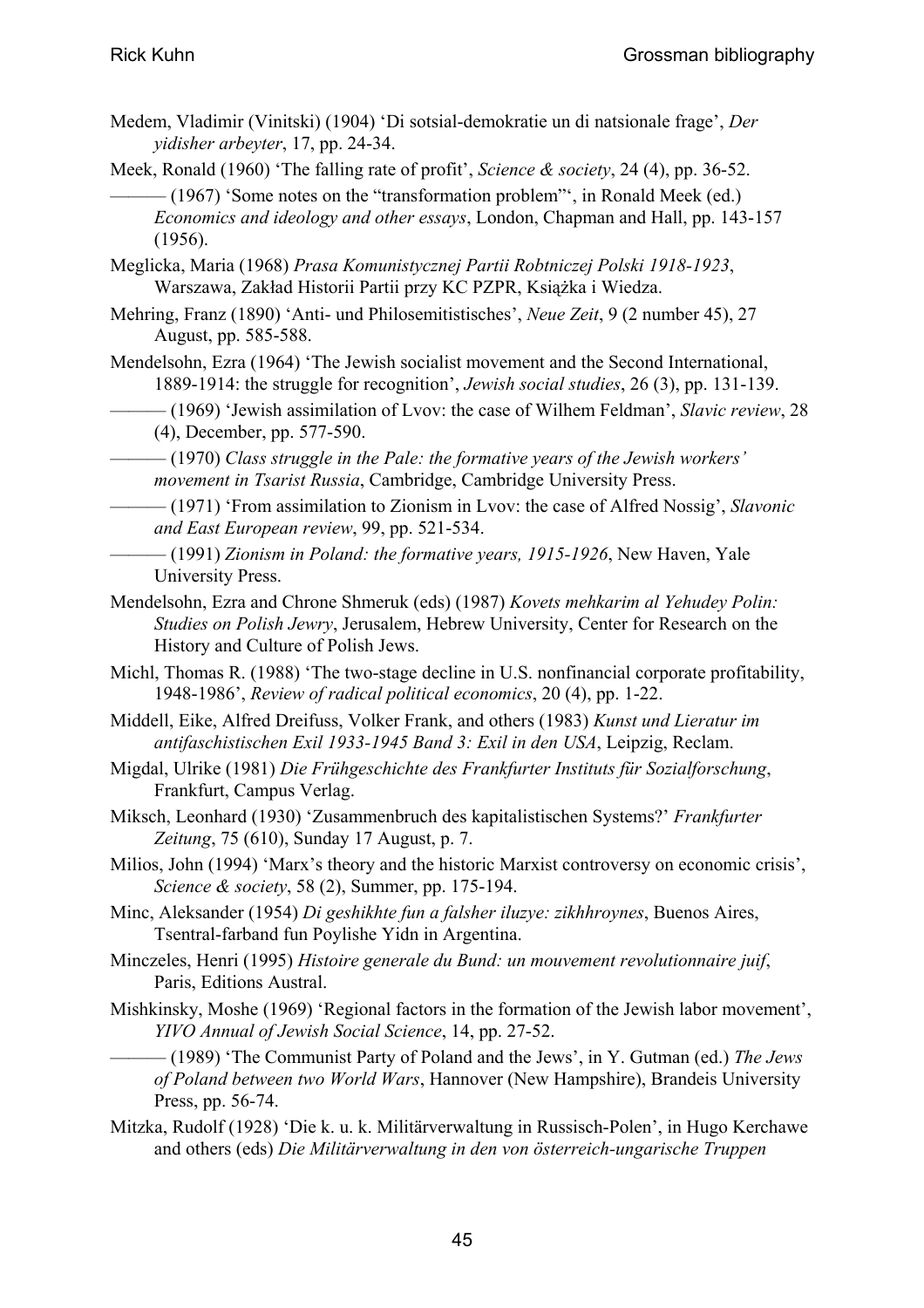*besetzten Gebieten*, Wien and New Haven, Hölder-Pichler-Tempsky and Yale University Press, pp. 8-52.

Modrzejewski, Józef (1958) 'Rafał Taubenschlag: 1881-1958', *Altertum*, 4 (4), pp. 248-256.

Mommsen, Hans (1963) *Die Sozialdemokratie und die Nationalitätenfrage im habsburgischen Vielvolkerstadt*, Wien, Europa Verlag.

——— (1979) *Arbeiterbewegung und Nationale Frage*, Göttingen, Vandehoeck & Ruprecht.

——— (1990) 'Die nationale Spatung der Sozialdemokratie in Cisleithanien', in Erich Fröschl, Maria Mesner and Helge Zoitl (eds) *Die Bewegung: Hundert Jahre Sozialdemokratie in Österreich*, Wien, Passagen, pp. 186-192.

Morf, Otto (1970) *Geschichte und Dialektik in der poltischen Okonomie: Zum Verhaltnis von Wirtschaftstheorie u. Wirtschaftsgeschichte bei Karl Marx*, Franfurt am Main, Europasche Verlagsanstalt.

Moszkowska, Natalie (1935) *Zur Kritik moderner Krisentheorien*, Prague, Kacha.

Muhs, Karl (1927) *Anti-Marx: Betrachtungen über den inneren Aufbau der Marxschen Ökonomik*, Jena, Fischer.

——— (1931) 'Das Gesetz der fallenden Profitrate und die Zusammenbruchstendenz des Kapitalismus', *Jahrbuch für Nationalökonomie und Statistik*, 135 (1), July, pp. 1-29.

——— (1934) *Spengler und der wirtschaftliche Untergang Europas*, Berlin, Junker und Dunnhaupt.

Myśliński, Jerzy (1967) *Grupy polityczne Królestwa Polskiego w Zachodniej Galicji (1895- 1904)*, Warszawa, Książka i Wiedza.

——— (1990) 'Ignaz Daszynski: Führer der Polnischen Sozialdemokratischen Partei Galiziens und Schlesiens und seine Haltung gegenüber dem Wiener Zentrum der österreichischen Sozialdemokratie', in Erich Fröschl, Maria Mesner and Helge Zoitl (eds) *Die Bewegung: Hundert Jahre Sozialdemokratie in Österreich*, Wien, Passagen, pp. 242-249.

- Naconta, Raymond (1960) *School of Paris: the painters and the artistic climate of Paris since 1910*, London, Oldbourne Press.
- Naimark, Norman (1979) *The history of the "Proletariat": the emergence of Marxism in the Kingdom of Pland, 1870-1887*, Boulder, East European Quarterly.
- ——— (1995) *The Russians in Germany: a history of the Soviet Zone of Occupation, 1945- 1949*, Cambridge (Massachusetts), Belknap Press of Harvard University Press.
- Najdus, Walentyna (1977) 'The relation of the Polish Social Democrats in Galicia to the Habsburg Empire and Austrian Social Democratic Workers Party', *Studies in East European social history*, 1, pp. 66-93.

——— (1978) 'Galicja', in Stanislaw Kalabiński (ed.) *Polska Klasa Robotnicza: Zarys dziejów Tom I część 3*, Warszawa, Państwowe Wydawnictwo Naukowe, pp. 277-510.

——— (1983) 'Oświata robotnicza w Galicji w dobie autonomicznej', in Elzbieta Kaczynska (ed.) *Polska Klasa Robotnicza: Studia histoyczne X*, Warszawa, Państwowe Wydawnictwo Nakowe, pp. 80-100.

——— (1983) *Polska Partia Socjalno-Demokratyczna Galicji i Slaska 1890-1919*, Warszawa, Państwowe Wydawnictwo Naukowe.

——— (1988) 'Drobnomieszczanstwo galicyjskie w dobie autonomicznej', in S. Krowalska (ed.) *Drebno mieszenaristwo w XIX-XX*, Warszawa, Państwowe Wydawnictwo Naukowe, pp. 29-97.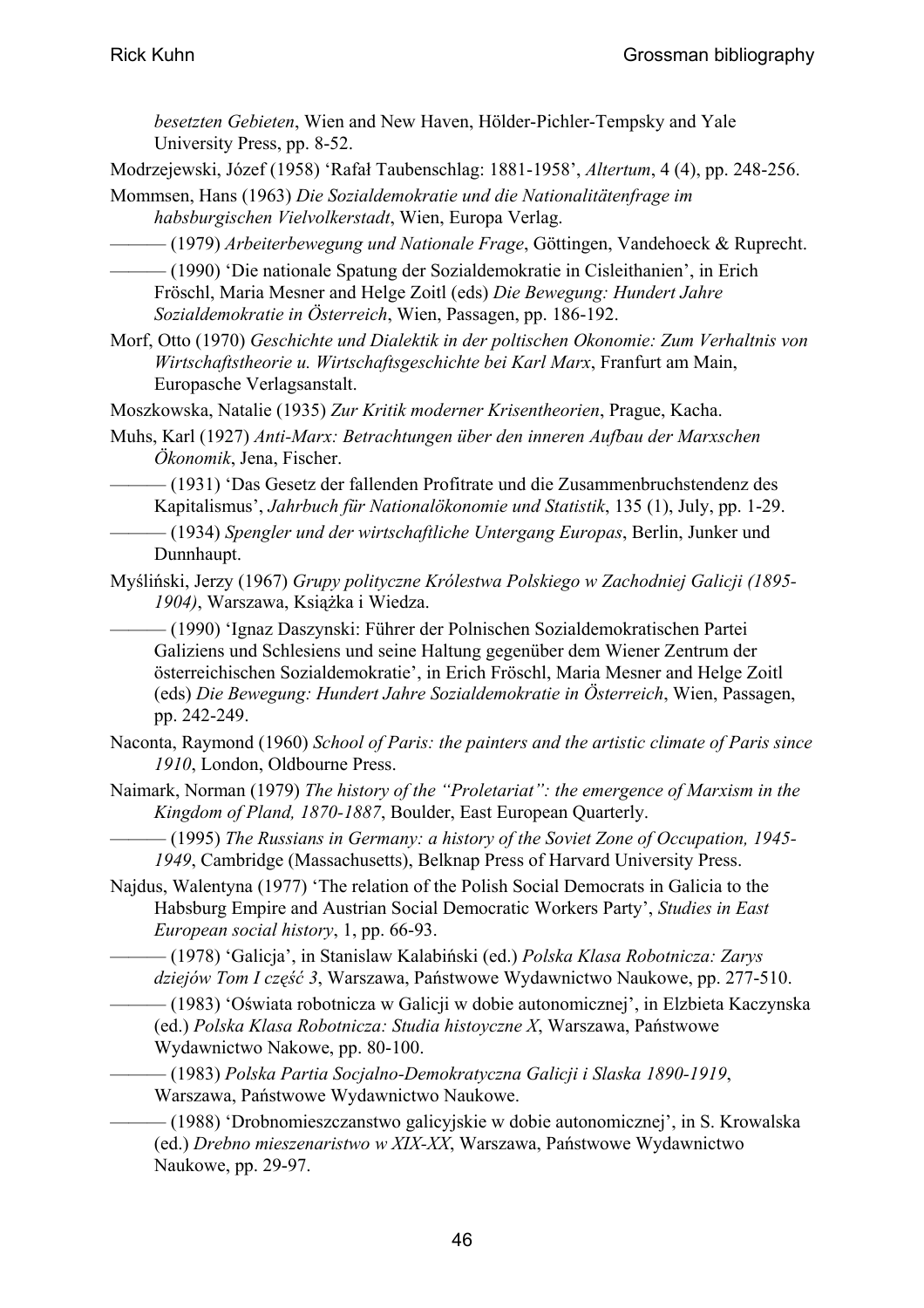——— (1988) *Ignacy Daszynski, 1866-1936*, Warszawa, Czytelnik.

- Nawroczynski, Bogdan (1934) *Nasza walka o szkołę Polską 1901-1917 Tom II*, Warszawa, Nakładem Komitetu Obchodu 25-Lecia Walki o Szkołę Polską, Skład Główny w Naszej Księgarni, Książnica-Atlas.
- Neisser, Hans (1930) 'Die Unterconsumtionstheorie als Krisen- und Imperialismus Theorie', *Die Gesellschaft*, 7, p. 72ff.
	- ——— (1931) 'Das Gesetz der fallenden Profitrate als Krisen- und Zusammenbruchsgesetz', *Die Gesellschaft*, 8 (1), pp. 72-85.
- Nenning, Günther (1-224) 'Biographie C. Grünberg', in in (ed.) *Indexband zu Archiv für die Geschichte des Sozialismus und der Arbeiterbewegung (C. Grünberg)*, Zürich 1973, Limmat-Verlag.
- ——— (1966) 'Einleitung', in *Archiv für die Geschichte des Sozialismus und der Arbeiterbewegung: Band 1*, Graz, Akademische Druck- u. Verlagsanstalt, pp. iv-xv (1911-1931).
- Nettl, J. P. (1966) *Rosa Luxemburg*, London, Oxford University Press.
- Neurath, Marie and Robert S. Cohen (eds) (1973) *Otto Neurath: empiricism and sociology*, Dordrecht/Boston, Reidel.
- Neurath, Paul (1996) 'Otto Neurath (1882-1945): life and work', in Elisabeth Nemeth and Friedrich Stadler (eds) *Encyclopedia and utopia: the life and work of Otto Neurath (1882-1945) Vienna Circle Institute yearbook 4*, Dordrecht, Kluwer, pp. 15-28.
- Niethammer, Lutz (1992) *Posthistoire: has history come to an end?* London, Verso.
- Nimni, Ephraim (1991) *Marxism and nationalism: theoretical origins of a pollitical crisis*, London, Pluto Press.
- Njewsorow, Sergej (1897) 'Der Zionismus', *Sozialistische Monatshefte*, 1 (12), December, pp. 645-651.
- Noakes, Jeremy and Geoffrey Pridham (1975) *Documents on Nazism 1918-1945*, New York, Viking Press.
- Oppenheimer, Franz (1930-31) review of Henryk Grossmann *Das Akkumulations- und Zusammenbruchsgetz des kapitalistischen Systems*, 1929, *Archiv für Rechts- und Wirtschaftsphilosophie*, 24, pp. 402-406.
- Österreich, Sozialdemokratische Arbeiter Partei (1905) *Protokoll über die Verhandlungen des Gesamtparteitages der Sozialdemokratischen Arbeiterpartei in Österreicht 30 October-2 November 1905*, Wien.
- Ostrowiec, Zbigniew (1905) *"Naprzod", organ Polskiej Partyi Socyalno-Demokratycznej o "Zjednoczeniu", organie Mlodz. Socyalistycznej (Przyczynek do charakterystyki bagna galicyjsk.*, Kraków, Zjednoczenie.
- Otto, Hans (1929) 'Zusammenbruch des Kapitalismus?' *Rote Revue: Sozialistische Monatsschrift*, 8 (12), August, pp. 388-392.
- Pákh, Judit (ed.) (1997) *Frankfurter Arbeiterbewegung in Dokumente 1832-1933 Band 2 1914-1933: Von Ersten Weltkrieg bis zur faschistischen Diktatur*, Frankfurt am Main, Verein für Frankfurter Arbeitergeschichte, Union-Druckerei und Verlagsanstalt.
- Pannekoek, Anton (1913) 'Theoretisches zur Ursache der Krisen', *Neue Zeit*, 31 (1 number 21), 21 February, pp. 780-792.
- ——— (1977) 'The theory of the collapse of capitalism', *Capital and class*, 1, pp. 59-81, (1934).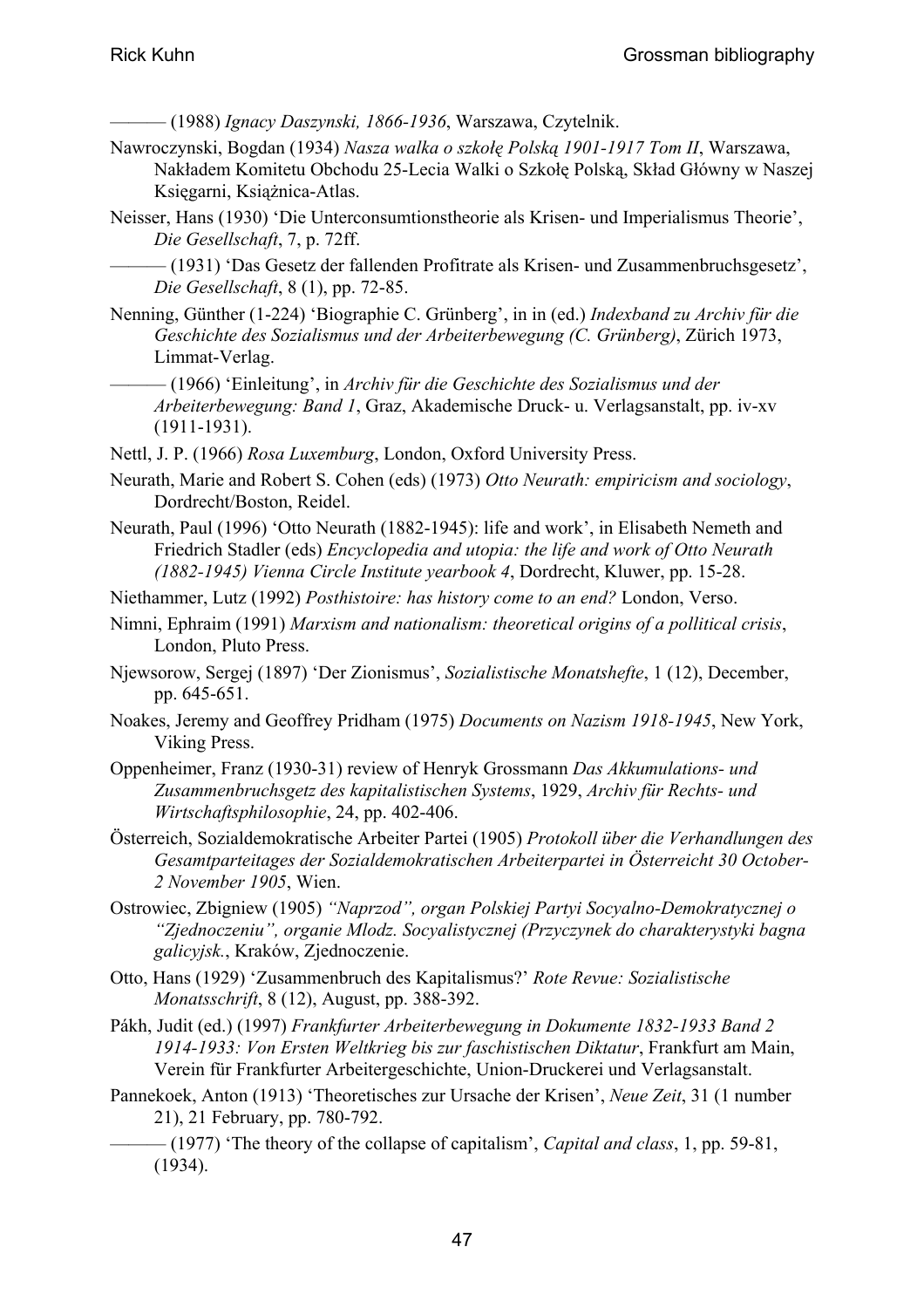- Parvus (1901) 'Die Industriezölle und der Weltmarkt', *Neue Zeit*, 19 (1 number 23 and 25), 6 March and 20 March, pp. 708-716, 772-777.
- Peled, Yoav (1989) *Class and ethnicity in the pale: the political economy of Jewish workers' nationalism in late Imperial Russia*, New York, St. Martin's Press.
- Peter, Schöttler (1991) 'Lucie Varga: Eine österreichische Historikerin im Umkreis der "Annales" (1904-1941', in Lucie Varga (ed.) *Zeitenwende: Mentatliätshistorische Studien 1936-1939*, Frankfurt am Main, Suhrkamp, pp. 13-110.

Piasecki, Henryk (1978) 'Herman Diamand w Latach 1890-1918', *Biuletyn Żydowskiego Instytutu Historycznego w Polsce*, 106 (2), April-June, pp. 33-49.

——— (1982) *Sekcja Żydowska PPSD i Żydowska Partia Socjalno-Demokratyczna*, Wrocław, Zakład Narodowy imienia Ossolińskich.

Pinson, Koppel S. (1945) 'Arkady Kremer, Vladimir Medem, and the ideology of the Jewish "Bund"', *Jewish social studies*, 7 (3), pp. 233-264.

- Pistiner, Jakob (1915) review of Henryk Grossmann *Österreichs Handelspolitik*, 1914, *Kampf*, 8 (6), 1 June, p. 224.
- Pollak, Johann (1898) 'Der politische Zionismus', *Neue Zeit*, 16 number 19 (1), 28 January, pp. 596-600.
- Pollock, Frederick (1941) 'Is National Socialism a new order?' *Studies in philosophy and social science*, 9 (3), pp. 440-455.
- ——— (1941) 'State capitalism', *Studies in philosophy and social science*, 9 (2), pp. 200- 225.
- Pollock, Friedrich (1928) 'Zur Marxschen Geldtheorie', *Archiv für die Geschichte des Sozialismus und der Arbeiterbewegung*, 13, pp. 193-209.

——— (1932) 'Die gegenwärtige Lage des Kapitalismus und die Ausichten einer planwritschaftlichen Neuordnung', *Zeitschrift für Sozialforschung*, 1 (1-2), pp. 8-27.

——— (1933) 'Bemerkungen zur Wirtschaftskrise', *Zeitschrift für Sozialforschung*, 2 (3), pp. 321-354.

- ——— (1971) *Die planwirtschaftlichen versuche inder Sowjetunion 1917-1927*, Frankfurt am Main, Verlag Neue Kritik, (1929).
- Polnische sozialdemokratische Partei (1913) 'XII. Parteitag der Polnischen sozialdemokratischen Partei in Lemberg 10.XII.1911', *Archiv für die Geschichte des Sozialismus und der Arbeiterbegung*, 3, pp. 396-397.
	- ——— (1916) 'Die Internationale und der Weltkrieg 6. Die polnische Sozialdemokratie', *Archiv für die Geschichte des Sozialismus und der Arbeiterbegung*, 6, pp. 479-487.
- Polonsky, Antony (1972) *Politics in independent Poland 1921-1939: the crisis of constitutional government*, Oxford, Oxford University Press.
- Polska, Wolna Wszechnica (1922 to 1926) *Skład osobowy i spis wykładów: na rok akademicki 1922/1923 to 1926-1927*, Warszawa, Nakładem Wolnej Wszechnicy Polskiej.
- Postone, Moishe (1993) *Time, labor, and social domination: a reinterpretation of Marx's critical theory*, Cambridge, Cambridge University Press.
- Prĭbram, Karl (1916) review of Henryk Grossmann *Österreichs Handelspolitik mit Bezug auf Galizien in der Reformperiode 1772-1790*, 1914, *Archiv für Sozialwissenschaft und Sozialpolitik*, 42 (2), pp. 623-625.
	- ——— (1983) *A history of economic reasoning*, Baltimore, Johns Hopkins University Press.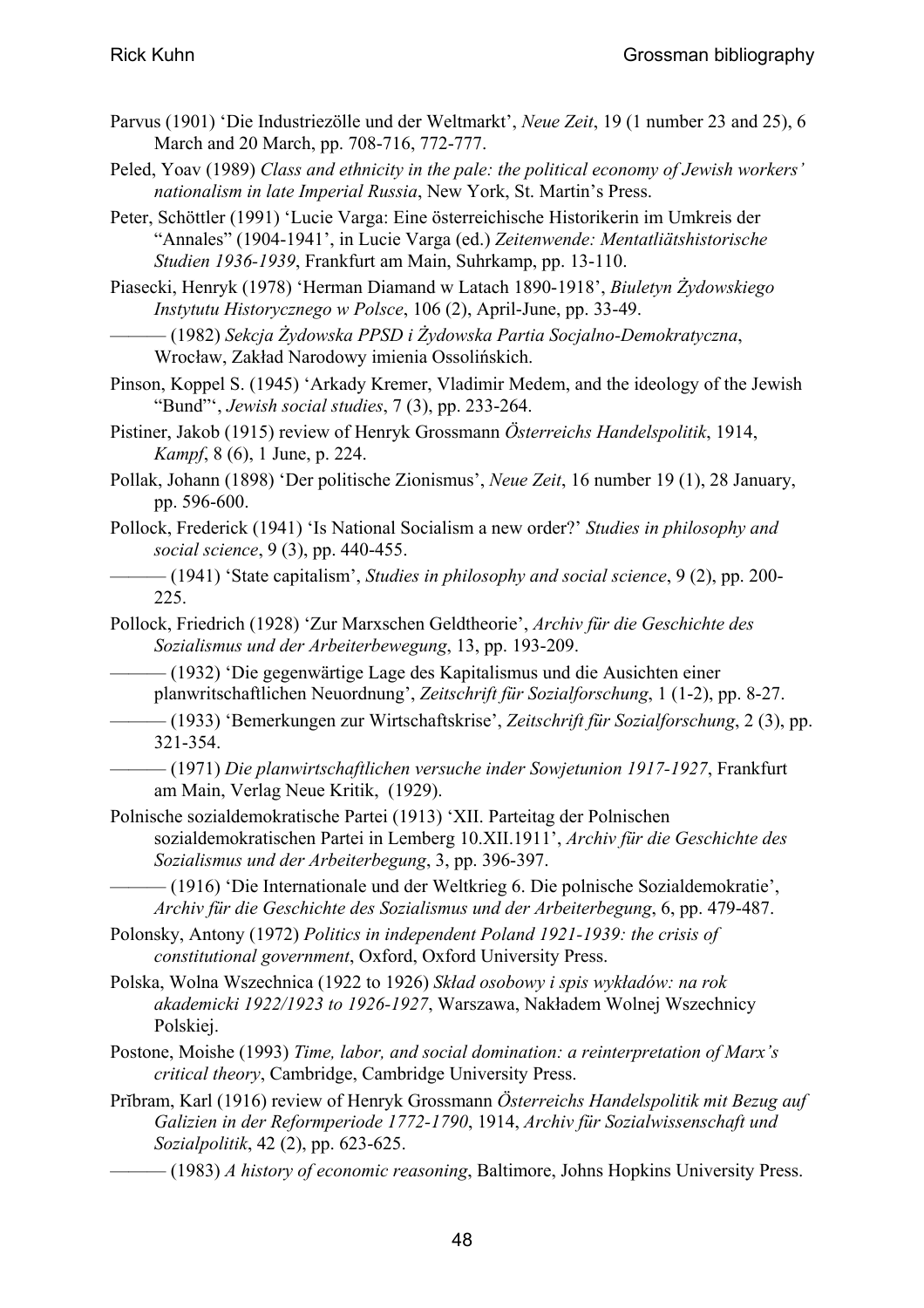- Pugh, G.T. (1983) *Economic theory and political thought in German social democracy: an essay in the "Rezeption" of Marx's "Capital" with particular reference to Kautsky, Parvus, Hilferding and Luxemburg*, University of Kent at Canterbury, Canterbury.
- Pulzer, Peter G. J. (1964) *The rise of political anti-semitism in Germany and Austria*, New York, Wiley.
- Raber, Hans (1961) *Othmar Spanns Philosophie des Universalismus: Darstellung und Kritik*, Hildesheim, G.Olms.
- Rachel, Hugo (1914) review of Henryk Grossmann *Österreichs Handelspolitik mit Bezug auf Galizien in der Reformperiode 1772-1790*, 1914, *Deutsche Literaturzeitung*, 46/47, 14- 21 November, pp. 2522-2523.
- Radek, Karl (1921) *In den Reihen der deutschen Revolution, 1909-1919: Gesammelte Aufsätze und Abhandlungen von Karl Radek*, München, Kurt Wolff.
- Radkau, Joachim (1971) *Die deutsche Emigration in den USA: Ihr Einfluss auf die amerikanische Europapolitik 1933-1945*, Düsseldorf, Bertelsmann.
- Radziejowski, Janusz (1989-1991) 'Rosdolsky Roman', in Polska Akademia Nauk Instytut Historii (ed.) *Polski Słownik Biograficzny volume 32*, Wrocław, Zakład Narodowy imienia Ossolińskich, pp. 353-355.
- Ragol'sky, M (1930) 'Protiv novogo izvrashcheniya Marksovoi teorii nakopleniya', *Bol'shevik*, 7 (7-8 and 10), 30 April and 31 May, pp. 36-47, 127-101.
- Ragol'sky, M. (1930) 'Protiv novogo izvrashcheniya Marksovoi teorii nakopleniya', *Bol'shevik*, 7 (7-8 and 10), 30 April and 31 May, pp. pp. 36-47, 127-101.
- Raphael, Max (1947) *Prehistoric pottery and civilization in Egypt*, New York, Pantheon Books.
- Rauchensteiner, Manfried (1994) *Der Tod des Doppeladlers: Österreich-Ungarn und der Erste Weltkrieg*, Graz and Wien, Verlag Styria, second edition.
- Rees, John (1998) *The algebra of revolution: the dialectic and the classical Marxist tradition*, London, Routledge.
- Regula, Jan Alfred (1934) *Historia Komunistycnej Partii Polsii w swietle faktow, dokumentow*, Warszawa, Drukprasa.
- Reicher, Edward (1918) *Katalog Zbiorów Edwarda Rejchera*, Wien.

Reiss, Anshel (1973) *Bereshit tenuot ha Poalim ha Yehudim be Galitsyah (The beginnings of the Jewish workers' movement in Galicia)*, Tel Aviv, World Federation of Polish Jews.

Renan, Ernest (1939) 'What is a nation?' in Alfred Zimmern (ed.) *Modern political doctrines*, London, Oxford University Press, (1882).

- Renner, Karl (1946) *An der Wende zweier Zeiten: Lebenserinnerungen*, Wien, Danubia, second edition.
	- ——— (2005) 'State and nation', in Ephraim Nimni (ed.) *National cultural autonomy and its contemporary critics*, Abingdon, Routledge, pp. 15-47 (1899).
- Renner, Karl (Springer, Rudolf) (1902) *Der Kampf der österreichischen Nation um den Staat*, Leipzig, Deuticke.
- Renner, Karl (Synopticus) (1899) *Staat und Nation: Zur österreichischen Nationalitätenfrage*, Wien, Deuticke.
- 'Rewolucya w Rosji' (1905), *Zjednoczenie*, 1, February, pp. 25-28.
- Reyzen, Solomon (1926) *Leksikon fun der Yidisher literatur, prese un filologye volume 1*, Vilno, Vilner Farlag fun B. Kletskin, second edition.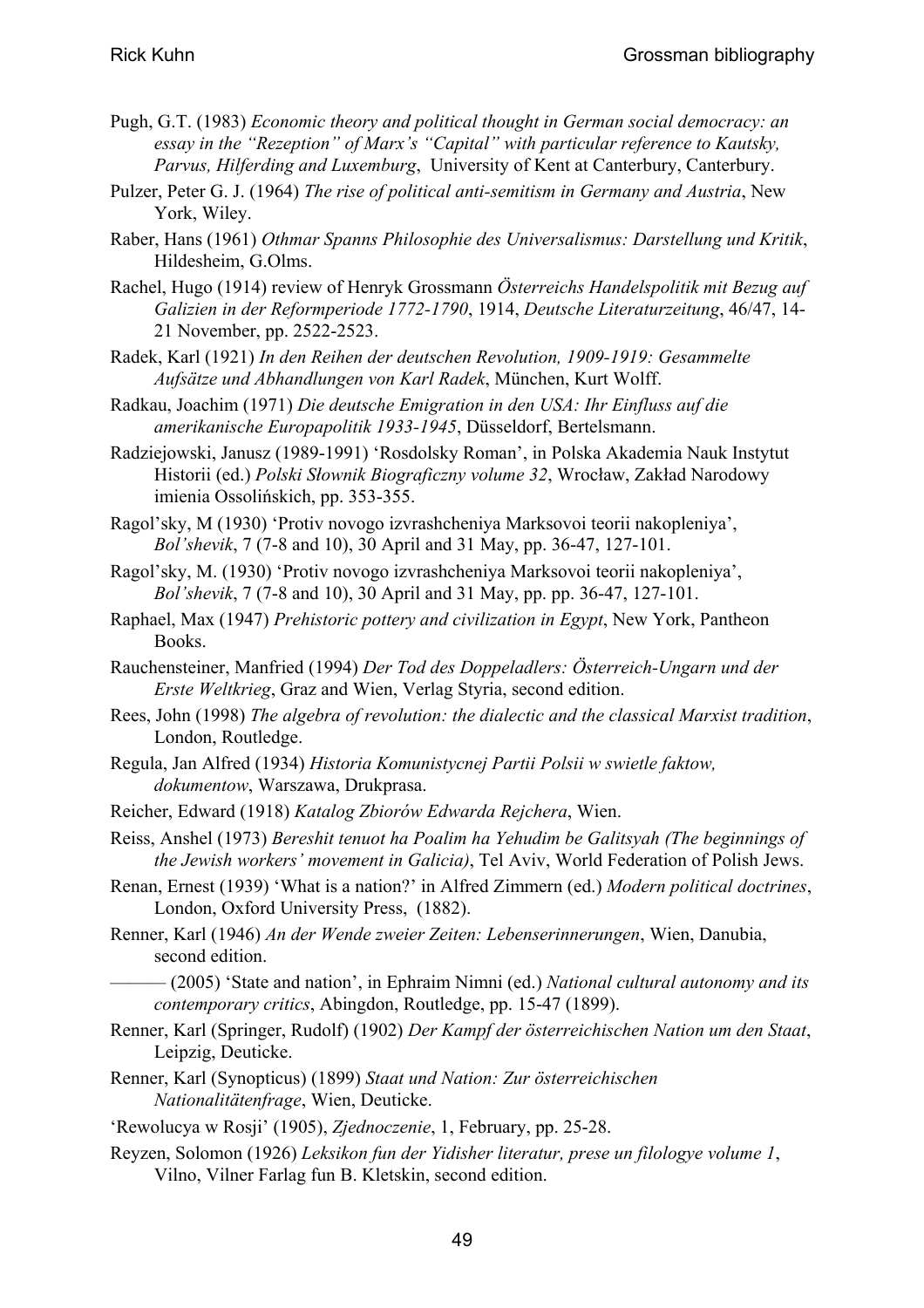- Richter, Trude (1972) *Die Plakette: vom großen und vom kleinen Werden*, Halle, Mitteldeutscher Verlag.
- ——— (Leipzig) *Totgesagt: Erinnerungen*, Halle, Mitteldeutscher Verlag.
- Rolshausen, C. (ed) (1970) *Kapitalismus und Krise: Eine Kontroverse um das Gesetz des tendenziellen Falls der Profitrate*, Frankfurt am Main/Wien, Europa Verlag.

Rosdolsky, Roman *The making of Marx's "Capital" volume 2*, 1989, London.

- ——— (1956) 'Zur neueren Kritik des Marxschen Gesetzes der fallenden Profitrate', *Kyklos*, 9 (2), pp. 208-226.
- ——— (1980) *The making of Marx's "Capital"*, London, Puto.
- ——— (1987) *Engels and the "nonhistoric" peoples: the national question in the revolution of 1848*, Glasgow, Critique Books.
- ——— (1992) *Untertan und Staat in Galizien: die Reformen unter Maria Theresia und Joseph II.*, Mainz, Verlag Philipp von Zabern.
- Rose, Gillian (1978) *The melancholy science: an introduction to the thought of Theodore W. Adorno*, London, Macmillan.
- Rosenbaum, Wolf (1967) 'Einleitung', in Henryk Grossmann *Das Akkumulations- und Zusammenbruchsgetz des kapitalistischen Systems (zugleich eine Krisentheorie)*, Frankfurt am Main, Verlag "Neue Kritik", second edition, pp. 4-12.
- Rosenfeld, Max (1912) 'Die nationale Autonomie der Juden in Österreich', in Jüdisch-Nationaler Akademischer Verein "Emunah" Czernowitz (ed.) *Heimkehr: Essays juedischer Denker*, Berlin, Louis Lamm, pp. 30-69.
- ——— (1913) 'Die jüdische Bevölkerung in den Städten Galiziens 1881-1914', *Zeitschrift für Demographie und Statistik der Juden*, 9 (2), February, p. 101.
	- ——— (1918) *Die Polnische Judenfrage*, Wien-Berlin, Löwit.
- Roth, Jack J. (1980) *The cult of violence: Sorel and the Sorelians*, Berkeley, University of California Press.
- Rothbard, Murray (1988) *Ludwig von Mises: scholar, creator, hero*, Auburn (Alabama), Ludwig von Mises Institute.
- Rothenberg, Gunther E. (1976) *The army of Francis Joseph*, West Lafayette, Purdue University Press.
- Rowley, Hazel (1993) *Christina Stead: A Biography*, Melbourne, Minerva.
- ——— (2000) 'How real is Sam Pollit? "Dramtic truth" and "procès-verbal" in The man who lived children', in Margaret Harris (ed.) *The magic phrase:critical essays on Christina Stead*, St Lucia, University of Queensland Press, pp. 163-173.
- Rozenblit, Martha (1983) *The Jews of Vienna, 1867-1914: assimilation and identify*, Albany, State University of New York Press.
- Rubin, Isaac Ilyich (1979) *A history of economic thought*, London, Ink Links.
- 'Ruch socyalistyczny i opozycyjny w caracie' (1905), *Zjednoczenie*, 1, February, pp. 11-16.
- Rudnitsky, I. (1967) 'The Ukrainians in Galicia under Austrian rule', *Austrian History Yearbook*, 3 (2), pp. 394-429.
- Rumney, Jay (1938) *The science of society: an introduction to sociology*, London, Duckworth, first edition.
- Rumney, Jay and Joseph Maier (1953) *Sociology: the science of society*, London, Duckworth, second edition.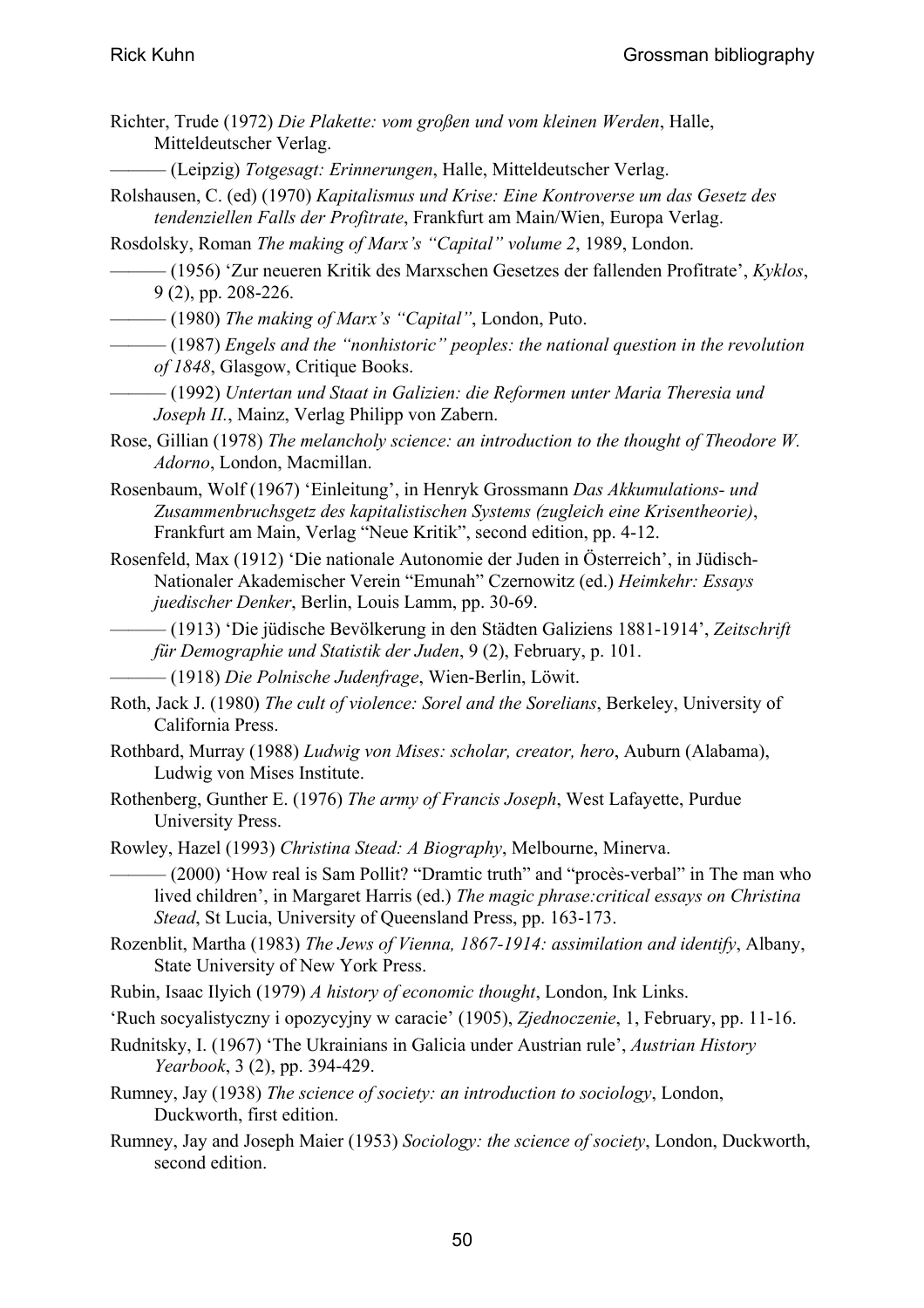- Russian Social-Democratic Labour Party (1978) *1903 Second Ordinary Congress of the RSDLP*, London, New Park.
- Russo, Valeria (1981) 'Profilo di Franz Borkenau', *Rivista di filosofia*, 20, pp. 291-316.
- Russo, Valeria E. (1987) 'Henryk Grossmann and Franz Borkenau: a bio-bibliography', *Science in context*, 1 (1), pp. 181-191.
- Salis, Jean Rodolphe (1932) *de Sismondi, 1773-1842: la vie et l'oeuvre d'un cosmopolite philosophe*, Paris, H. Champion.
- Schäfer, Wolf (1994) 'Äußere Umstände des Externalismus: Der Fall Boris Hessen und die Geschichte der Wissenschaftsforschung', in Wolf Schäfer (ed.) *Ungleichzeitigkeit als Ideologie: Beiträge zur historischen Aufklärung*, Frankfurt am Main, Fischer, pp. 17-50.
- Schatz, Jaff (1991) *The generation: the rise and fall of the Jewish communists of Poland*, Berkeley, University of California Press.
- Schebera, Jürgen (1989) 'The lesson of Germany: Gerhart Eisler im Exil: Kommunist, Publizist, Galionsfigur der HUAC-Hexenjäger', *Exilforschung: Ein internationales Jahrbuch*, 7, pp. 85-97.
- Scheele, Jürgen (1990) *Der Beitrag Henryk Grossmanns zur Akkumulations- und Krisentheorie*, Fach Politikwissenschaft, Philipps-Universität, Marburg, September.
- ——— (1993) personal communication, Frankfurt am Main, 7 December, held by Rick Kuhn.
- ——— (1999) *Zwischen Zusammenbruchsprognose und Positivismusverdikt: Studien zur politischen und intellektuellen Biographie Henryk Grossmanns (1881-1950)*, Frankfurt am Main, Lang.
- Scheichl, Sigurd (1987) 'The context and nuances of anti-Jewish language: were all the "antisemites" antisemites?' in Ivar Oxaal, Michael Pollak and Gerhard Botz (eds) *Jews, antisemitism and culture in Vienna*, London, Routledge & Kegan Paul, pp. 89-110.
- Schiller, Dieter and others (ed.) (1981) *Kunst und Literatur im antifaschistischen Exil 1933- 1945 Band 7: Exil in Frankreich*, Frankfurt am Main, Röderberg.
- Schiller, Franz (1930) 'Das Marx-Engels-Institut in Moskau', *Archiv für die Geschichte des Sozialismus und der Arbeiterbewegung*, 15, pp. 416-435.
- Schivelbusch, Wolfgang (1985) *Intellectuellendämmerung: zur Lage der Frankfurter Intelligenz in den zwanziger Jahren*, Frankfurt am Main, Suhrkamp.
- Schlögel, Karl (1998) *Berlin, Ostbahnhof Europas: Russen und Deutsche in ihrem Jahrhundert*, Berlin, Siedler.
- Schmid Noerr, Gunzelin and Willem van Reijen (eds) (1988) *Grand Hotel Abgrund: eine Photobiographie der kritischen Theorie*, Hamburg, Junius.
- Schmidt, Conrad (1929) 'Zusammenbruchstheorie', *Sozialistische Monatshefte*, 35, pp. 638- 641.
- Schröder, Hans-Christoph (1968) *Sozialismus und Imperialismus: Die Auseinandersetzung der deutschen Sozialdemokratie mit dem Imperialismusproblem und der "Weltpolitik" vor 1914*, Hannover, Verlag fur Literatur und Zeitgeschehen.
- Schüle, Annegret (1989) *Trotzkyismus in Deutschland bis 1933: Von der Arbeitereinheitsfront zur Abwehr des Faschismus and Pierre Broue Die deutsche Linke und die russische Opposition 1926 - 1928*, Karlsruhe, Selbstverlag.

Schwarz, Solomon (1951) *The Jews in the Soviet Union*, Syracuse, Syracuse University Press.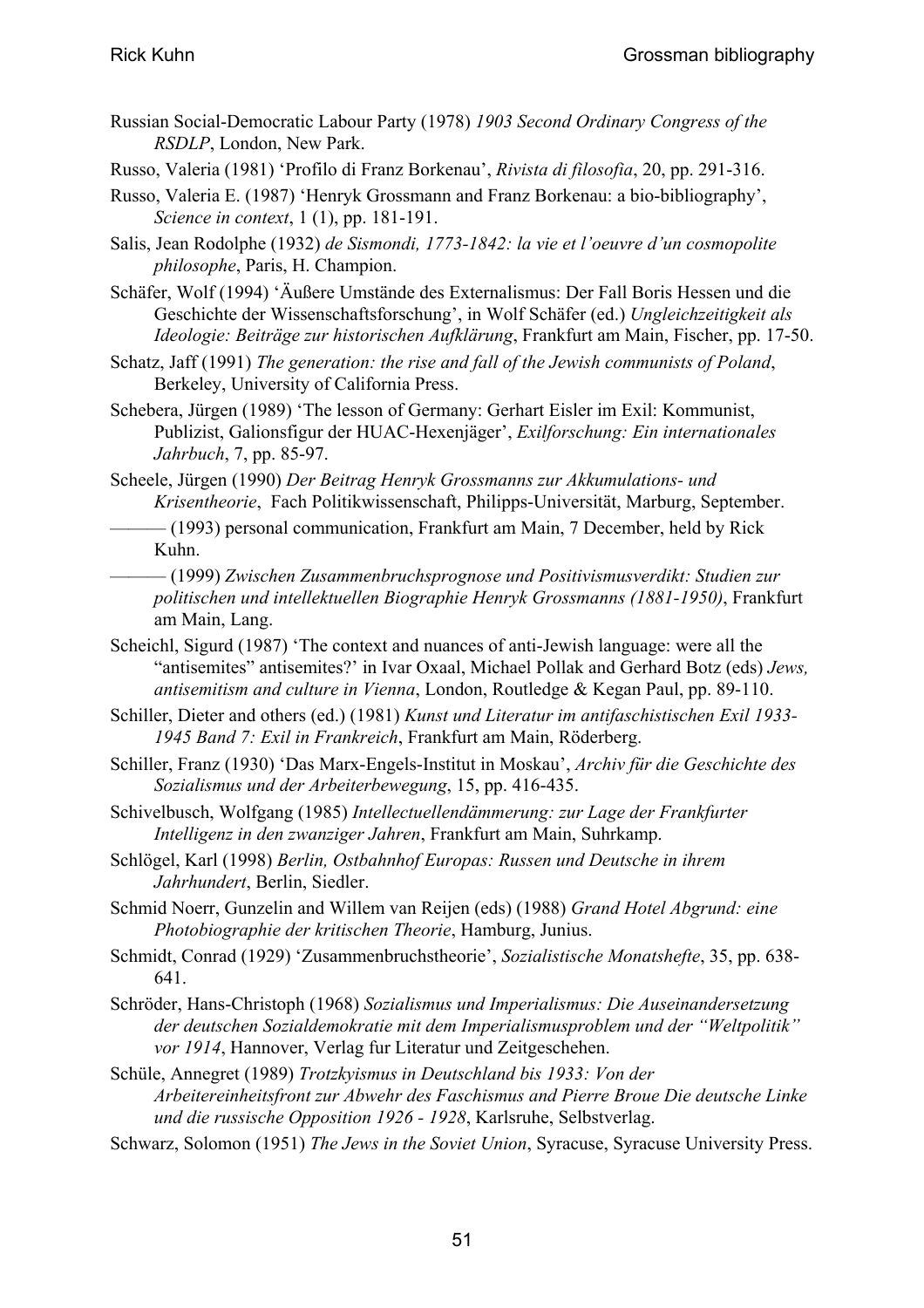Shaikh, Anwar (1978) 'An introduction to the history of crisis theories', in Bruce Steinberg and others (eds) *U. S. Capitalism in Crisis*, New York, Union for Radical Political Economics, pp. 219-241.

——— (1978) 'Political economy and capitalism: notes on Dobb's theory of crisis', *Cambridge journal of economics*, 2, June, pp. 233-251.

——— (1983) 'Economic Crises', in Tom Bottomore (ed.) *A dictionary of Marxist thought*, Oxford, Blackwell, pp. 138-143.

——— (1983) 'Falling rate of profit', in Tom Bottomore (ed.) *A dictionary of Marxist thought*, Oxford, Blackwell, pp. 159-161.

——— (1987) 'Organic composition of capital', in John Eatwell, Murray Milgate and Peter Newman (eds) *The new Palgrave*, London, Macmillan, pp. 755-757.

Shaikh, Anwar and E Ahmet Tonak (1994) *Measuring the wealth of nations: the political economy of national accounts*, Cambridge, Cambirdge University Press.

Shobei, Shiota (1971) *Dictionnaire biographique du mouvement ouvrier international: 2 Japon*, Paris, Editions Ouvrières.

Shoul, Bernice (1957) 'Karl Marx and Say's Law', *Quarterly journal of economics*, 71 (4), November, pp. 611-629.

——— (1965) 'Similarities in the work of John Stuart Mill and Karl Marx', *Science & society*, 29 (3), Summer, pp. 270-295.

- ——— (1967) 'Karl Marx's solutions to some theoritical problems of classical economics', *Science & Society*, 31 (4), Fall, pp. 449-460.
- Shukman, Harold (1970) 'Lenin's nationalities policy and the Jewish question: a contribution to the Lenin Centenary', *Bulletin on Soviet and East European Jewish affairs*, 5, pp. 43- 50.

Shulman, Viktor (1930) '25 yor tsum yubiley fun der yidisher sd partey in galitsie ("galitsianer bund") 1-ter mai 1905-30', *Naye folkstsaytung*, 30 April.

- Silbener, Edmund (1951) 'Austrian Social Democracy and the Jewish Problem', *Historia Judaica*, 13 (2), November, pp. 121-140.
- ——— (1983) *Kommunisten zur Judenfrage: Zur Geschichte von Theorie und Praxis des Kommunismus*, Opladen, Westdeutscher Verlag.
- Simoncini, Gabriel (1993) *The Communist Party of Poland*, Lewiston (New York), Mellen Press.
- Simoncini, Gabriele (1992) *Revolutionary organizations and revolutionaries in interbellum Poland: a bibliographical biographical study*, Lewiston (New York), Edwin Mellen Press.
- Sinhuber, Bartel and Fritzkarl Stumpf (1992) *Wien: Metamorphosen einer Stadt in Fotografien von gestern und heute*, München, Hugendubel.
- Sirka, Ann (1980) *The nationality question in Austrian education: the case of Ukrainians in Galicia, 1867-1914*, Frankfurt am Main, Lang.
- Skubała-Tokarska, Zofia (1967) *Społeczna role Wolnej Wszechnicy Polskiej*, Wrocław, Polska Akademia Nauk.
- Slater, Phil (1977) *Origin and significance of the Frankfurt School: a Marxist perspective*, London, Routledge & Kegan Paul.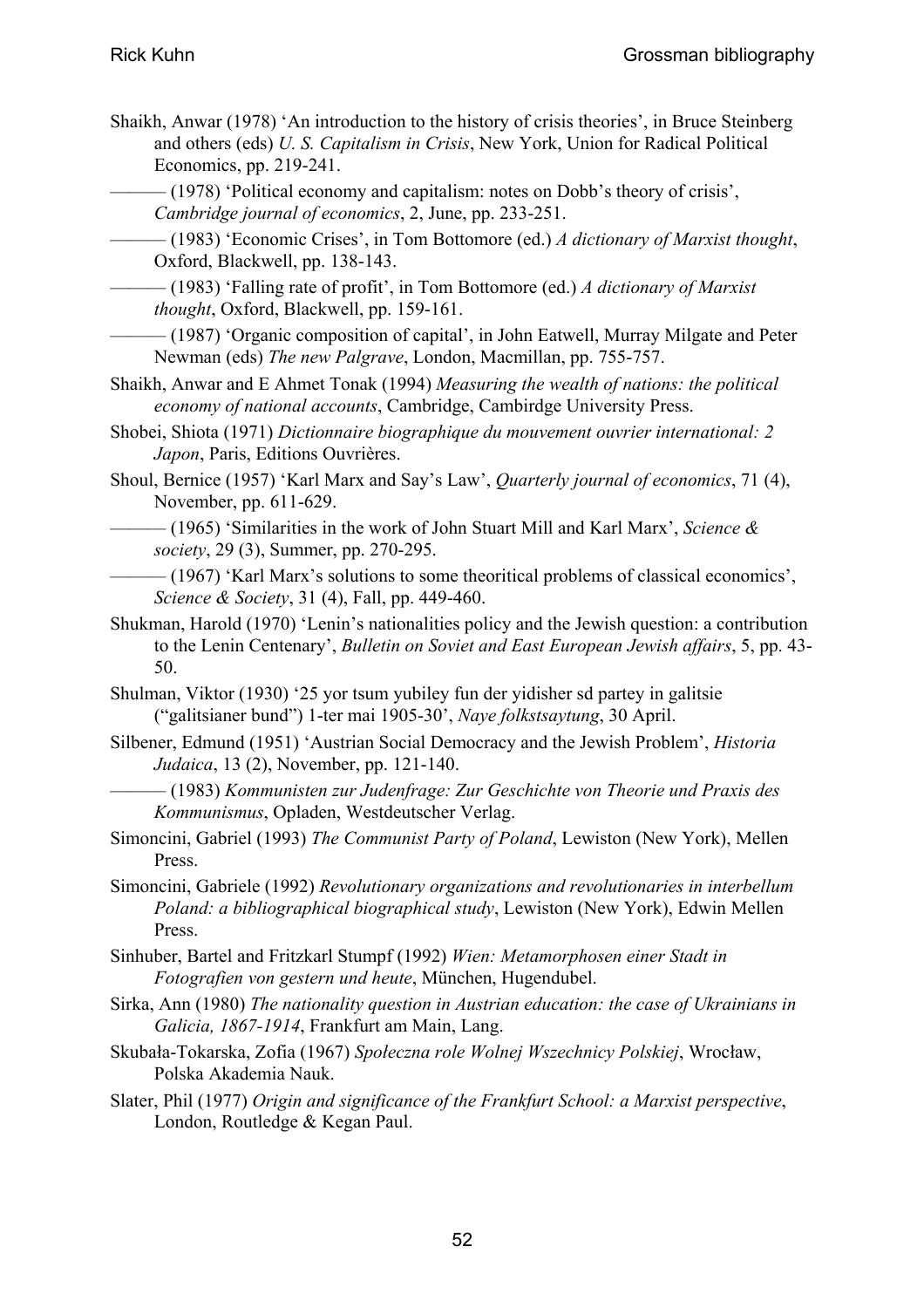- Słiwa, Michał (1996) 'The Jewish problem in Polish socialist thought', in Antony Polonsky (ed.) *Poles, Jews, socialists: the failure of an ideal Polin 9*, London, Littman Library of Jewish Civilization, pp. 14-31.
- Smith, Murray E. G. (1991) 'Respecifying Marx's value categories: a theoretical and empirical reconsideration of the "law of the falling rate of profit"', *Studies in political economy*, 35, Summer, pp. 155-190.
- Snyder, Timothy (1997) *Nationalism, Marxism, and modern Central Europe: a biography of Kazimierz Kelles-Krauz (1872-1905)*, Cambridge, Harvard University Press.
- Sobelman, Michael (1990) 'Polish socialism and Jewish nationality: the views of Kazimierz Kelles-Krauz', *Soviet Jewish Affairs*, 20 (1), pp. 48-55.
- Sohn-Rethel, Alfred (1970) *Geistige und korperliche Arbeit*, Frankfurt am Main, Suhrkamp.
- Sorel, Georges (1961) 'The decomposition of Marxism', in Irving Louis Horowitz (ed.) *Radicalism and the revolt against reason: the social theories of Georges Sorel*, London, Routledge and Kegan Paul, pp. 207-254.
- Soyer, Daniel (1994) *Jewish landsmanshaftn (hometown associations) in New York: 1880s to 1924*, Department of History, New York University, New York, January.
- Spalek, John (1978) *Guide to the archival materials of the German-speaking emigration to the United States after 1933*, Charlottesville, University Press of Virginia.
- Spectator (1912) 'Zur Frage der Goldproduktion und Teuerung', *Neue Zeit*, 30 (2 number 41), 12 July, pp. 550-553.
- Srbik, Heinrich Ritter von (1916) review of Henryk Grossmann *Österreichs Handelspolitik mit Bezug auf Galizien in der Reformperiode 1772-1790*, 1914, *Historische Zeitschrift*, 115, pp. 419-423.
- Stadler, Friedrich (ed.) (1982) *Arbeiterbildung in der Zwischenkriegszeit. Otto Neurath–Gerd Arntz*, Wien/München, Löcker.
- Staritz, Dietrich (1985) *Geschichte der DDR: 1949-1985*, Frankfurt am Main, Suhrkamp.
- Stavenhagen, Gerhard (1969) *Geschichte der Wirtschaftstheorie*, Göttingen, Vanderhoeck & Ruprecht.
- Stead, Christina (1986) 'The Azhdnov tailors', in Christina Stead (ed.) *The ocean of story*, Ringwood, Penguin, pp. 115-125 (1971).
- ——— (1991) *Letty Fox, her luck*, Sydney, Angust and Robertson.
- ——— (1992) *Talking into the typewriter, selected letters (1973-1983)*, Sydney, Angus and Robertson.
- ——— (1992) *A web of friendship, selected letters (1928-1973)*, Sydney, Angus and Robertson.
- Stead, Christina and William J. Blake (2005) *Dearest Munx: the letters of Christina Stead and William J. Blake*, Melbourne, Miegunyah/Melbourne University Press.
- Steindl, Josef (1987) 'Grossmann, Henryk', in John Eatwell, Murray Milgate and Peter Newman (eds) *The new Palgrave dictionary of economics volume 2 E to J*, London, Macmillan, p. 566.
- Stern, Jakob (1896) review of Theodor Herzl *Der Judenstaat: Versuch einer modernen Lösung der Judenfrage*, 1896, *Neue Zeit*, 15 (1 number 6), 28 October, p. 186.
- Sternberg, Fritz (1927) 'Der Imperialismus Replik auf die Kritik von A. Fried', *Die Internationale*, 10 (4), 15 February, pp. 124-126.
	- ——— (1929) *"Der Imperialismus" und seine Kritiker*, Berlin, Soziologische Verlagsanstalt.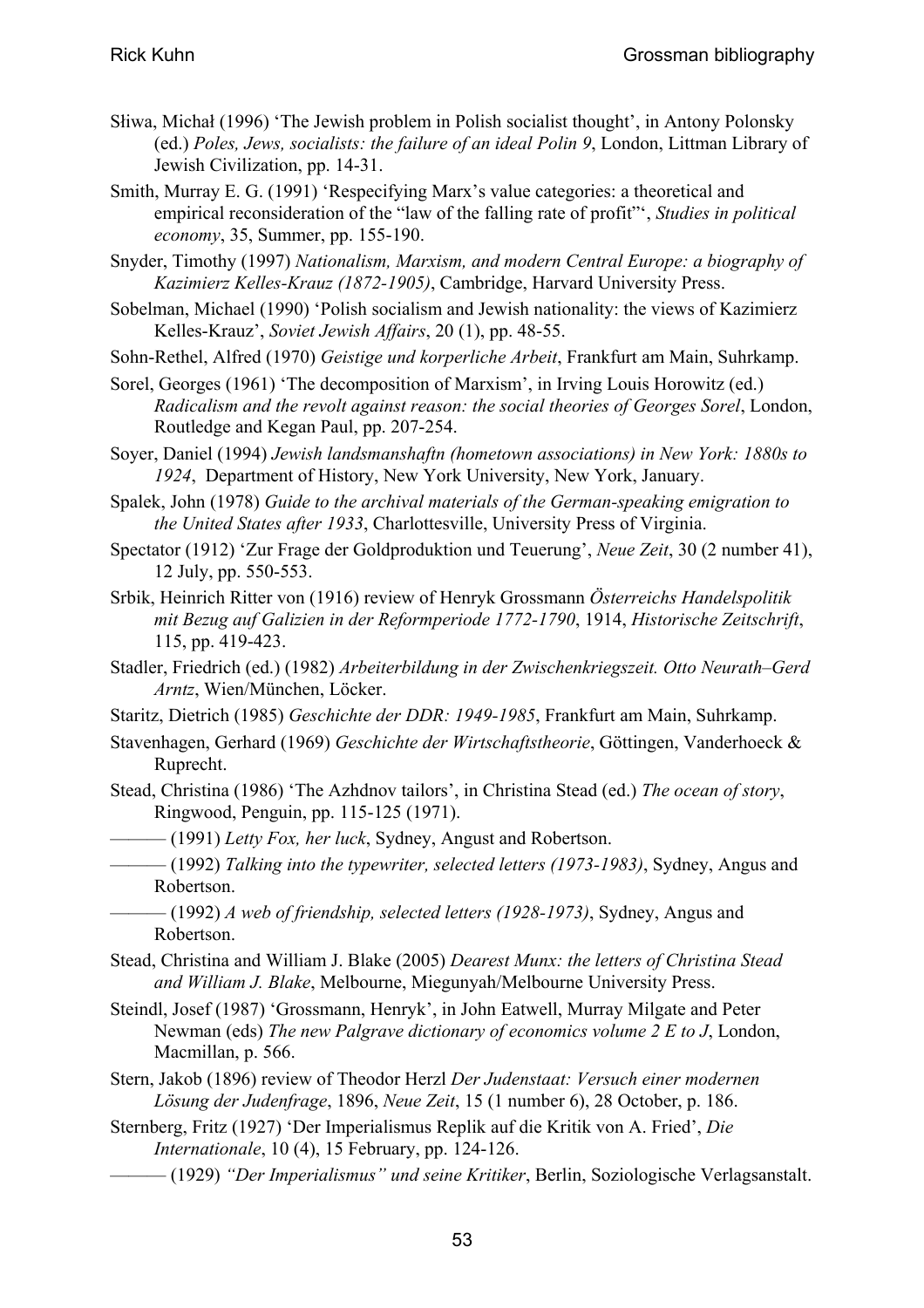- ——— (1930) *Eine Unwältzung der Wissenschaft? Kritik des Buches von Henryk Grossmann "Das Akkumulations- und Zusammenbruchsgesetz des kapitalistischen System". Zugleich eine positive Analyse des Imperialismus*, Berlin, Prager.
- ——— (1971) *Der Imperialismus*, Frankfurt, Verlag Neue Kritik.
- Stillschweig, Kurt (1937) 'Die Nationalitiätenrechtliche Stellung der Juden in alten Österreicht', *Monatschrift für Geschichte der Judentums*, 81, pp. 321-340.
- ——— (1944) 'Nationalism and autonomism among East European Jewry', *Historia Judaica*, 6, pp. 27-68.
- Stourzh, Gerald (1984) 'Galten die Juden als Nationalät Altösterreichs?' in Anna Drabek, Mordechai Eliav and Gerald Stourzh (eds) *Prag, Czernowitz, Jerusalem: der Österreichische Staat und die Juden von Zeitalter des Absolutismus bis zum Ende der Monarchie, Studia Judaica Austraica 10*, Eisenstadt, Edition Toetzer, pp. 73-98.
	- ——— (1985) *Die Gleichberechtigung der Nationalitaeten in der Verfassung und Verwaltung Österreichs 1848-1918*, Wien, Verlag der Österreichischen Akademie der Wissenschaften.
- Strachey, John (1935) *The nature of capitalist crisis*, London, Gollancz.
- Strasser, Josef (1982) *Der Arbeiter und die Nation*, Wien, Junius Verlag, (1912).
- Strauss, H. A. and W. Röder (eds) (1980-1983) *International biographical dictionary of central European emigres 1933-1945 volume 2, part 1, the arts, sciences and literature*, New York, K.G. Saur.
- Strobel, Georg Waldemar (ed.) (1968) *Quellen zur Geschichte des Kommunismus in Polen: 1878-1918*, Köln, Wissenschaft und Politik.
- ——— (1974) *Die Partei Rosa Luxemburgs, Lenin und die SPD: der polnische "europaische" Internationalismus in der russischen Sozialdemokratie*, Wiesbaden, F.Steiner.
- Strzelewicz, Willy (1986) 'Diskurse im Institut für Sozialforschung um 1930: Persönliche Erinnerungen', in Sven Papcke (ed.) *Ordnung und Theorie: Beiträge zur Geschichte der Soziologie in Deutschland*, Darmstadt, Wissenschaftliche Buchgesellschaft, pp. 147- 167.
- Sully, Melanie (1982) *Continuity and change in Austrian socialism*, Boulder, Eastern European Monographs.
- Sweezy, Paul (1970) *The theory of capitalist development*, New York, Monthly Review Press, (1942).
- Swietlikowa, Franciszka (1969) 'Centralne instancje partyjne KPP w latach 1918-1938', *Z pola walki*, 4, pp. 139-145.
- Swietlikowa, Francizka (1968) *Kommunistyczna Partia Robotnicz Polski 1918-1923*, Warszawa, Książka i Wiedza.
- Szafar, Tadeusz (1983) 'The origins of the Communist Party in Poland', in I. Banac (ed.) *War and society in East Central Europe*, New York, Atlantic Studies, pp. 5-52.
- Szakolczai, Arpád (2000) 'Norbert Elias and Franz Borkenau: intertwined life-works', *Theory, culture & society*, 17 (2), pp. 45-69.
- Tazerout, Mohan (1932) 'Politique out économique', *Revue internationale de sociologie*, 40 (11-12), November-December, pp. 613-619.
	- ——— (1932) 'Théorie économique et sociologie économique', *Revue internationale de sociologie*, 40 (5-6), May-June, pp. 303-320.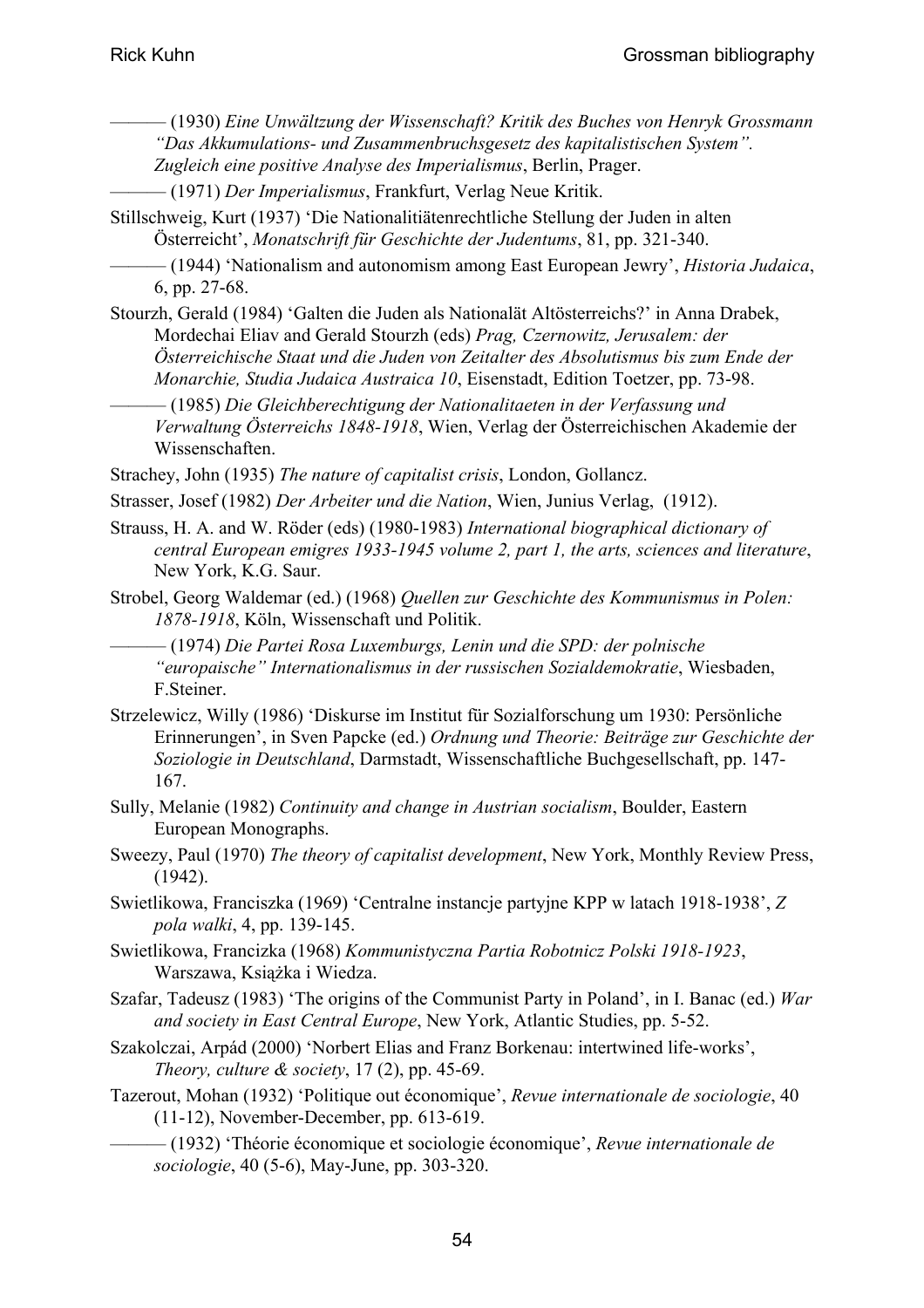Terlecki, Tymon (1983) *Stanisław Wyspiański*, Boston, Twayne.

- Therborn, Göran (1978) 'The Frankfurt School', in New Left Review (ed.) *Western Marxism: a critical reader*, London, Verso, pp. 83-139.
- Thienel, Rudolf (1989) *Österreichische Staatsbürgerschaft I: Historische Entwicklung und Völkerrechtliche Gundlagen*, Wien, Österreiche Staatsdruckerei.
- Thon, Jacob (1908) *Die Juden in Oesterreich*, Berlin, Bureau für Statistik der Juden.
- Timms, Edward (1994) 'Citizenship and "Heimatrecht" after the Treaty of Saint-Germain', in Ritchie Robertson and Edward Timms (eds) *The Habsburg legacy*, Edinburgh, Edinburgh University Press, pp. 158-168.
- Tjaden, K. H. (1964) *Struktur und Funktion der "KPD-Opposition" (KPO)*, Meisenheim am Glan, Anton Hein.
- Tobias, Henry J. (1961) 'The Bund and Lenin until 1903', *Russian review*, 20 (4), October, pp. 344-357.
- ——— (1972) *The Jewish Bund in Russia from its origins to 1905*, Stanford, Stanford University Press.
- Tobias, Henry J. and Charles Woodhouse (1966) 'Primorial ties and political process in prerevolutionary Russia', *Comparative studies in society and history*, 8 (3), April, pp. 345- 346.
- Tobias, Henry J. and Charles E. Woodhouse (1985) 'Revolutionary optimism and the practice of the Jewish Bund in 1905', *Jewish Social Studies*, 47 (2), Spring, pp. 135-150.
- Tołwiński, Stanisław (1971) *Wspomnienia 1895-1939*, Warszawa, Państwowe Wydawnictwo Naukowe.
- Tomaszewski, Jerzy (ed.) (1993) *Najnowsze dzieje Żydow w Polsce: w zarysie*, Warszawa, Naukowe PWN.
- Traverso, Enzo (1994) *Marxism and the Jewish question*, Atlantic Highlands, Humanities Press.
- Tribe, Kenneth (1974) 'Remarks on the theoretical significance of Marx's Grundrisse', *Economy and society*, 3 (2), May, pp. 180-210.
- Trotsky, Leon (1908) 'Nationalpsycholgie oder Klassenstandpunkt?' *Neue Zeit*, 27 (1 number 3), 16 October, pp. 76-84.
- ——— (1933) 'Die deutsche Katastrophe', *Die neue Weltbuhne*, 2 (23), 8 June, pp. 699-706.
- ——— (1934) 'Die Quellen des Bürokratismus', *Die neue Weltbühne: Wochenschrift für Politik, Kunst, Wirschaft*, 3 (7), 15 February, pp. 195-199.
- ——— (1970) *On the Jewish question*, New York, Pathfinder, (1929).
- ——— (1971) *The War and the International*, London, Young Socialist Publishers, (1914).
- ——— (1973) *1905*, Harmondsworth, Penguin, (1922).
- ——— (1975) *Writings of Leon Trotsky 1933-34*, New York, Pathfinder.
- ——— (1977) *The crisis of the French Section*, New York, Pathfinder.
- ——— (1977) *The history of the Russian revolution*, London, Pluto Press, (1932-1933).
- Trottmann, Martin (1956) *Zur Interpretation und Kritik der Zusammenbruchstheorie von Henryk Grossmann*, Zürich, Polygraphischer Verlag.
- Tsuru, Shigeto (1955) 'Keynes versus Marx: the Methodology of Aggregates', in Kenneth Kurihara (ed.) *Post-Keynesian Economics*, London, George Allen and Unwin, pp. 176- 202.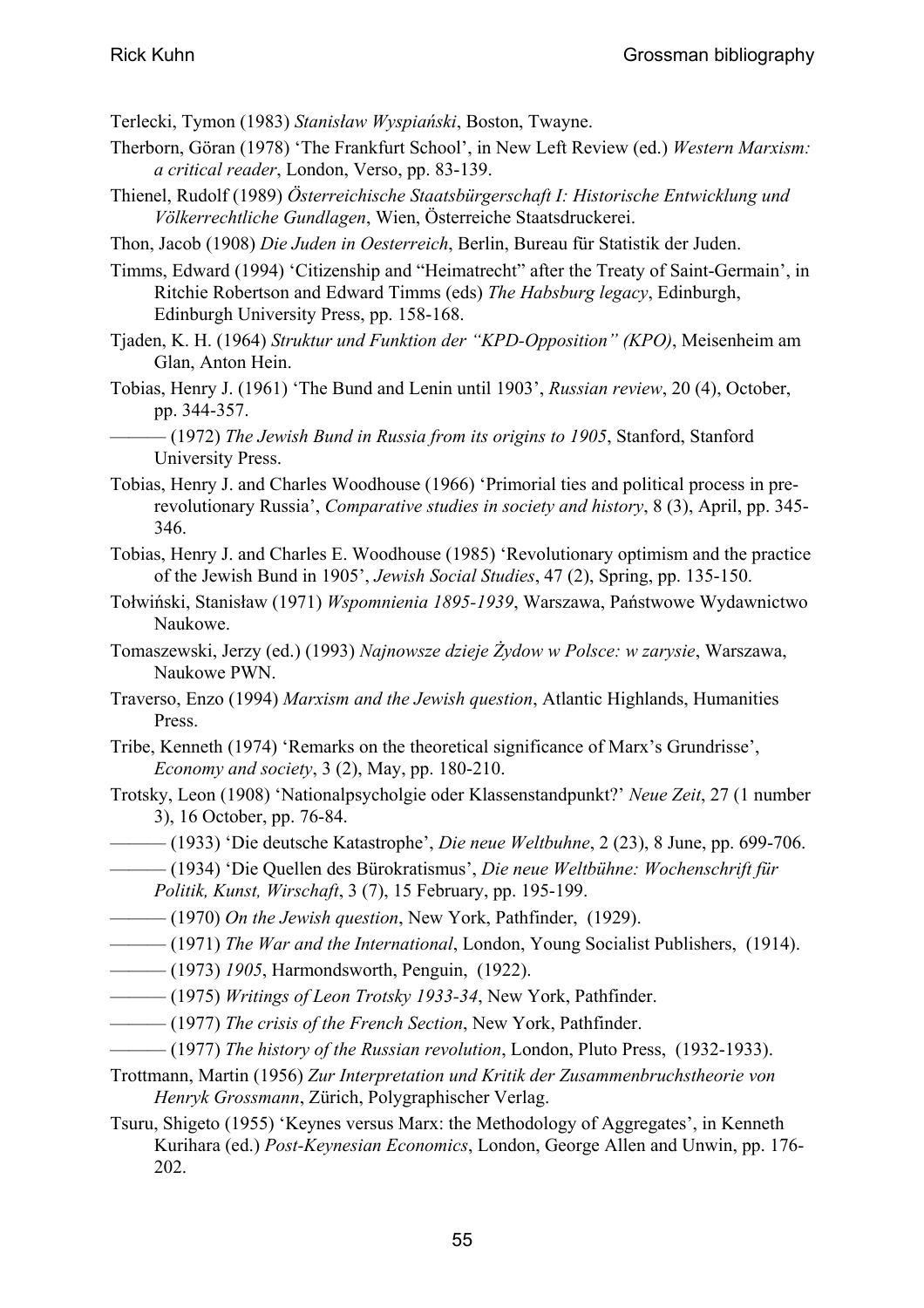- Tuan, Mao-Lan (1927) *Simonde de Sismondi as an economist*, New York, Columbia University Press.
- Tuck, Jim (1988) *Engine of mischief: an analytical biography of Karl Radek*, New York, Greenwood Press.
- Tugan-Baranovsky, Mikhail (1901) *Studien zur Theorie und Geschichte der Handelskrisen in England*, Jena, Fischer.
- Turban, Manfred (1980) *Marxsche Reproduktionsschemata und Wirtschaftstheorie: die Diskussion ihres analytischen Gehalts in verschiedenen wirtschaftswissenschaftlichen Forschungstraditionen*, Berlin, Wirtschaftswissenschaftliche Veroffentlichungen des Osteuropea-Institut an der FU Berlin.
- Turosienski, Severin K. (1936) 'Poland's institutions of higher education', *United States Department of the Interior, Office of Education Bulletin*, 4.
- Tych, Feliks (1990) 'Die Sozialdemokratische Partei Galiziens innerhalb der österreichischen Gesamtpartei. Vom Hainfelder Parteitag bis zum Zerfall der Monarchie', in Erich Fröschl, Maria Mesner and Helge Zoitl (eds) *Die Bewegung: Hundert Jahre Sozialdemokratie in Österreich*, Wien, Passagen, pp. 250-257.
- Tych, Feliks and others (ed.) (1992) *Ruchu Rewolucyjnego. Słownik Biograficzny Działaczy Polskiego Ruchu Robotniczego Tom 2, E-J*, Warszawa, Książka i Wiedza.
- Tyrowicz, Marian (1964) 'Galizien unter österreichischer Herrschaft. Die politischen und wirtschaftlichen Probleme in der neuesten polnischen Historiographie', *Österreichische Osthefte*, 6, pp. 485-499.
- Ulmen, Gary L. (1978) *The science of society: toward an understanding of the life and work of Karl August Wittfogel*, The Hague, Mouton.
- Unger, Shabtai (1987) 'The Jewish workers movement in Galicia on the eve of the First World War the failure to consolidate', *Gal-Ed*, 10, pp. 121-146.
- Varga, E (1930) 'Nakoplenie i krakh kapitalizma', *Problemi ekonomiki*, (3), pp. 31-62.
- Varga, Eugen (1911) 'Goldproduktion und Teuerung', *Neue Zeit*, 30 (1 number 7), 17 November, pp. 212-220.
	- ——— (1930) 'Akkumulation und Zusammenbruch des Kapitalismus', *Unter dem Banner des Marxismus*, 4 (1), pp. 60-95.
- Varga, Lucie (1991) *Zeitenwende: mentalitätshistorische Studien 1936-1939*, Frankfurt am Main, Suhrkamp.
- Vogel, Emanuel Hugo (1931) review of Henryk Grossmann *Das Akkumulations- und Zusammenbruchsgetz des kapitalistischen Systems*, Leipzig, 1929, *Vierteljahresschrift für Sozial und Wirtschaftschaftsgeschichte*, 23, pp. 389-391.
- Vogt, Annette (1995) 'Emil Julius Gumbel (1891-1966): the first editor of Karl Marx's mathematical manuscripts', *MEGA-Studien*, (2), pp. 26-41.
- Voigt, Gerd (1994) *Russland in der deutschen Geschichtsschreibung 1843-1945*, Berlin, Akademie Verlag.
- Vranicki, Predrag (1974) *Geschichte des Marxismus: Zweiter Band*, Frankfurt am Main, Suhrkamp Verlag.
- Walicki, Andrej (1989) *Stanisław Brzozowski and the beginnings of 'western Marxism'*, Oxford, Clarendon Press.
- 'Walka z komunizmem' (1924), *Gazeta Administracji i Policji Państwowe*, 32, 9 August, p. 879.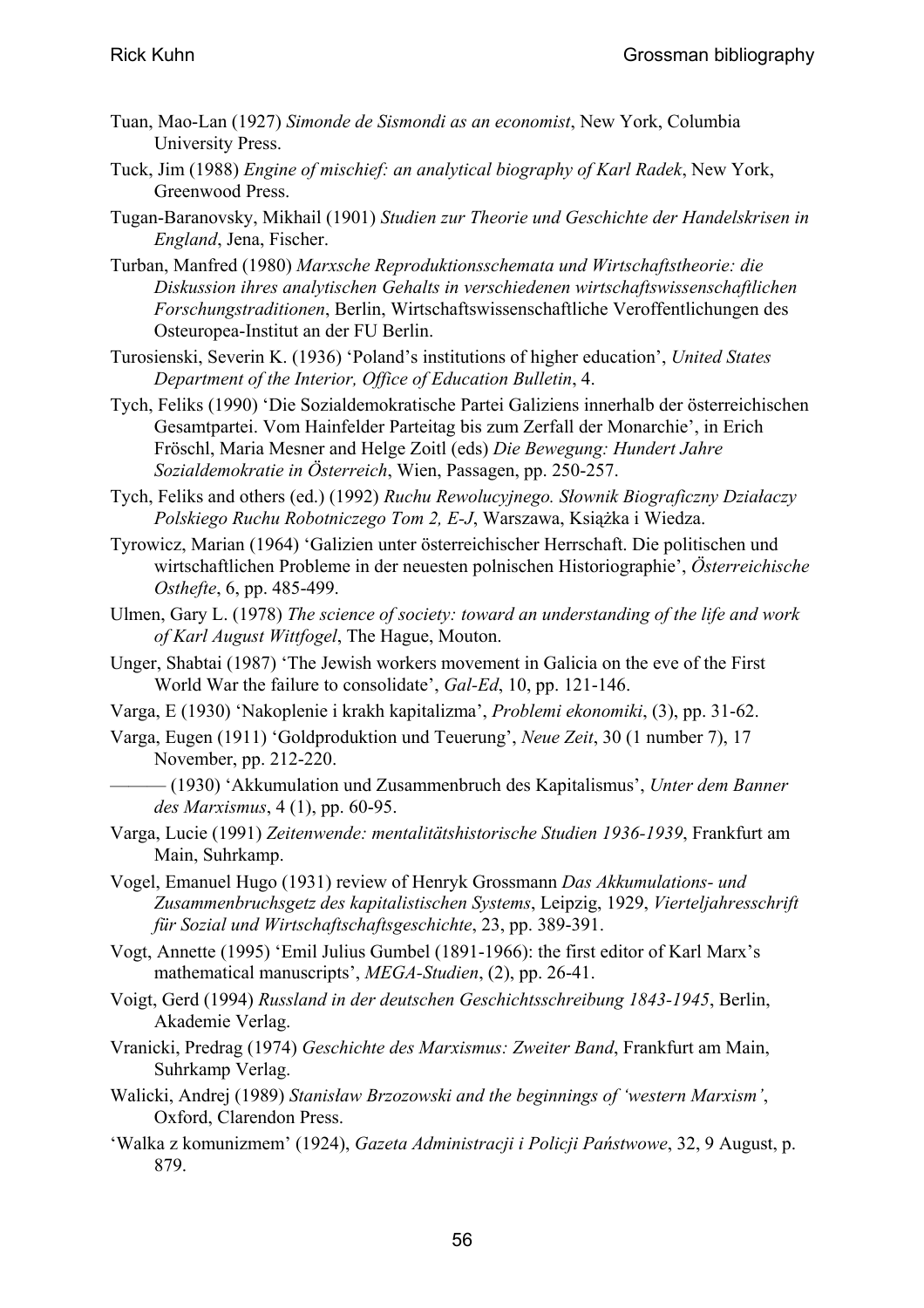- Walter, Franz, Tobias Durr and Klaus Schmidtke (1993) *Die SPD in Sachsen und Thüringen zwischen Hochburg und Diaspora*, Bonn, J. H. W. Dietz.
- Wandruszka, Adam and Peter Urbanitsch (eds) (1993) *Die Habsburger Monarchie 1848- 1918*, Wien, Verlag der Osterreichischen Akademie der Wissenschaften.
- Wandycz, Piotr S (1974) *The lands of partitioned Poland, 1795-1918*, Seattle, University of Washington Press.
- Wasilewski, Leon (1974) 'Ze Wspomnien (1899-1904)', *Z pola walki*, 4 (68).
- Wat, A. (1990) *My century: the odyssey of a Polish intellectual*, Berkeley, University of California.
- Weber, Hermann (ed.) (1963) *Der deutsche Kommunismus: Dokumente*, Köln and Berlin, Kiepehneuer & Witsch.
- Weeks, John (1981) *Capital and exploitation*, London, Edward Arnold.
- $-$  (1982) 'Equilibrium, uneven development and the tendency of the rate of profit to fall', *Capital and class*, 16, pp. 62-77.
- Wehler, Hans-Ulrich (1962) *Sozialdemokratie und Nationalstaat: Die deutsche Sozialdemokratie und die Nationalitätenfragen in Deuschland von Karl Marx bix zum Ausbruch des Ersten Weltkriegs*, Würzburg, Holzener-Verlag.
- Weill, Claudie (1993) *L'Internationale et l'autre. Les relations inter-ethniques dans la IIe Internationale*, Paris, Arcantere.
- Weinryb, B. (1972) *The Jews of Poland: a social and economic history of the Jewish community in Poland from 1100 to 1800*, Philadelphia, Jewish Publication Society of America.
- Weinstock, Nathan (1979) *Zionism: false messiah*, London, Ink Links.
	- ——— (1984) 'La formation des organisations ouvrières juives de Galicie 1892-1911', *Le mouvement sociale*, 127, pp. 29-44.
	- ——— (1984) *Le pain de misère: histoire du mouvement ouvrier juif en Europe. Tome II L'Europe centrale et occidentale jusqu'en 1914*, Paris, La Découverte.
- Weisskopf, Thomas E. (1978) 'Marxist perspectives on cyclical crises', in Bruce Steinberg and others (eds) *U. S. capitalism in crisis*, New York, Union for Radical Political Economics, pp. 241-260.
- *Werdegang und Schriften der Mitglieder der Vereinigung der Sozial- und Wirtschaftswissenschaftlichen Hochschullehrer Supplement* (1931).
- Weydenthal, J. de (1986) *The Communists of Poland*, Stanford, Hoover Insititution.
- Wheaton, Bernard (1986) *Radical socialism in Czechoslovakia: Bohumir Smeral, the Czech road to socialist and the origins of the Czecholsovak Communist Party (1917-1291)*, Boulder, East European Monographs.
- Wiggershaus, Rolf (1993) *The Frankfurt School: its history, theories and political significance*, Oxford, Polity.
- Winslow, Earle Micajah (1931) 'Marxian, liberal, and sociological theories of imperialism', *Journal of political economy*, 39 (6), December, pp. 713-758.
	- ——— (1948) *The pattern of imperialism: a study in the theories of power*, New York, Columbia University Press.
- Wistrich, Robert S. (1974) 'An Austrian variant on socialist antisemitism', *Patterns of prejudice*, 8 (4), July-August, pp. 1-10, 19.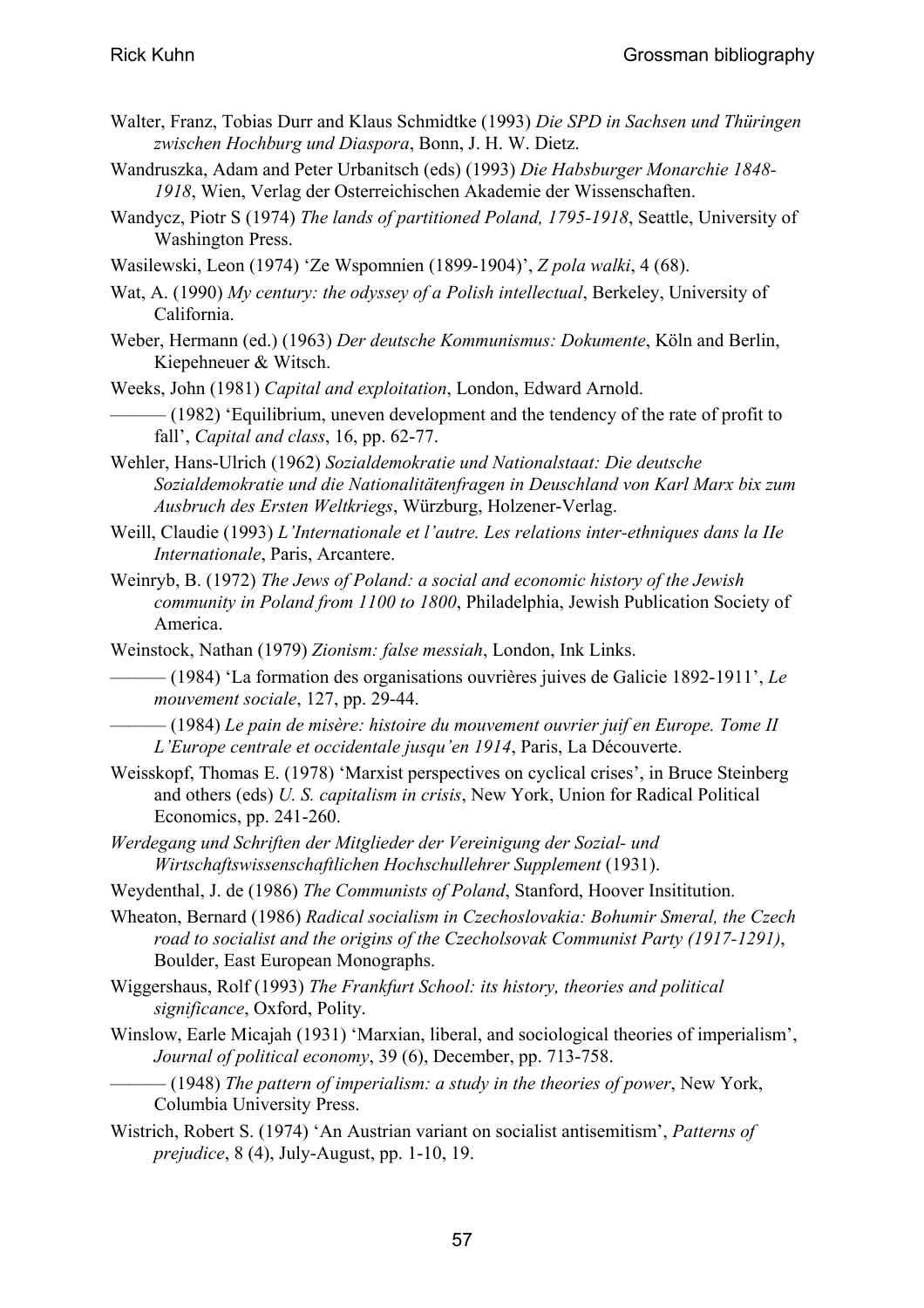- ——— (1975) 'Socialism and antisemitism in Austria before 1914', *Jewish social studies*, 37 (3-4), Summer-Fall, pp. 323-332.
- ——— (1976) *Revolutionary Jews from Marx to Trotsky*, London, Harrap.
- ——— (1981) 'Austrian Social Democracy and the problem of Galician Jewry 1890-1914', *Year book of the Leo Baeck Institute*, pp. 89-124.

——— (1982) *Socialism and the Jews: the dilemmas of assimilation in Germany and Austria-Hungary*, London, Associated Universities Presses.

——— (1988) 'Rosa Luxemburg, Leo Jogisches and the Jewish labour movement, 1893- 1903', in Ada Rapoport-Albert and Steven J. Zipperstein (eds) *Jewish history; essays in honour of Chimen Abramsky*, London, Halban, pp. 529-545.

——— (1989) *The Jews of Vienna in the age of Franz Joseph*, Oxford, Littman Library.

Wittfogel, Kaul August (1989) 'Aus der Gründungszeit des Instituts für Sozialforschung', in B. in Schefold (ed.) *Wirtschafts- und Sozialwissenschaftler in Frankfurt am Main*, Marburg, Metropolis Verlag, pp. 49-53.

- Wolff, Richard D., Antonino Callari and Bruce Roberts (1984) 'A Marxian Alternative to the Traditional "Transformation Problem"', *Review of radical political economics*, 16 (2-3), pp. 115-135.
- Wróbel, Piotr (1994) 'The Jews of Galicia under Austrian-Polish rule, 1869-1918', *Austrian history yearbook*, 25, pp. 97-138.
- Wronski, Alexander (1903) 'Die socialistische Bewegung in der polnischen Jugend', *Sozialistische Monatshefte*, 7 (11), November, pp. 848-853.
- Wynot, Edward D. (1983) *Warsaw between the World Wars: profile of the capital city in a developing land, 1918-1939*, Boulder (New York), East European Monographs (Columbia University Press).
- Yaffe, David (1973) 'The Marxian theory of crisis, capital and the state', *Economy and society*, 2, pp. 186-232.
- Yago-Jung, Ilse (1974) 'Einleitung', in Iring Fetscher (ed.) *Marxisten gegen Antisemitismus*, Hamburg, Hoffmann und Campe, pp. 11-28.
- Yidisher sotsialistisher arbeter partey Poali-Tsion in Estreykh (1928) 'Program proyekt fun der yidisher sotsialistisher arbeter partey Poali-Tsion in Estreykh (angenomen durch drite partey-tog in Lemberg, Oktober 1906)', in *Yidisher arbeter pinkes: tsu der geshikhte fun der poyle-tsien Volume 2*, Warsaw, Farlog Neye Kultur, second edition, pp. 420-425.
- 'Z ostatniego kongresu galicyjskiego' (1904), *Przedświt*, 24 (10-12), October-December, pp. 464-473.
- Zagorowski, Zygmunt (ed.) (1924) *Spis Nauczycieli: szkół wyższych, średnich,zawodowych, seminarjów nauczycielskich orz wykaz zakładow naukowych i władz szkolnych*, Lwów-Warszawa, Książnica Polska.
	- ——— (ed.) (1926) *Spis Nauczycieli: szkół wyższych, średnich,zawodowych, seminarjów nauczycielskich orz wykaz zakładow naukowych i władz szkolnych*, Lwów-Warszawa, Książnica-Atlas.
- Zamoyski, Adam (1981) *The battle for the marchlands*, Boulder and New York, East European Monographs/Columbia University Press.
- Zarnowitz, Victor (1985) 'Recent work on business cycles in historical perspective: a review of theories and evidence', *Journal of economic literature*, 23, June, pp. 523-580.